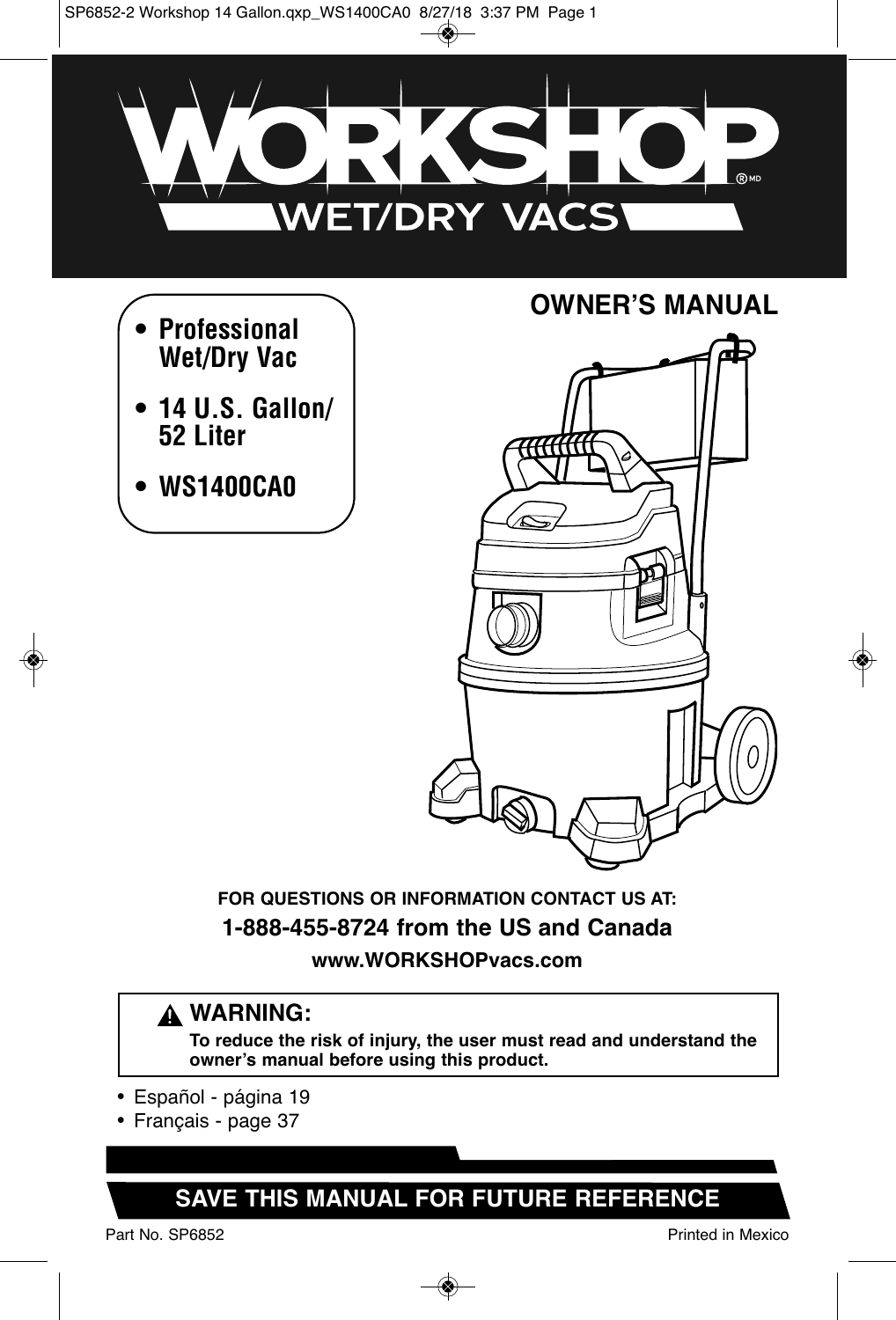### **TAble of coNTeNTs**

| <b>Section</b>                        | Page |
|---------------------------------------|------|
|                                       |      |
|                                       |      |
| Unpacking & Checking Carton Contents4 |      |
| Tools Required 4                      |      |
| Carton Contents List  4               |      |
|                                       |      |
|                                       |      |
|                                       |      |
| Installing Accessory Bag 8            |      |
|                                       |      |
| Accessory Storage & Assembly 9        |      |
| Cord Wrap9                            |      |
|                                       |      |
| Choosing the Correct Filter 11        |      |

| <b>Section</b>                                                                            | Page |
|-------------------------------------------------------------------------------------------|------|
|                                                                                           |      |
|                                                                                           |      |
| Maintenance $\ldots \ldots \ldots \ldots \ldots \ldots \ldots \ldots \ldots$ 13           |      |
|                                                                                           |      |
| Removal & Installation of the Qwik Lock Filter 13                                         |      |
| Filter Bag14                                                                              |      |
| Cleaning and Disinfecting the Wet/Dry Vac15                                               |      |
|                                                                                           |      |
| Storage $\ldots \ldots \ldots \ldots \ldots \ldots \ldots \ldots \ldots \ldots \ldots 16$ |      |
|                                                                                           |      |
|                                                                                           |      |
| Servicing Double-Insulated Wet/Dry Vacs16                                                 |      |
|                                                                                           |      |
|                                                                                           |      |

# **ImPoRTANT sAfeTY INsTRucTIoNs**

Safety is a combination of using common sense, staying alert, and knowing how your Wet/Dry vacuum cleaner ("Vac") works.

### **safety signal Words**

**DANGeR:** Indicates a hazardous **!** situation which, if not avoided, will result in death or serious injury.

**WARNING:** Indicates a hazardous **!** situation which, if not avoided, could result in death or serious injury.

**cAuTIoN:** Indicates a hazardous **!** situation which, if not avoided, could result in minor or moderate injury.

When using your Vac, always follow basic safety precautions including the following:

# **WARNING - To reduce the risk of fire, ! electric shock, or injury:**

- Read and understand this manual and all labels on the Vac before operating.
- Use only as described in this manual.
- Do not leave Vac running while unattended - you may fail to notice important signs indicating abnormal operation such as loss of suction, debris/liquid exiting exhaust, or abnormal motor noises. Immediately stop using Vac if you notice these signs.
- Do not leave Vac when plugged in. Unplug from outlet when not in use and before servicing.
- Sparks inside the motor can ignite flammable vapors or dust. To reduce the risk of fire or explosion, do not use near combustible liquids, gases, or dusts, such as gasoline or other fuels, lighter fluid, cleaners, oil-based paints, natural gas, coal dust, magnesium dust, grain dust, aluminum dust, or gun powder.
- Do not vacuum anything that is burning or smoking, such as cigarettes, matches, or hot ashes.
- To avoid the risk of self-ignition of drum debris, empty drum after each use. Combustible materials, such as rags or sawdust containing stain or urethane, can be sources of such overheating.
- Do not vacuum drywall dust, cold fireplace ash, or other fine dusts with standard filter. These may pass through the filter and be exhausted back into the air. Use a fine dust filter instead.
- To reduce the risk of inhaling toxic vapors, do not vacuum or use near toxic or hazardous materials.
- To reduce the risk of electric shock, do not expose to rain or allow liquid to enter motor compartment. Store indoors.
- Do not allow to be used as a toy. Close attention is necessary when used by or near children.
- Do not use with a torn filter or without filter installed except when vacuuming liquids as described in this manual. Dry debris ingested by the impeller may damage the motor or be exhausted into the air.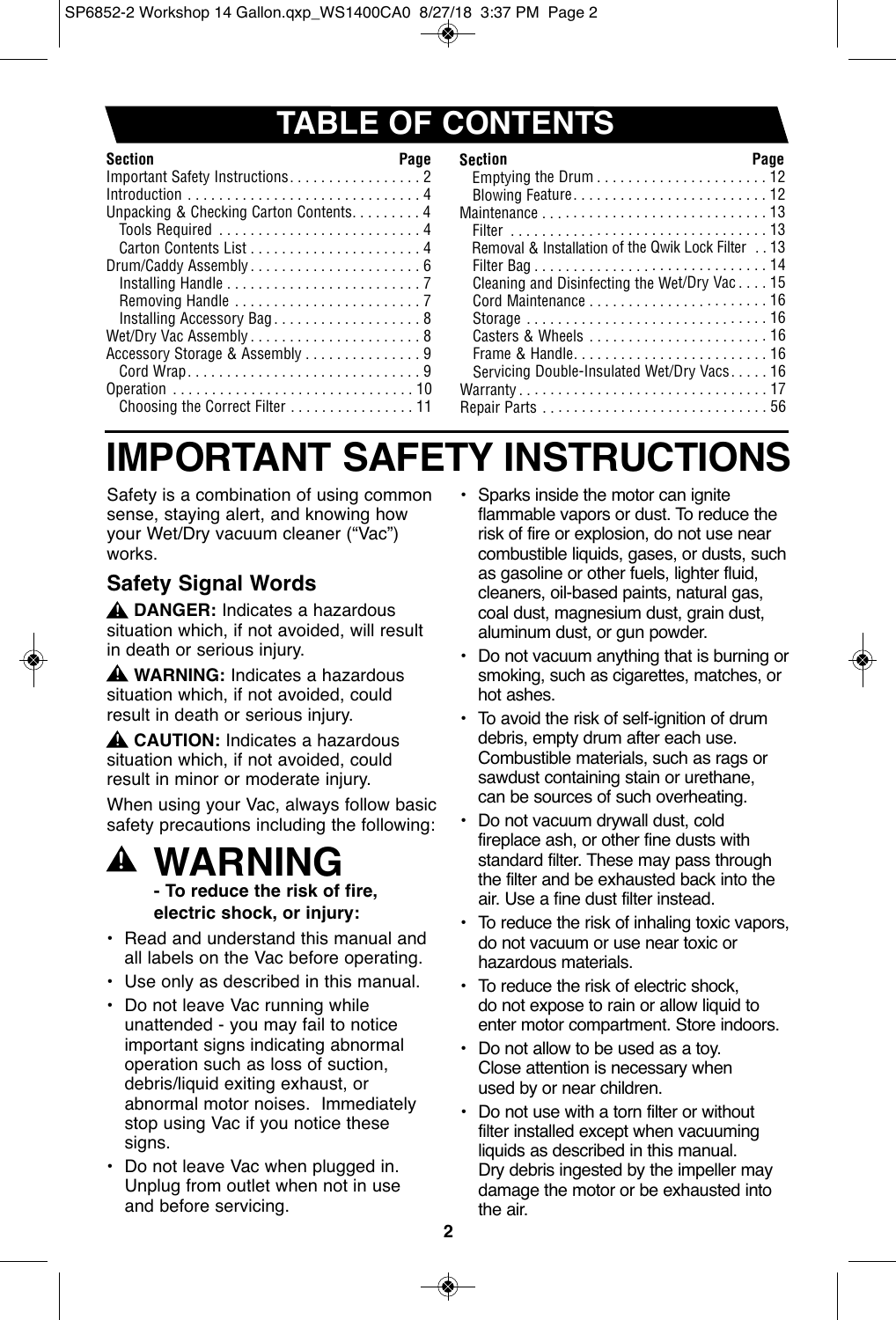- Turn off Vac before unplugging.
- This Wet/Dry Vac is not intended for use by persons (including children) with reduced physical, sensory, or mental capabilities, or lack of experience and knowledge, unless they have been given supervision or instruction concerning use of the appliance by a person responsible for their safety.
- To reduce the risk of injury from accidental starting, unplug power cord before changing or cleaning filter.
- Do not unplug by pulling on cord. To unplug, grasp the plug, not the cord.
- Do not use with damaged cord, plug or other parts. If your Vac is not working as it should, has missing parts, has been dropped, damaged, left outdoors, or dropped into water, call customer service.
- Do not pull or carry by cord, use cord as handle, close a door on cord, or pull cord around sharp edges or corners. Do not run Vac over cord. Keep cord away from heated surfaces.
- Do not handle plug, switch, or the Vac with wet hands.
- Use only extension cords that are rated for outdoor use. Extension cords in poor condition or too small in wire size can pose fire and shock hazards. To reduce the risk of these hazards, be sure the cord is in good condition and that liquid does not contact the connection. Do not use an extension cord with conductors smaller than 1,3 mm2 (16 AWG).
- This Vac is double-insulated, eliminating the need for a separate grounding system. Use only identical replacement parts. Read the instructions for Servicing Double-Insulated Wet/Dry Vacs.
- Do not put any object into ventilation openings. Do not vacuum with any ventilation openings blocked; keep free of dust, lint, hair or anything that may reduce air flow.
- Keep hair, loose clothing, fingers, and all parts of body away from openings and moving parts.
- To reduce the risk of falls, use extra care when cleaning on stairs.
- To reduce the risk of back injury or falls, do not lift a Vac that is heavy with liquid or debris. Partially empty by scooping debris or draining liquid.
- To reduce the risk of personal injury or damage to Vac, use only WORKSHOP recommended accessories.
- When using as a blower:
	- Direct air discharge only at work area.
	- Do not direct air at bystanders.
	- Keep children away when blowing.
	- Do not use blower for any job except blowing dirt and debris.
	- Do not use as a sprayer.
- To reduce the risk of eye injury, wear safety eyewear. The operation of any utility Vac or blower can result in foreign objects being blown into the eyes, which can result in severe eye damage.
- To reduce the risk of being struck by, or pulled down by, a rolling Vac, block the casters when using on any uneven or sloped surface.

### **cAuTIoN: !**

- To reduce the risk of hearing damage, wear ear protectors when using for extended time or in a noisy area.
- For dusty operations, wear dust mask.
- Static shocks are common when the relative humidity of the air is low. Vacuuming fine debris with your Vac can deposit static charge on the hose or Vac. To reduce the frequency of static shocks in your home or when using this Vac, add moisture to the air with a humidifier.

Observe the following warnings that appear on the motor housing of your Vac:

> DOUBLE INSULATED GROUNDING NOT REQUIRED. WHEN SERVICING USE ONLY IDENTICAL REPLACEMENT PARTS.

#### **WARNING: !**

- **• For your own safety, read and understand owner's manual.**
- **• Do not run unattended.**
- **• Do not pick up hot ashes, coals, toxic, flammable or other hazardous materials.**
- **• Do not use around explosive liquids or vapors.**

**WARNING: To reduce the risk of ! electric shock - do not expose to rain - store indoors.**

# **SAVE THIS M**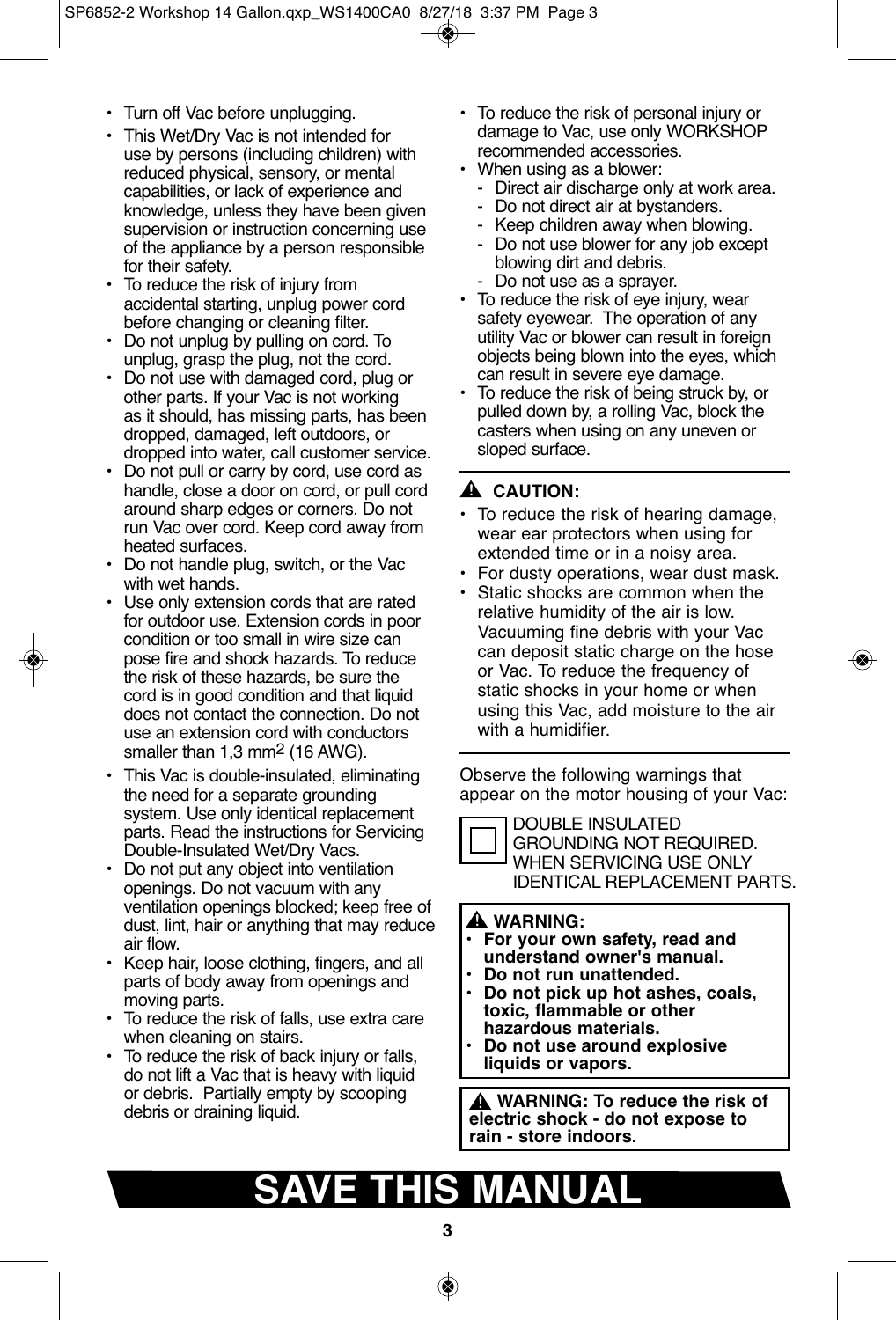# **INTRoDucTIoN**

This Professional Wet/Dry Vac is intended for household use. It may be used for vacuuming wet or dry debris and may be used as a Blower.

Read this Owner's Manual to familiarize yourself with the product features and to understand the specific usage of your new Vac.

**hammer mallet**

# **uNPAcKING & checKING cARToN coNTeNTs**

### **Tools Required**







**Phillips screwdriver**

**Recommended**



### **5/8" (1.58 cm) socket**

Remove contents of carton. Check each item against the Carton Contents List. Call 1-888-455-8724 or E-mail us at info@WORKSHOPvacs.com if any parts are damaged or missing.

Refer to the assembly sketch for positioning of parts.

### **carton contents list**

| Key | <b>Description</b>                    | Qty |
|-----|---------------------------------------|-----|
| A   | Wet/Dry Vac Assembly1                 |     |
| B   | Dual-Flex <sup>™</sup> Locking Hose 1 |     |
| C   |                                       |     |
| D   |                                       |     |
| E   |                                       |     |
| F   | Dust Collection Bag 1                 |     |
| G   | Extension Wands2                      |     |
| н   | Owner's Manual1                       |     |
|     |                                       |     |

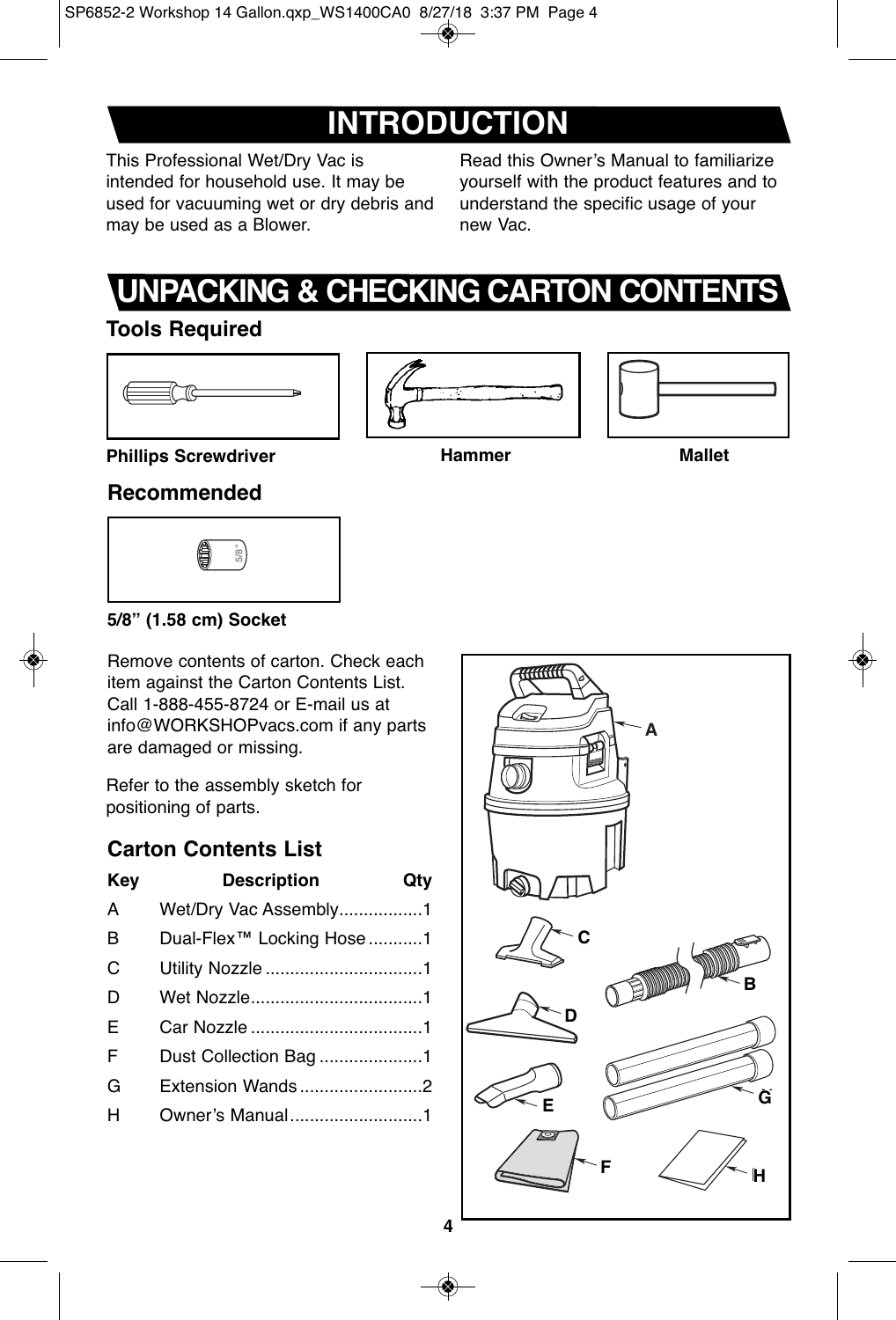# **uNPAcKING & checKING cARToN coNTeNTs (continued)**

### **Key Description Qty**

Carton containing the following parts:

J Accessory Bag .................................1 K 8" (20.3 cm) Wheel ..........................2 L Metal Handle ....................................1 M Axle ..................................................1 N Caddy, Right.....................................1 O Caddy, Left .......................................1



| Key | <b>Description</b>        | Qtv |
|-----|---------------------------|-----|
|     | Bag of Loose Parts -      |     |
|     | Containing the following: |     |
|     |                           |     |
|     |                           |     |
|     |                           |     |

S Screw, Type AB #10 x 1-3/4 (44 mm)..4

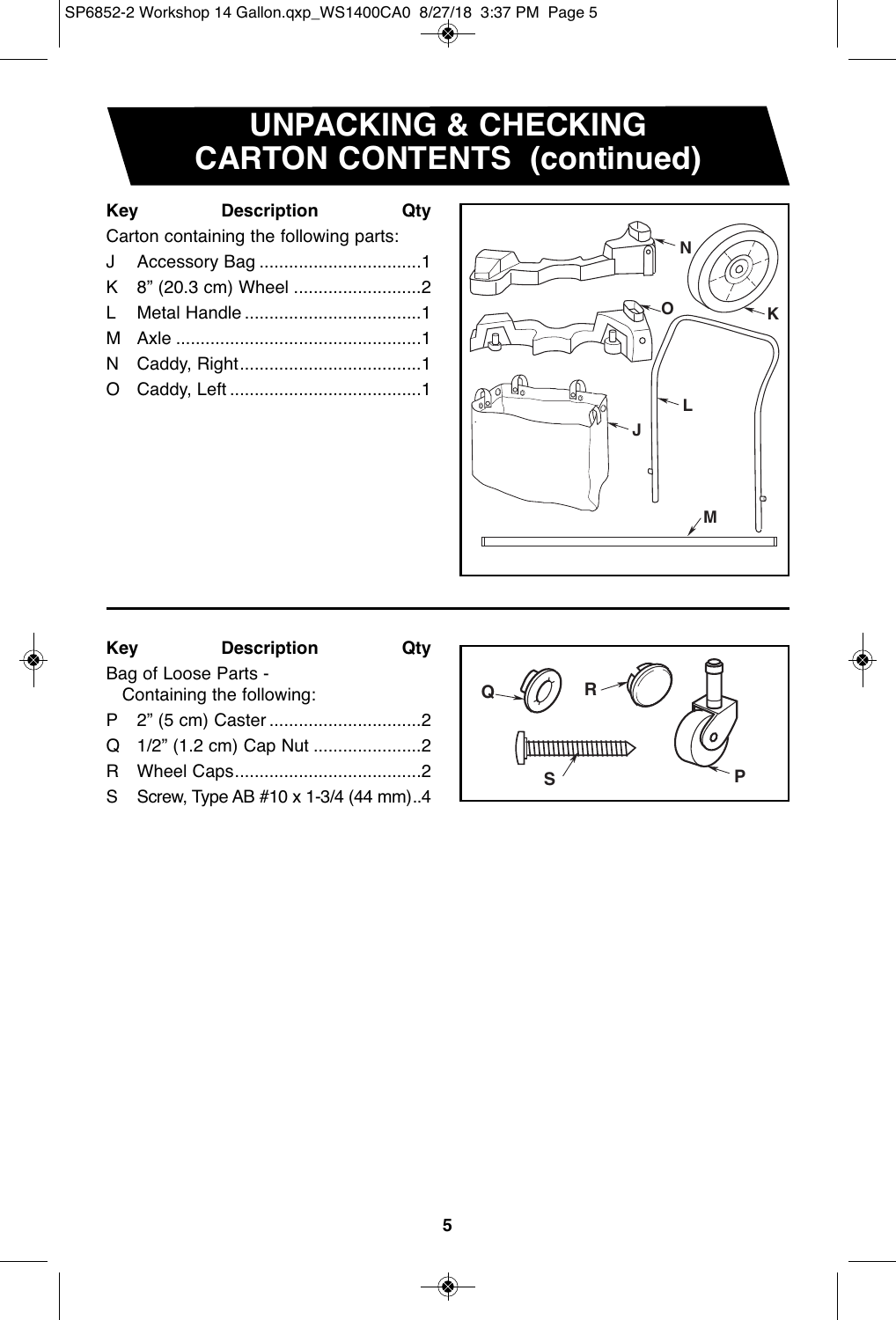### **DRUM/CADDY ASSEMBL**

Do not assemble Vac until you have all the parts.

**1.** Insert Caddy Left and Caddy Right into the bottom of Drum, as shown. Light taps with a Mallet or Hammer may be needed to fully seat both Caddies.

**2.** Install Four (4) #10 x 1-3/4" (44 mm) Screws into matching Holes on both Right and Left side of Caddy, securing them to the bottom of the Drum. Tighten Screws until just snug. Do not over tighten as this may tend to deform the Caddies.





**\*TIP -** Use a 5/8" (1.58 cm) Socket to hold the Cap Nut in a stable position when hammering.

- **3.** Installing Cap Nut:
	- **a.** Place Cap Nut on end of Axle.
	- **b.** Tap gently with Hammer until fully seated.
	- **c.** Place Wheel on the Axle with smooth portion of Wheel facing outward.

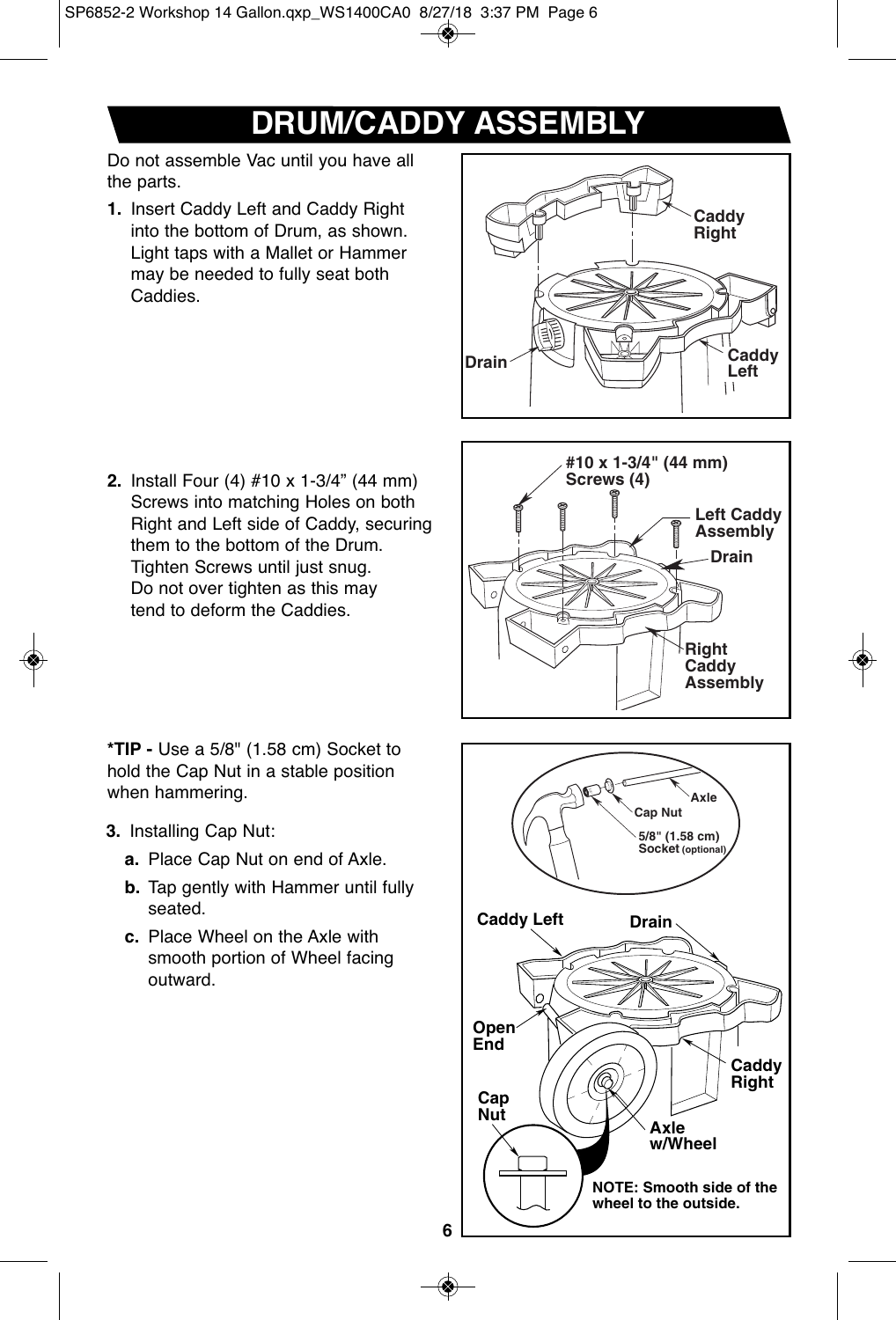### **DRum/cADDY AssemblY (continued)**

- **4.** Slide open end of Axle through Caddy Left making sure the Leg Slot lines up with the Cradle Hole. Slide all the way through the Caddy Right. Light taps with a Mallet may be required to fully insert Axle.
- **5.** Install second Wheel onto Axle with smooth portion of Wheel facing outward.
- **6.** Install the second Cap Nut. Tap gently until Cap Nut is firmly seated.
- **7.** Using a Rubber Mallet or Hammer, gently tap the Wheel Cap onto the Right Wheel until the Wheel Cap is firmly seated onto the Wheel. This is required on both Left and Right sides.
- **8.** Insert the Caster Stem into the Socket of the Caster Foot, as shown. (Front Caster Only).
- **9.** With a slight twisting motion, push on the Caster until the Ball on the Caster Stem is inserted all the way into the Socket. You will be able to hear the Ball snap into the Socket and the Caster will swivel easily when positioning is correct.





### **Installing handle**

Press and hold the two Release Buttons while installing Handle into Handle Receptacles in Drum (See illustration).

**NoTe:** An audible snap of the Release Buttons indicates successful engagement of Handle.

### **Removing handle**

Press and hold the two Release Buttons, as shown. While firmly pushing in Release Buttons, pull Handle upwards to remove (see illustration).

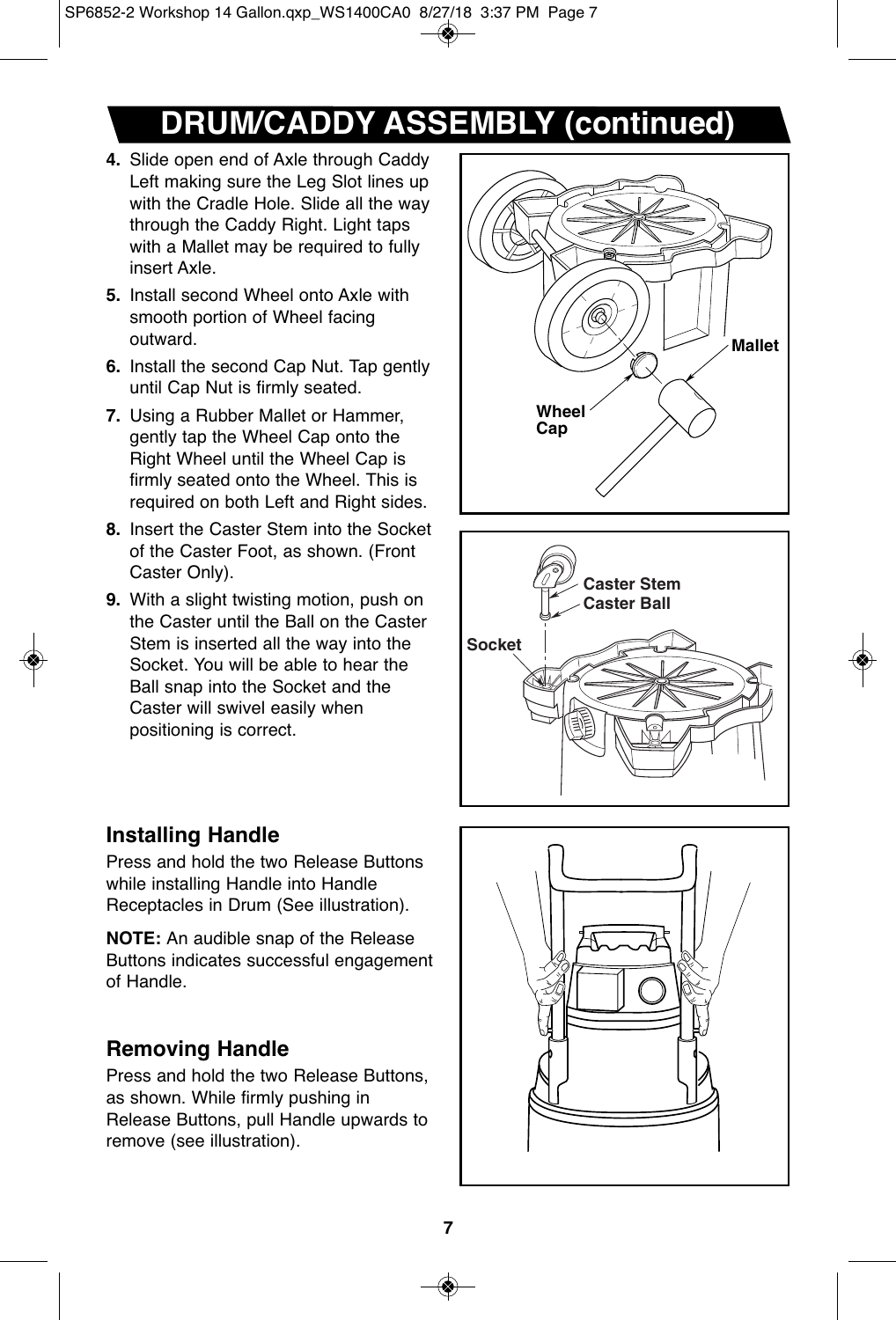# **DRum/cADDY AssemblY (continued)**

### **Installing Accessory bag**

Install Accessory Bag by wrapping the Four Accessory Bag Straps around the Metal Handle and Snap each Strap in place, as shown.



# **WeT/DRY vAc AssemblY**

- **1.** Position the Powerhead Assembly on the Drum/Caddy Assembly, as shown (assembled earlier).
- **2.** Rotate both Latches down and press until you hear them snap over the Flanges on the Drum.

### **Insert hose**

Insert the Release Button end of the Dual-Flex™ Locking Hose into the Vac Inlet of the Vac. The Hose should snap into place. To remove the Hose from the Vac, press the Release Button on the Hose Assembly and pull the Hose out of the Vac Inlet, as shown.



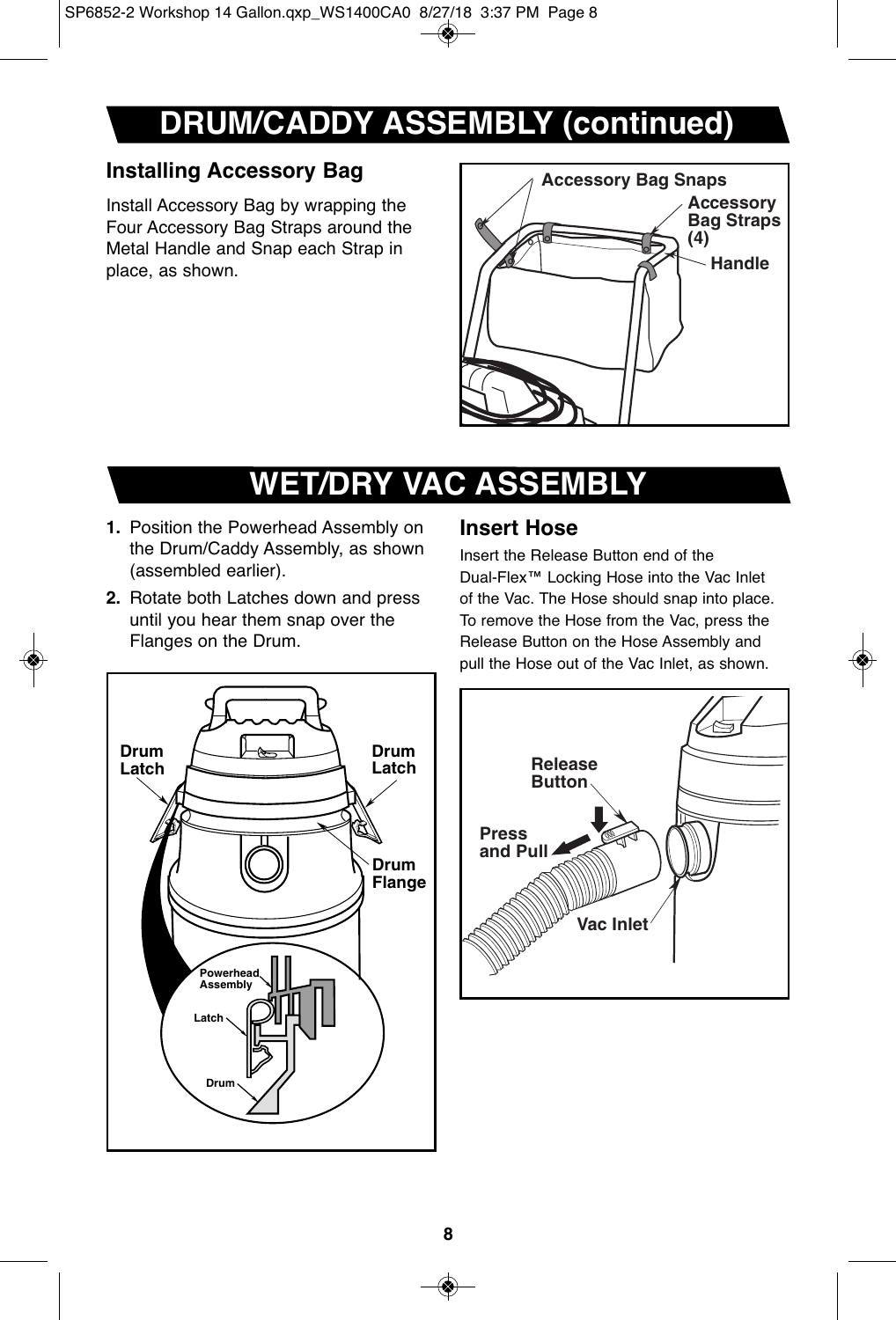### **AccessoRY sToRAGe & AssemblY**

Your Accessories may be stored in the removable Accessory Bag, or in the two locations on the Caddy Right/Left. Either the Hose or the Wands may be stored in the two areas marked Hose Storage. The Hose may be stored by wrapping it around the unit and plugging the open end into one of the Storage Locations on the Caddy Assembly. Alternatively, the Wands may also be stored in this location by plugging either of the ends of the Wands onto the Storage Receivers located on the Caddy.





### **cord Wrap**

When vacuuming is complete, unplug the Cord and wrap it around the Powerhead Assembly Handle, as shown. The Cord should wrap under the Cord Wrap and around the Powerhead Assembly Handle.

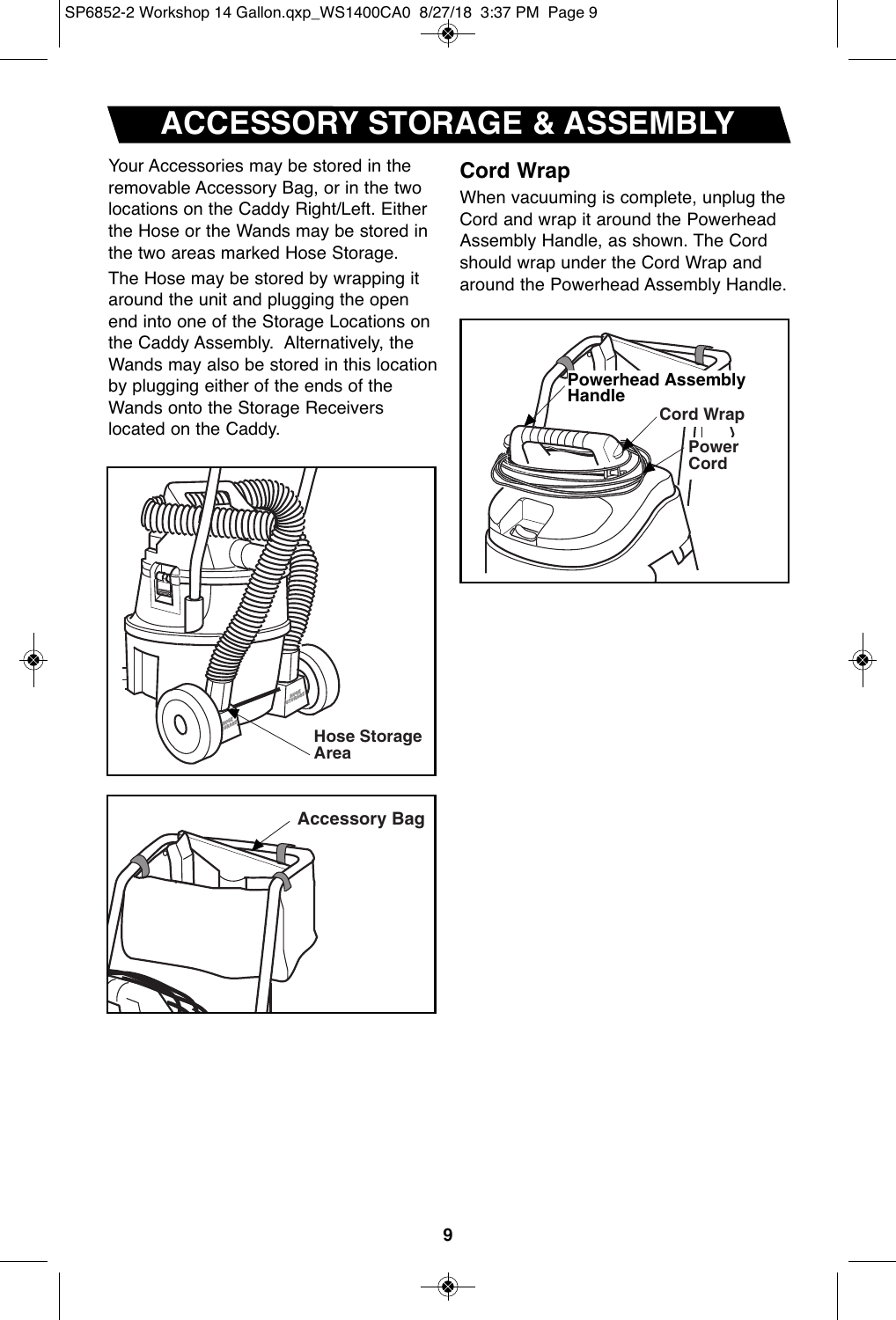SP6852-2 Workshop 14 Gallon.qxp\_WS1400CA0 8/27/18 3:37 PM Page 10

### **oPeRATIoN**

**WARNING: To reduce the risk of fire, explosion, or damage to vac: !**

- **• Do not leave vac running while unattended - you may fail to notice important signs indicating abnormal operation such as loss of suction, debris/liquid exiting the exhaust, or abnormal motor noises. Immediately stop using vac if you notice these signs.**
- **• Do not leave vac plugged in when not in use.**
- **• Do not continue running when float has cut off suction.**
- **• sparks inside the motor can ignite airborne flammables. Do not operate vac near flammable liquids or in areas with flammable gases, vapors, or explosive/airborne dust. flammable liquids, gases, and vapors include: lighter fluid, solvent-type cleaners, oil-based paints, gasoline, alcohol, and aerosol sprays. explosive dusts include: coal, magnesium, aluminum, grain, and gun powder.**
- **• Do not vacuum up explosive dusts, flammable liquids, or hot ashes.**
- **• Do not leave sawdust or rags with stain or polyurethane residue inside vac. empty drum after picking up these potentially self-heating materials.**

**WARNING: To reduce the risk of electric shock or injury: !**

- **• Do not expose to rain or allow liquid to enter motor compartment. store indoors.**
- **• Do not handle plug, switch, or vac with wet hands.**
- **• unplug vac before servicing. If your vac is not working as it should, has missing parts, has been dropped, damaged, left outdoors, or dropped into water, return it to an authorized service center or call customer service.**
- **• When using an extension cord, use only outdoor-rated cords that are in good condition. Do not allow the connection to come into contact with liquid.**

**CAUTION: To reduce the risk of hearing damage, wear ear protectors when ! using the Vac/Blower for extended time or in a noisy area.**

### **Polarized Plug**

To reduce the risk of electric shock, this Vac has a Polarized Plug (one blade is wider than the other). This Plug will fit in a Polarized Outlet only one way. If the Plug does not fit fully in the Outlet, reverse the Plug. If it still does not fit, contact a Qualified Electrician to install the proper Outlet. Do not change the Plug in any way.

After you Plug the Power Cord into the Outlet, turn the Unit on by pushing the Switch from position "O" to position "l". The symbols used on the Switch Actuator are International "On & Off" Symbols.

$$
\bigcirc = \mathsf{OFF} \qquad \big| = \mathsf{ON}
$$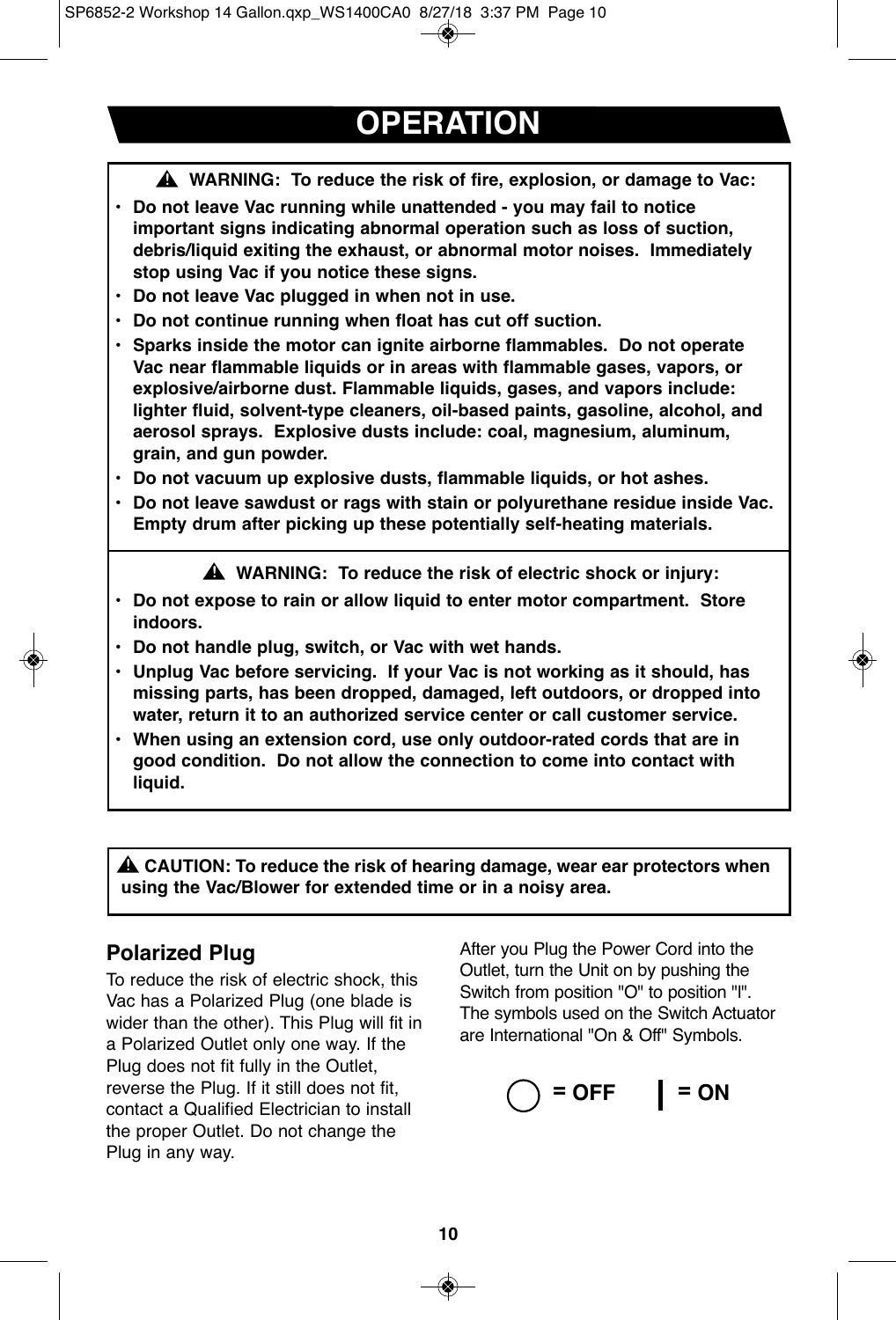### **oPeRATIoN (continued)**

### **choosing the correct filter**

**WARNING: To reduce the risk of ! damage to the vacuum, do not run motor with float in raised position. A cartridge filter should be used and positioned correctly during all vacuuming operations to avoid debris leaks and possible damage to the vacuum motor.**

There are a variety of Filters available for WORKSHOP® Wet/Dry Vacuums. The Filters you choose should depend upon the task you are performing. Not all available Filters are included with each model, but they may be purchased from retailers carrying WORKSHOP Wet/Dry Vacuums or from www.WORKSHOPvacs.com.

The available Filters include:

### **1. Pleated Paper Cartridge Filters**

- **a.** The available Pleated Paper Cartridge Filters include catalog numbers WS21200F (Everyday Dirt), WS22200F (Fine Dust), and WS23200F (HEPA Media).
- **b.** Each of these Pleated Paper Cartridge Filters are intended for cleaning up dry debris, however, a small amount of liquid can be picked up without damaging the Filter. When maintained properly, small amounts of liquid will not cause damage to the Filter. When picking up larger amounts of liquid, the Pleated Paper Cartridge Filter will become saturated, misting may appear in the vacuum's exhaust, and the Filter may be damaged. After using the Vac to pick up small amounts of liquid, the Pleated Paper Cartridge Filter must be dried to avoid mildew and damage.
- **c.** If you are using your vacuum to pick up very fine dust, it will be necessary for you to empty the

Drum and clean the Filter at more frequent intervals to maintain peak vacuum performance.

**d.** See "Removal and Installation of the Qwik Lock Filter " section for directions on how to change the Pleated Paper Cartridge Filter.

### **2. Wet Application Cartridge Filter**

- **a.** The available Wet Application Cartridge Filter is catalog number WS24200F.
- **b.** The Wet Application Cartridge Filter is intended for cleaning up liquids and wet debris only. It is NOT to be used for any dry debris.
- **c.** To maintain Filter performance, rinse thoroughly with water after each use.
- **d.** See "Removal and Installation of the Qwik Lock Filter " section for directions on how to change the Wet Application Cartridge Filter.

#### **3. Dust collection bags**

- **a.** The available Dust Collection Bag is Catalog Number WS32200F.
- **b.** The Dust Collection Bag is intended for cleaning up dry debris ONLY.
- **c.** If the debris being picked up has any moisture, the Bag will absorb the moisture and may deteriorate very quickly, making the Bag nonfunctional.
- **d.** If you are using your vacuum to pick up fine dust, the Dust Collection Bag will make cleanup easier.

**Note:** Dust Collection Bag MUST be used in conjunction with a Pleated Paper Cartridge Filter.

**e.** Directions for Installation and Removal of Dust Collection Bags are printed on the Bags.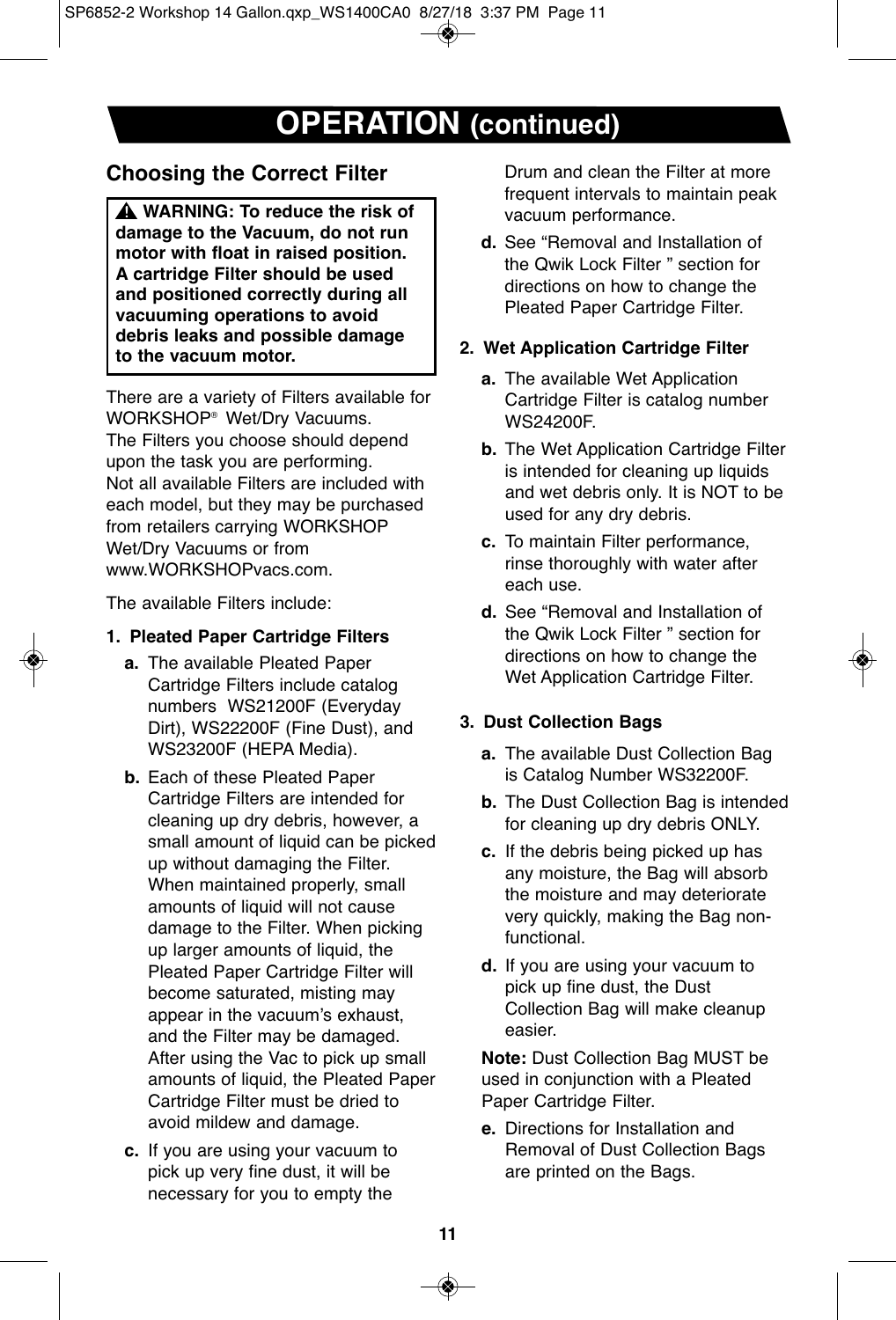# **oPeRATIoN (continued)**

### **emptying the Drum**

**WARNING: To reduce the risk of ! injury from accidental starting, unplug power cord before emptying the drum.**

- **1.** The Vac comes equipped with a Drain for easy emptying of liquids. Simply unscrew the Drain Cap and lift the opposite side slightly to empty the Drum.
- **2.** Another option is to remove the Powerhead Assembly.
- **3.** Lay Powerhead Assembly aside on a clean area while emptying Drum.
- **4.** Dump the Drum contents into the proper waste disposal container.

**WARNING: To reduce the risk of ! back injury or falls, do not lift a vac heavy with liquid or debris. scoop or drain enough contents out to make the vac light enough to lift comfortably.**

**WARNING: To reduce the risk of ! electric shock or fire, unplug vac when not in use. Never leave running while unattended.**

### **blowing feature**

Your Vac features a Blowing Port. It can blow sawdust and other debris. Follow the proceeding steps to use your Vac as a Blower.

**WARNING: Always wear safety ! eyewear complying with ANsI Z87.1 (or in canada, csA Z94.3) before using as a blower.**

**WARNING: To reduce the risk of ! injury to bystanders, keep them clear of blowing debris.**

**cAuTIoN: Wear a dust mask if ! blowing creates dust which might be inhaled.**

**cAuTIoN: To reduce the risk of ! hearing damage, wear ear protectors when using the vac/blower for extended hours or when using in a noisy area.**

- **1.** Locate Blowing Port of your Vac.
- **2.** Insert the locking end of the Dual-Flex™ Locking Hose into the Blowing Port of the Vac. The Hose should snap into place. To remove the Hose from the Vac, press the Release Button in the Hose Assembly and pull the Hose out of the Vac Inlet.
- **3.** (Optional) Attach Extension Wand to opposite end of Hose, then place the Car Nozzle on the Wand.
- **4.** Turn Vac on and you are ready to use your Vac as a Blower.

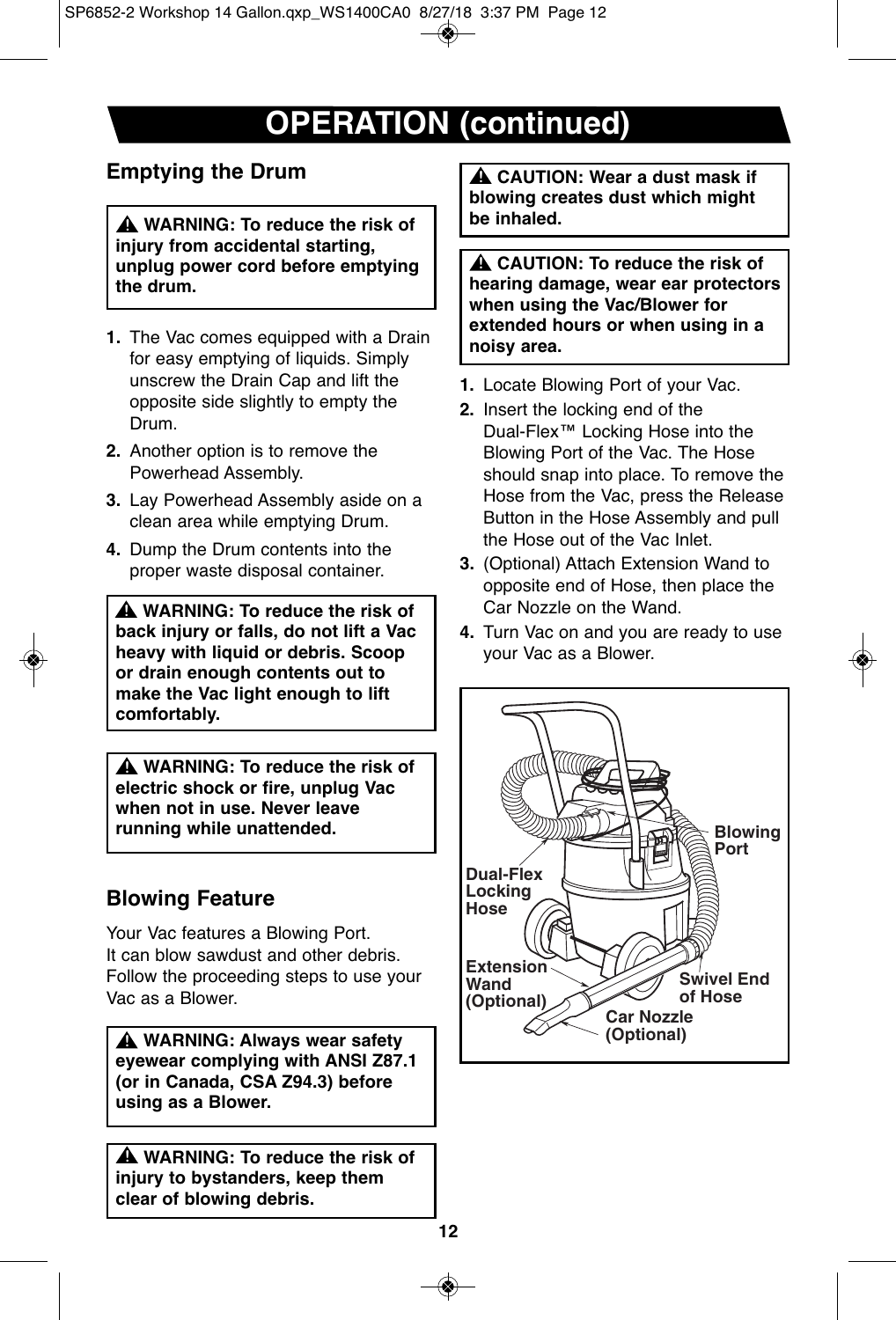# **mAINTeNANce**

### **filter**

**WARNING: To reduce the risk of injury from accidental starting, unplug power cord before changing or cleaning filter.**

**NoTe:** The Filter is made of high quality paper designed to stop very small particles of dust. The Filter can be used for dry pick up or small amounts of liquid. Handle the Filter carefully when removing to clean or installing it. Creases in the Filter pleats may occur from installation but will not affect the performance of the Filter.

### **Removal and Installation of the Qwik lock™ filter**

#### **filter Removal:**

- **1.** Hold the Filter Tabs of the Qwik Lock™ Filter in each hand.
- **2.** With one thumb on the Qwik Lock™ Stud, which protrudes through the integrated Filter Plate, lift up on the Filter Tabs while pushing down on the Stud.
- **3.** This action will cause the Filter to release from the Filter Cage. Slide Filter off Cage.

**IMPORTANT:** To avoid damage to the blower wheel and motor, always reinstall the Filter before using the Vac for dry material pick-up.

#### **filter Installation:**

**1.** Carefully slide the Qwik Lock™ Filter over the Filter Cage and press down on the outside edge of the Filter until the Rubber Gasket on the bottom of the Filter seats securely around the base of the Filter Cage and against the Powerhead Assembly.

**2.** Align the small Center Hole in the top of the Filter over the Qwik Lock™ Stud on the Filter Cage. Press firmly on top of the Filter near the Stud to allow the Filter to snap over the Ball on the end of the Stud. The Filter is now attached.

**NoTe:** Failure to properly seat the Bottom Gasket could result in debris bypassing the Filter.

**WARNING: Do not operate ! without filter cage and float, as they prevent liquid from entering the impeller and damaging the motor.**



### **Filter Cleaning**

Your Filter should be cleaned often to maintain peak Vac performance.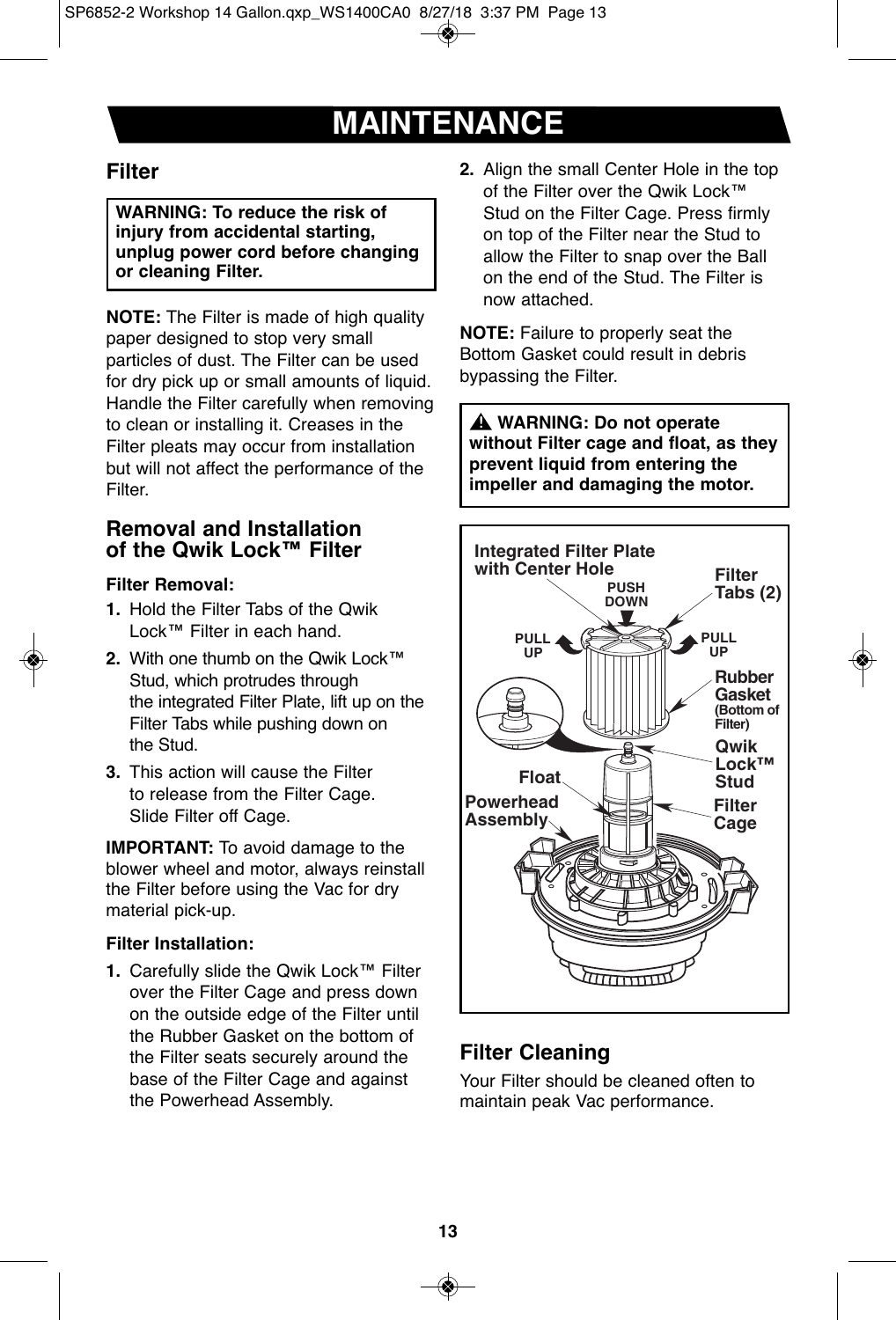### **mAINTeNANce (continued)**

### **Filter Bag**

### **INSTALLATION INSTRUCTIONS**

A Filter bag may be used in place of or in addition to the Qwik Lock™ Cartridge Filter .

**NOTE:** When picking up dry debris a Filter Bag or Cartridge Filter must be properly installed.

- **1.** Filter Bag to be used to pick up dry debris only.
- **2.** Correct positioning of Cardboard Collar is required to assure proper seal.
- **3.** Locate two Ribs on Inlet Tube, inside Drum.
- **4.** Slide Cardboard Collar onto Inlet Tube and position Cardboard Collar between the two Ribs.
- **5**. With the Cardboard Collar securely installed, unfold and position Filter Bag inside Drum, as shown.

### **REMOVAL INSTRUCTIONS**

- **1.** Slide Cardboard Collar toward center of Vac Drum.
- **2.** Remove Filter Bag from Vac Drum and discard.
- **3.** Install new Filter Bag.

**WARNING: To avoid health ! hazards from vapors or dust, do not vacuum toxic, carcinogenic or other hazardous materials such as asbestos, arsenic, barium, beryllium, lead, pesticides or other health endangering materials.**

**CAUTION: To avoid spilled ! debris, when picking up heavy or sharp material, monitor bag volume and do not overfill.**



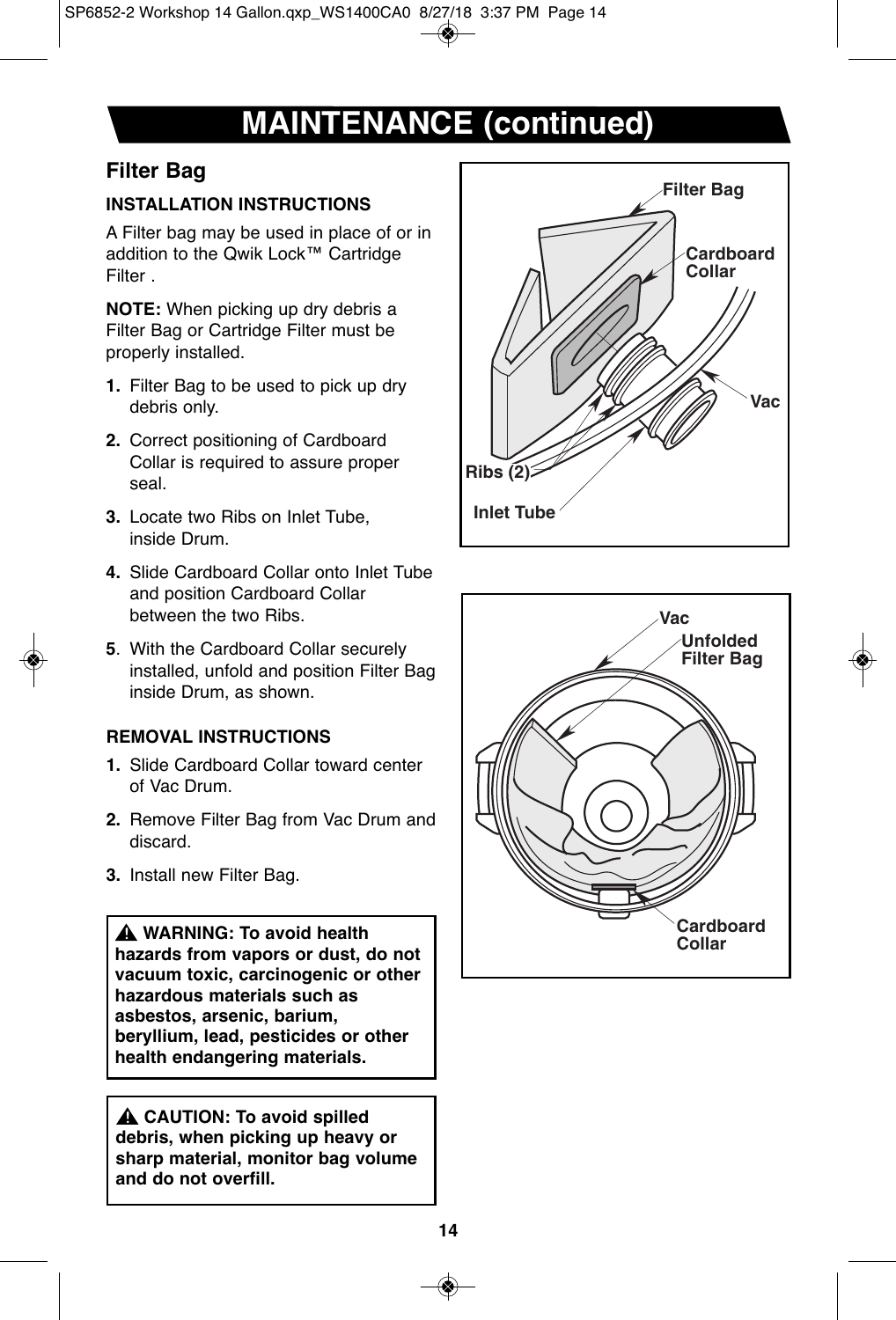### **mAINTeNANce (continued)**

### **cleaning a Dry filter**

**NoTe:** For best cleaning results due to accumulated dust, clean the Filter in an open area. Cleaning SHOULD be done outdoors and not in the living quarters.

- **1.** Light cleaning of some dry debris from the Filter can be accomplished without removing the Filter from the Vac. Simply slap your hand on top of the Handle while the Vac is turned off.
- **2.** Remove Filter from Vac. Gently tap the Filter against the inside wall of your Dust Drum and the debris will loosen and fall.
- **3.** For thorough cleaning of a dry Filter with fine dust (no debris) you may run water through it as described under "Cleaning A Wet Filter" Section.

### **cleaning a Wet filter**

After Filter is removed, run water through the Filter from a Hose or Spigot. Take care that water pressure from the Hose is not strong enough to damage Filter.

**IMPORTANT:** After cleaning, check the Filter for tears or small holes. Do not use a Filter with holes or tears in it. Even a small hole can allow dust to come out of your Vac. Replace it immediately.

Allow the Filter to dry before reinstalling and storing the Vac or picking up dry debris.

### **cleaning and Disinfecting the Wet/Dry vac**

To keep your Wet/Dry Vac looking its best, clean the outside with a cloth dampened with warm water and mild soap.

To clean the Drum:

- **1.** Dump debris out.
- **2.** Wash Drum thoroughly with warm water and mild soap.
- **3.** Wipe out with dry cloth.

Before prolonged storage or as needed (i.e.; waste water pick up) the drum should be disinfected.

To disinfect the Drum:

- **1.** Pour 1 gallon (4 L) of water and 1 teaspoon (5 mL) chlorine bleach into the Drum.
- **2.** Let solution stand for 20 minutes, carefully swishing every few minutes, making sure to wet all inside surfaces of the Drum.
- **3.** Empty Drum after 20 minutes. Rinse with water until bleach smell is gone. Allow Drum to dry completely before sealing the Motor on the Drum.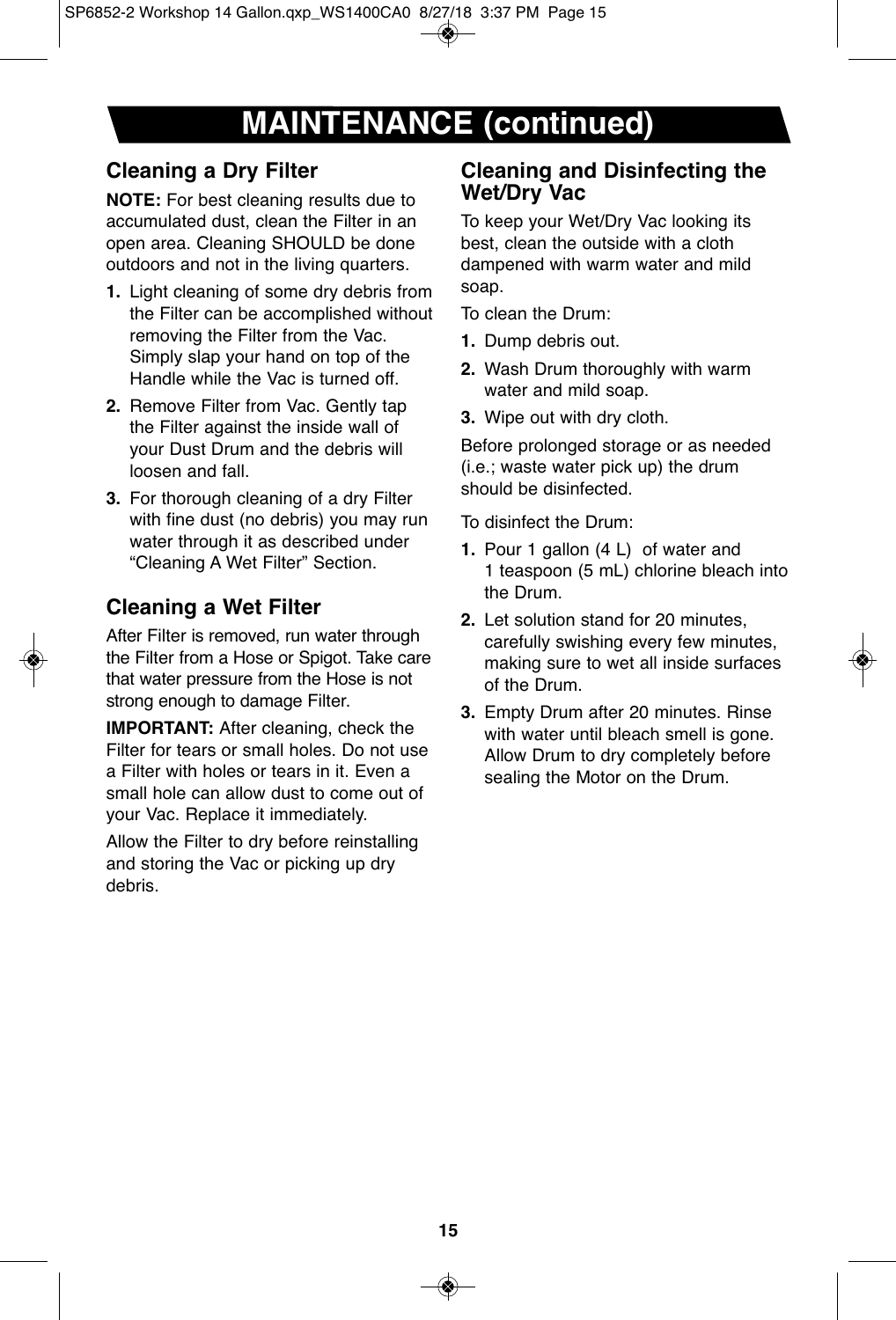### **mAINTeNANce (continued)**

### **cord maintenance**

When vacuuming is complete, unplug the Cord and wrap it around the Powerhead Assembly. If the Power Cord is damaged, it must be replaced by the manufacturer to reduce the risk of accident.

### **storage**

Before storing your Vac, the Drum should be emptied and cleaned. The Cord should be wrapped around the Unit and the Hose should be stored as described in this manual. Accessories should be kept in the same area as the Vac so they can be readily available. The Vac should be stored indoors.

### **casters and Wheels**

Should your Cart squeak or become hard to roll, you should place two or three drops of general purpose oil on each Wheel at the Axle. If your Casters are noisy, you may put a drop of oil on the Roller Shaft to make them quieter.

### **frame and handle**

Your Metal Handle is painted to prevent rust, however, liquids and corrosive debris should be wiped off with a soft cloth should they come in contact with the Handle.

**WARNING: To assure product ! sAfeTY and RelIAbIlITY, any other maintenance, repairs and adjustments should be performed by Authorized service centers, always using WoRKshoP replacement parts.**

### **WARNING ! seRvIcING of Double-INsulATeD WeT/DRY vAc**

**In a double-insulated Wet/Dry vac, two systems of insulation are provided instead of grounding. No grounding means is provided on a double-insulated appliance, nor should a means for grounding be added. servicing a doubleinsulated Wet/Dry vac requires extreme care and knowledge of the system, and should be done only by qualified service personnel. Replacement parts for a double-insulated Wet/Dry vac must be identical to the parts they replace. Your double-insulated Wet/Dry vac is marked with the words "Double INsulATeD" and the symbol (square within a square) may also be marked on the appliance.**

**To reduce the risk of injury from electrical shock, unplug power cord before servicing the electrical parts of the Wet/Dry vac.**

**! WARNING: To reduce the risk of injury from electrical shock, unplug power cord before servicing the electrical parts of the Wet/Dry vac.**

**! WARNING: All disassembly and repairs should be performed by qualified personnel.**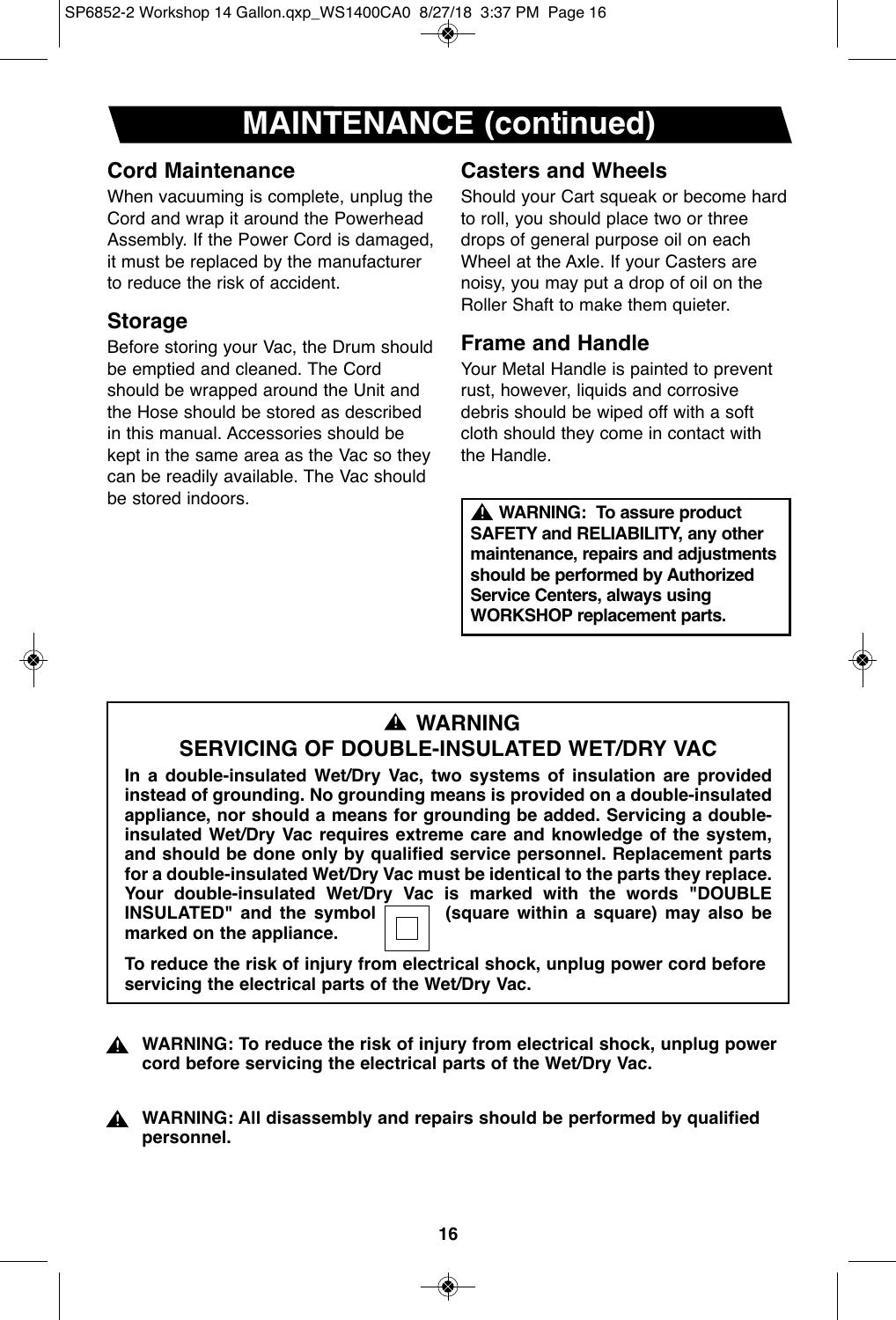# **WoRKshoP® lImITeD WARRANTY**

This limited warranty is offered by Emerson Tool Company, a division of Emerson Electric Co., located at the address below ("**ETC**" or "**we**" or "**our**" or "**us**") and applies to our WORKSHOPbranded Wet/Dry Vacuums (collectively, the "**WORKSHOP® Product**").

If you have any questions or need assistance regarding the warranty of your WORKSHOP Product, please contact ETC's WORKSHOP Product Customer Service Department at the toll free number or at the address provided below.

### **WORKSHOP® Limited Warranty**

ETC, located at 8100 W Florissant Ave, St. Louis, MO 63136 provides the following limited warranty to the original purchaser only ("**you**" or "**your**") subject to the exclusions described below: Your WORKSHOP Product will be free from defects in material and workmanship when used under normal conditions in accordance with the terms of the Owner's Manual provided to you with the WORKSHOP Product for a period of five (5) years beginning on the original date of purchase (the "**Warranty Period**"). This limited warranty terminates if the original purchaser transfers the WORKSHOP Product to any other person or entity.

### **What is Not Covered - Warranty Exclusions**

This limited warranty does not extend to and expressly excludes:

- Normal wear and tear and/or replacement attachments or accessories, including, without limitation, power cords, hoses, filters, and other attachments or accessories that may be offered for sale by us for use with the WORKSHOP Product.
- Damage or burnout of the WORKSHOP Product motor resulting from failure to clear a blockage occurring during the normal course of use.
- Loss or damage to the WORKSHOP Product resulting from conditions beyond ETC's control including without limitation, misuse, accident, abuse, neglect, negligence (other than ETC's), overuse beyond intended capacity as set forth in the Owner's Manual, or modifications or alterations made by anyone other than ETC.
- Loss or damage to the WORKSHOP Product resulting from failure to use the WORKSHOP Product in accordance with the written instructions, guidelines, and terms and conditions set forth in the Owner's Manual.

### **Limited Warranty Notification and Claim Procedures**

If you discover within the Warranty Period applicable to you that your WORKSHOP Product has a defect that you believe is covered by this limited warranty, you must contact ETC's WORKSHOP Product Customer Service Department at (888) 455-8724 between the hours of 8:30 a.m. and 4:30 p.m. Central Time. Alternatively, you may contact ETC's WORKSHOP Product Customer Service Department at the email address listed in your Owner's Manual or on the WORKSHOP Product page of the ETC website.

In order for your warranty claim to be processed as quickly as possible, we suggest that you complete the "Registration Card" made available to you on the WORKSHOP Product page of the ETC website at www.WORKSHOPvacs.com. If you do not choose to register your WORKSHOP Product, in order to make a warranty claim, you will need to provide us with a copy of your sales receipt or other proof of purchase showing the purchase date to confirm that your claim is within the Warranty Period and that you are the original purchaser.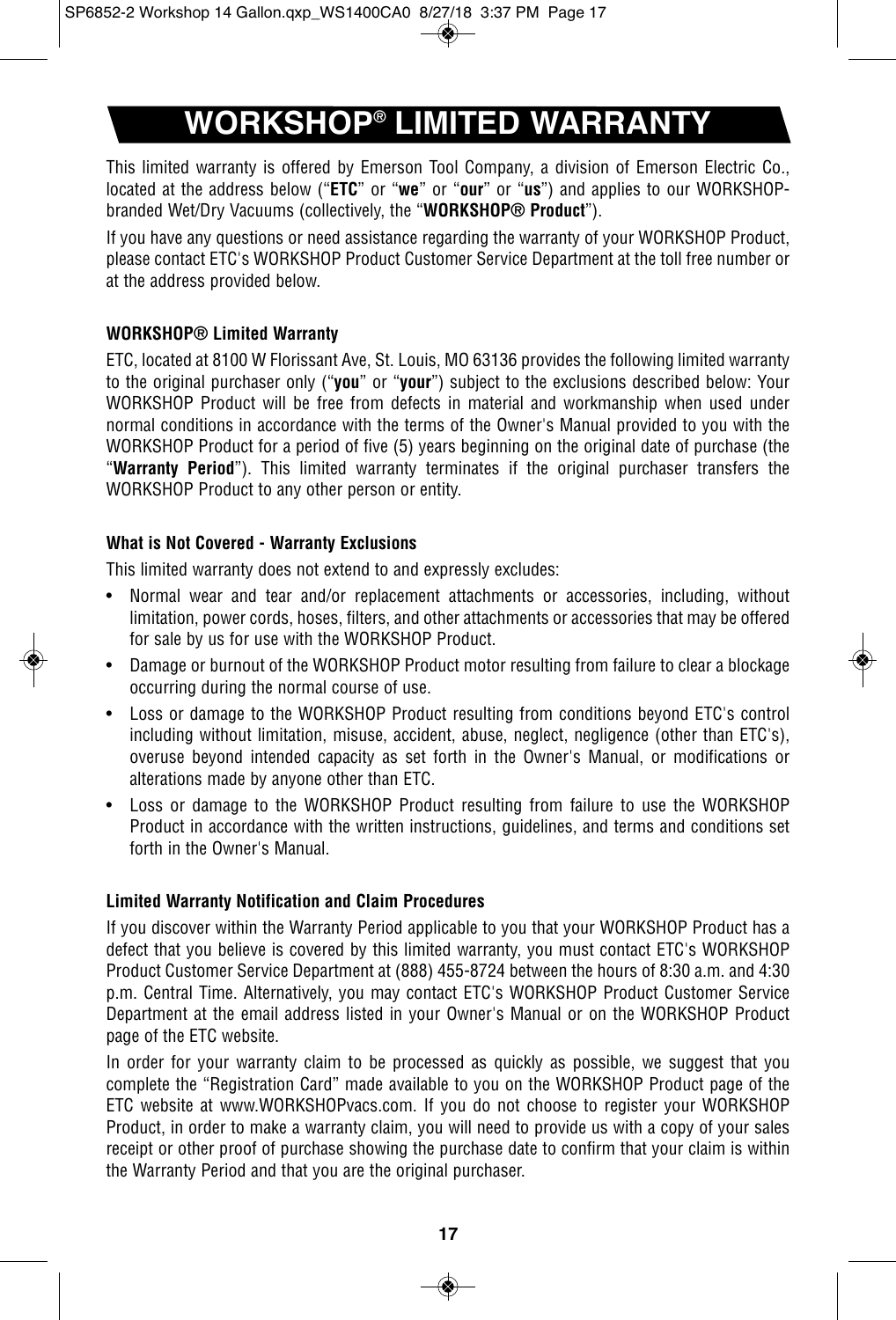# **WoRKshoP® lImITeD WARRANTY**

### **What We Will Do to Correct Problems**

After you have contacted ETC's WORKSHOP Product Customer Service Department pursuant to the above procedures, ETC will initiate warranty proceedings, including a physical inspection, subject to the exclusions and the Warranty Period stated herein, to determine whether to repair or replace the WORKSHOP Product or provide you with a refund.

The decision to repair or replace your WORKSHOP Product or to provide a refund is at our sole discretion. Repair or replacements provided to you by ETC are at no cost to you if covered under this limited warranty. Coverage under this limited warranty is conditioned at all times upon the original purchaser's compliance with the above limited warranty notification and claim procedures.

If your claim is covered under this limited warranty, we will, at our sole option, (a) repair or replace the defective portion of your WORKSHOP Product or (b) replace your entire WORKSHOP Product. If we are unable to provide you with a suitable repaired or replacement WORKSHOP Product, we will provide you with a refund equal to the purchase price of your WORKSHOP Product or a credit to be used toward the purchase of a new WORKSHOP Product.

### **No Other Express Warranty Applies**

THE LIMITED WARRANTIES PROVIDED ABOVE ARE THE SOLE AND EXCLUSIVE WARRANTIES PROVIDED BY ETC TO THE ORIGINAL PURCHASER OF THE WORKSHOP PRODUCT, AND ARE IN LIEU OF ALL OTHER WARRANTIES, WRITTEN OR ORAL, EXPRESS OR IMPLIED, WHETHER ARISING BY OPERATION OF LAW OR OTHERWISE, INCLUDING, WITHOUT LIMITATION, WARRANTIES OF MERCHANTABILITY OR FITNESS FOR A PARTICULAR PURPOSE, WHETHER OR NOT THE PURPOSE HAS BEEN DISCLOSED AND WHETHER OR NOT THE WORKSHOP PRODUCT HAS BEEN SPECIFICALLY DESIGNED OR MANUFACTURED FOR YOUR USE OR PURPOSE. DISCLAIMERS OF IMPLIED WARRANTIES, INCLUDING WITHOUT LIMITATION, IMPLIED WARRANTIES OF MERCHANTABILITY AND FITNESS FOR A PARTICULAR PURPOSE, SHALL NOT TAKE EFFECT UNTIL THE END OF THE WARRANTY PERIOD. No employee, agent, dealer, or other person is authorized to alter this limited warranty or make any other warranty on behalf of ETC. The terms of this limited warranty shall not be modified by ETC, the original owner, or their respective successors or assigns.

#### **Limitation of Liability**

TO THE EXTENT PERMITTED BY LAW, IN NO EVENT SHALL ETC BE LIABLE FOR ANY INCIDENTAL, SPECIAL, INDIRECT, OR CONSEQUENTIAL DAMAGES, INCLUDING ANY ECONOMIC LOSS, WHETHER RESULTING FROM NONPERFORMANCE, USE, MISUSE OR INABILITY TO USE THE WORKSHOP PRODUCT OR FOR THE NEGLIGENCE OF ETC. ETC SHALL NOT BE LIABLE FOR DAMAGES CAUSED BY DELAY IN PERFORMANCE AND IN NO EVENT, REGARDLESS OF THE FORM OF THE CLAIM OR CAUSE OF ACTION (WHETHER BASED IN CONTRACT, INFRINGEMENT, NEGLIGENCE, STRICT LIABILITY, OTHER TORT OR OTHERWISE), SHALL ETC'S LIABILITY TO YOU OR ANY INDIVIDUAL USING THE WORKSHOP PRODUCT EXCEED THE PRICE PAID BY THE ORIGINAL OWNER FOR THE WORKSHOP PRODUCT. The term "consequential damages" shall include, but not be limited to, loss of anticipated profits, business interruption, loss of use or revenue, cost of capital or loss or damage to property or equipment.

Some states do not allow the exclusion or limitation of incidental or consequential damages, so the above limitation may not apply to you.

This limited warranty gives you specific legal rights, and you may also have other rights which vary from State to State.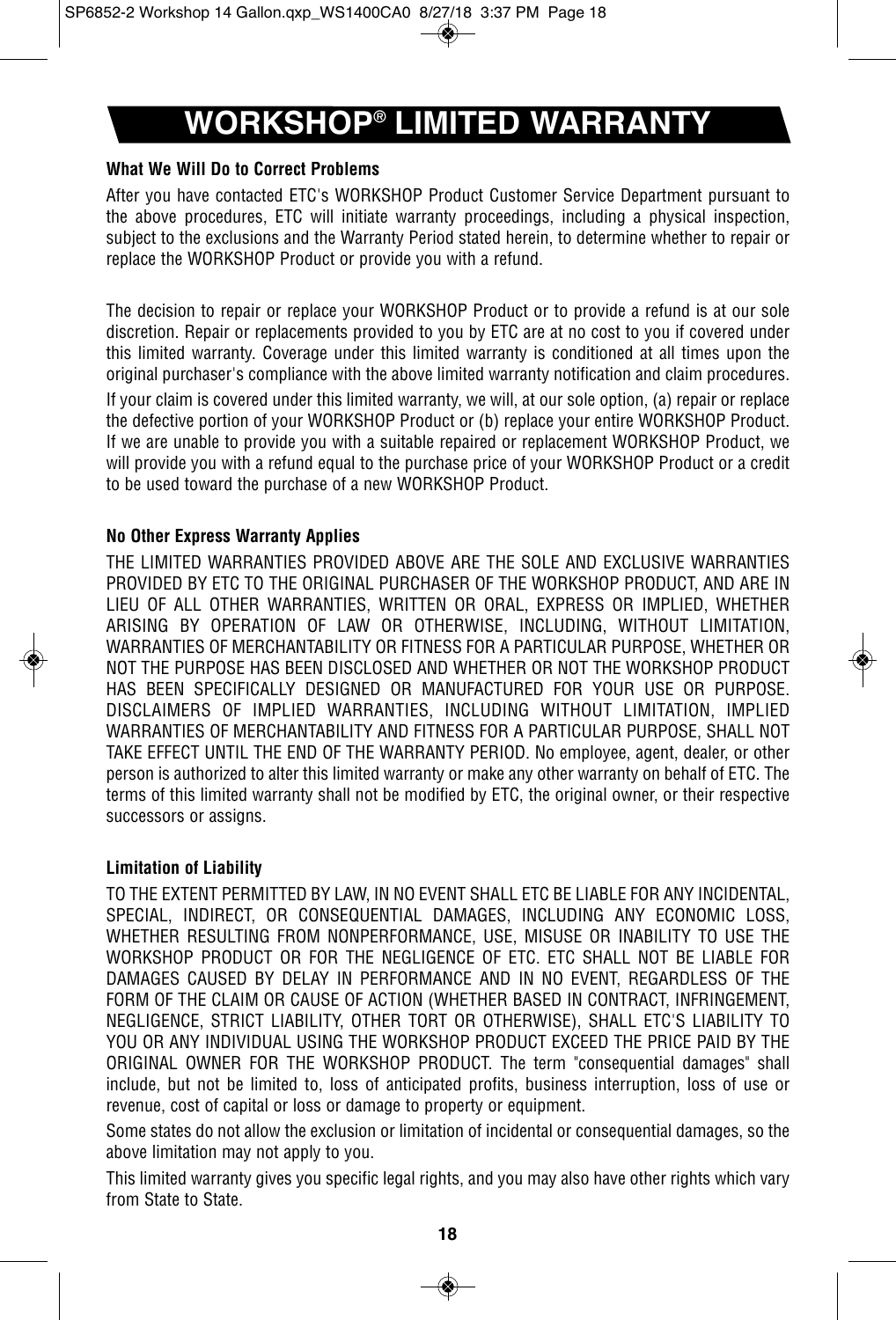



- **• Aspiradora para mojado/seco profesional**
- **• 14 galones EE.UU. /52 litros**
- **• WS1400CA0**



**¿PREGUNTAS O COMENTARIOS? COMUNÍQUESE CON NOSOTROS EN: 1-888-455-8724 desde los EE.UU. y Canadá www.WORKSHOPvacs.com**

### **ADVERTENCIA: !**

**Para reducir el riesgo de lesiones, el usuario debe leer y entender el manual del usuario antes de utilizar este producto.**

• Français – page 37

### **GUARDE ESTE MANUAL PARA REFERENCIA FUTURA**

No. de pieza SP6852 Impreso en México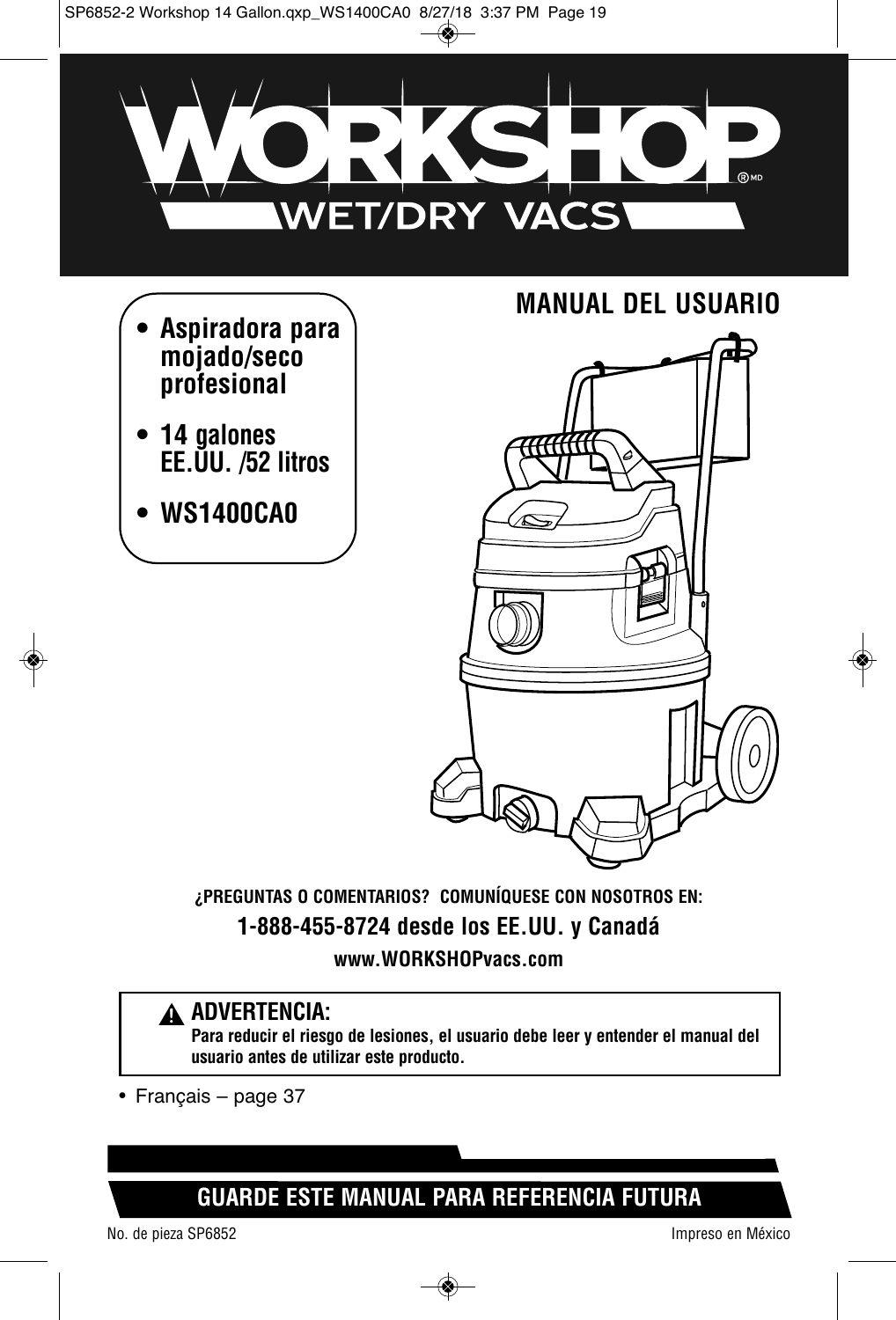### **INDICE**

| Sección                                                                                   | Sección                                                                  |
|-------------------------------------------------------------------------------------------|--------------------------------------------------------------------------|
| Página                                                                                    | Pàgina                                                                   |
| Instrucciones de seguridad importantes 20                                                 | Dispositivo de soplado30                                                 |
|                                                                                           |                                                                          |
| Desempaquetado y comprobación                                                             |                                                                          |
| del contenido de la caja de cartón  22                                                    | Remoción e instalación del filtro Qwik Lock 31                           |
| Herramientas necesarias  22                                                               | Bolsa de filtro32                                                        |
| Lista del contenido de la caia de cartón22                                                | Limpieza y desinfección de la aspiradora                                 |
| Ensamblaje del tambor/base de soporte 24                                                  | Mantenimiento del cordón 34<br>Almacenamiento34                          |
| Instalación de la bolsa de accesorios26<br>Ensamblaje de la aspiradora para mojado/seco26 | Ruedecillas y ruedas 34                                                  |
| Almacenamiento y ensamblaje de accesorios  27                                             | Servicio de ajustes y reparaciones de                                    |
|                                                                                           | una aspiradora para mojado/seco                                          |
|                                                                                           |                                                                          |
| Selección del filtro correcto 29                                                          |                                                                          |
|                                                                                           | Piezas de repuesto $\ldots \ldots \ldots \ldots \ldots \ldots \ldots 56$ |

| Sección                                                       | Página |
|---------------------------------------------------------------|--------|
| Dispositivo de soplado30                                      |        |
|                                                               |        |
|                                                               |        |
| Remoción e instalación del filtro Qwik Lock 31                |        |
| Bolsa de filtro32                                             |        |
| Limpieza y desinfección de la aspiradora                      |        |
| para mojado/seco 33                                           |        |
| Mantenimiento del cordón 34                                   |        |
|                                                               |        |
| Ruedecillas y ruedas 34                                       |        |
|                                                               |        |
| Servicio de ajustes y reparaciones de                         |        |
| una aspiradora para mojado/seco                               |        |
| con aislamiento doble $\ldots \ldots \ldots \ldots \ldots 34$ |        |
|                                                               |        |
|                                                               |        |
|                                                               |        |

# **INSTRUCCIONES DE SEGURIDAD IMPORTANTES**

La seguridad es una combinación de sentido común, permanecer alerta y saber cómo funciona la aspiradora para mojado/seco ("la aspiradora").

### **Palabras de señal de seguridad**

**PELIGRO:** indica una situación peligrosa que, **!** si no se evita, causará la muerte o lesiones graves.

**ADVERTENCIA:** indica una situación peligrosa **!** que, si no se evita, podría causar la muerte o lesiones graves.

**PRECAUCIÓN:** indica una situación peligrosa **!** que, si no se evita, pudiera causar lesiones leves o moderadas

Cuando utilice la aspiradora, siga siempre las precauciones básicas de seguridad, incluyendo las siguientes:

### **ADVERTENCIA – Para reducir el riesgo de incendio, sacudidas eléctricas o lesiones: !**

- Lea y entienda este manual del usuario y todas las etiquetas que están colocadas en la aspiradora para mojado/seco antes de utilizarla.
- Utilice la aspiradora únicamente de la manera que se describe en este manual.
- No deje la aspiradora en marcha mientras esté desatendida. Usted podría no notar señales importantes que indiquen un funcionamiento anormal, tal como pérdida de succión, residuos o líquido que salen por el escape o ruidos anormales del motor. Deje de usar la aspiradora inmediatamente si observa estas señales.
- No abandone la aspiradora cuando esté enchufada. Desenchúfela del tomacorriente cuando no la esté utilizando y antes de realizar servicio de revisión.
- Las chispas que se producen en el interior del motor pueden incendiar los vapores inflamables o

el polvo. Para reducir el riesgo de incendio o explosión: No use la aspiradora cerca de líquidos,gases, o polvos combustibles como gasolina u otros combustibles, líquido encendedor, limpiadores, pinturas a base de aceite, gas natural, hidrógeno, polvo de carbón, polvo de magnesio, polvo de aluminio, polvo de granos de cereal o pólvora.

- No recoja con la aspiradora nada que esté ardiendo o humeando, como cigarrillos, fósforos o cenizas calientes.
- Para evitar el riesgo de autoignición de los residuos contenidos en el tambor, vacie el tambor después de cada uso. Los materiales combustibles, tales como trapos o aserrín que contengan tinte o uretano, pueden ser causas de dicho sobrecalentamiento.
- No recoja con la aspiradora polvo de panel de yeso ni hollín frío o ceniza fría de chimenea con un filtro estándar. Estos materiales pueden pasar por el filtro y ser expulsados de vuelta al aire. Utilice un filtro para polvo fino en lugar de un filtro estándar.
- Para reducir el riesgo de inhalar vapores tóxicos, no recoja con la aspiradora materiales tóxicos o peligrosos ni la use cerca de dichos materiales.
- Para reducir el riesgo de descargas eléctricas, no exponga la aspiradora a la lluvia ni deje que entren líquidos en el compartimiento del motor. Guarde la aspiradora en un lugar interior.
- No permita que la aspiradora se utilice como un juguete. Se necesita prestar máxima atención cuando sea utilizada por niños o cerca de éstos.
- No use la aspiradora con un filtro desgarrado o sin tener el filtro instalado, excepto cuando recoja con ella líquidos de la manera que se describe en este manual. Los residuos secos absorbidos por el impulsor podrían dañar el motor o ser expulsados de vuelta al aire.
- Apague la aspiradora antes de desenchufarla.
- Esta aspiradora mojado/seco no se destina para utilizarse por personas (incluyendo niños) cuyas capacidades físicas, sensoriales o mentales sean diferentes o estén reducidas, o carezcan de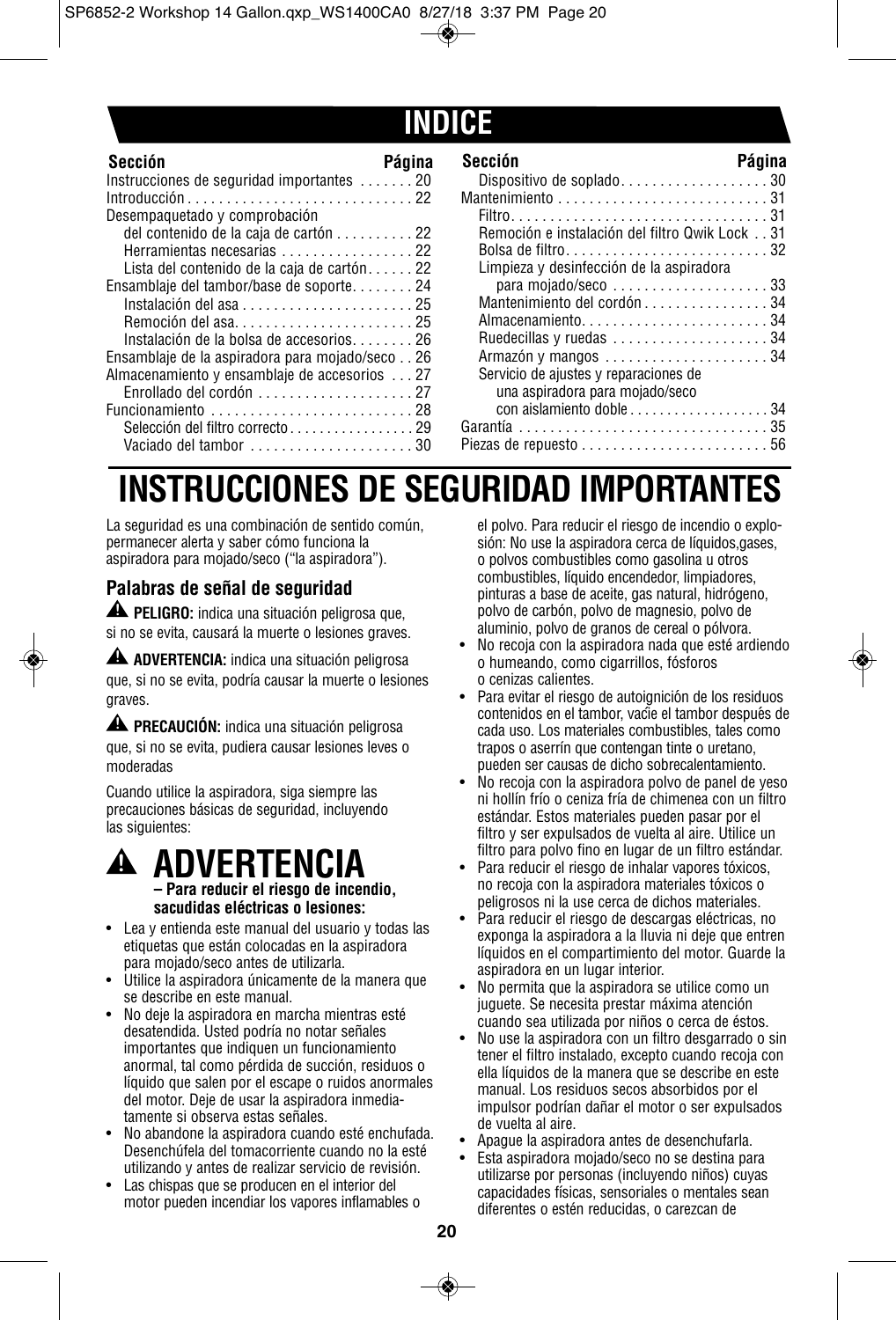experiencia o conocimiento, a menos que dichas personas reciban una supervisión o capacitación para el funcionamiento del aparato por una persona responsable de su seguridad.

- Para reducir el riesgo de lesiones debidas a un arranque accidental, desenchufe el cordón de energía antes de cambiar o limpiar el filtro.
- No desenchufe la aspiradora tirando del cordón. Para desenchufarla, agarre el enchufe y no el cordón.
- No use la aspiradora con el cordón dañado, el enchufe dañado u otras piezas dañadas. Si la aspiradora no funciona como debe, le faltan piezas, se ha caído, ha sido dañada, se ha dejado a la intemperie o se ha caído al agua, llame a servicio al cliente.
- No tire de la aspiradora usando el cordón ni la lleve por el cordón, ni use el cordón como asa, ni cierre una puerta sobre el cordón, ni tire del cordón alrededor de bordes o esquinas afilados. No pase la aspiradora en marcha sobre el cordón. Mantenga el cordón alejado de las superficies calientes.
- No maneje el enchufe, el interruptor o la aspiradora con las manos mojadas.
- Utilice únicamente cordones de extensión que tengan capacidad nominal para uso a la intemperie. Los cordones de extensión que estén en malas condiciones o tengan un tamaño de alambre demasiado pequeño pueden crear peligros de incendio y descargas eléctricas. Para reducir el riesgo de estos peligros, asegúrese de que el cordón esté en buenas condiciones y que el líquido no entre en contacto con la conexión. No utilice un cordón de extensión que tenga conductores con un diámetro menor al calibre 1,3 mm2 (16 AWG).
- Esta aspiradora tiene aislamiento doble, lo cual elimina la necesidad de un sistema independiente de conexión a tierra. Utilice únicamente piezas de repuesto idénticas. Lea las instrucciones de servicio de revisión de las aspiradoras para mojado/seco con aislamiento doble.
- No ponga ningún objeto en las aberturas de ventilación. No recoja nada con la aspiradora cuando cualquiera de las aberturas de ventilación esté bloqueada; mantenga dichas aberturas libres de polvo, pelusa, pelo o cualquier cosa que pueda reducir el flujo de aire.
- Mantenga el pelo, la ropa holgada, los dedos y todas las partes del cuerpo alejados de las aberturas y de las piezas móviles.
- Para reducir el riesgo de caídas, tenga cuidado adicional al limpiar en escaleras.
- Para reducir el riesgo de lesiones de espalda o caídas, no levante una aspiradora que pese mucho debido a que contiene líquido o residuos. Vacíe parcialmente la aspiradora sacando los residuos o drenando.
- Para reducir el riesgo de lesiones corporales o daños a la aspiradora, utilice únicamente accesorios recomendados por WORKSHOP.
- Cuando utilice la aspiradora como soplador :
- Dirija la descarga de aire solamente hacia el área de trabajo.
- No dirija el aire hacia las personas que estén presentes.
- Mantenga alejados a los niños durante la operación de soplado.
- No utilice el soplador para trabajos que no sean soplar suciedad y residuos.
- No use la aspiradora como rociador.
- Para reducir el riesgo de lesiones en los ojos, use protección ocular de seguridad. La utilización de cualquier aspiradora utilitaria o soplador utilitario puede hacer que se soplen objetos extraños hacia los ojos, lo cual puede causar daños graves en los ojos.
- Para reducir el riesgo de que una aspiradora rodante le golpee o tire de usted, bloquee las ruedecillas cuando utilice la unidad en cualquier superficie desigual o en pendiente.

#### **PRECAUCIÓN: !**

- Para reducir el riesgo de daños a la audición, use protectores de oídos cuando utilice la aspiradora durante muchas horas seguidas o cuando la emplee en un área ruidosa.
- Para operaciones que generan polvo, use una máscara antipolvo.
- Las descargas de estática son comunes cuando la humedad relativa del aire es baja. Si recoge residuos finos con la aspiradora, se puede depositar carga estática en la manguera o en la aspiradora. El mejor remedio para reducir la frecuencia de las descargas de estática en su casa o cuando use esta aspiradora es añadir humedad al aire con un humidificador.

Siga las siguientes advertencias que aparecen en la caja del motor de la aspiradora.



AISLAMIENTO DOBLE. NO SE REQUIERE CONEXION A TIERRA.

CUANDO HAGA SERVICIO DE REVISIÓN DE LA ASPIRADORA, UTILICE ÚNICAMENTE PIEZAS DE REPUESTO IDÉNTICAS.

#### **ADVERTENCIA:**

- **• Para su propia seguridad, lea y entienda el manual del operador.**
- **• No tenga en marcha la aspiradora desatendida.**
- **• No recoja cenizas calientes, carbón caliente, materiales tóxicos ni inflamables ni otros materiales peligrosos.**
- **• No use la aspiradora alrededor de líquidos o vapores explosivos.**

**ADVERTENCIA: Para reducir el riesgo de sacudidas eléctricas, no exponga la aspiradora a la lluvia y guárdela en interiores.**

# **GUARDE ESTE MANUAL**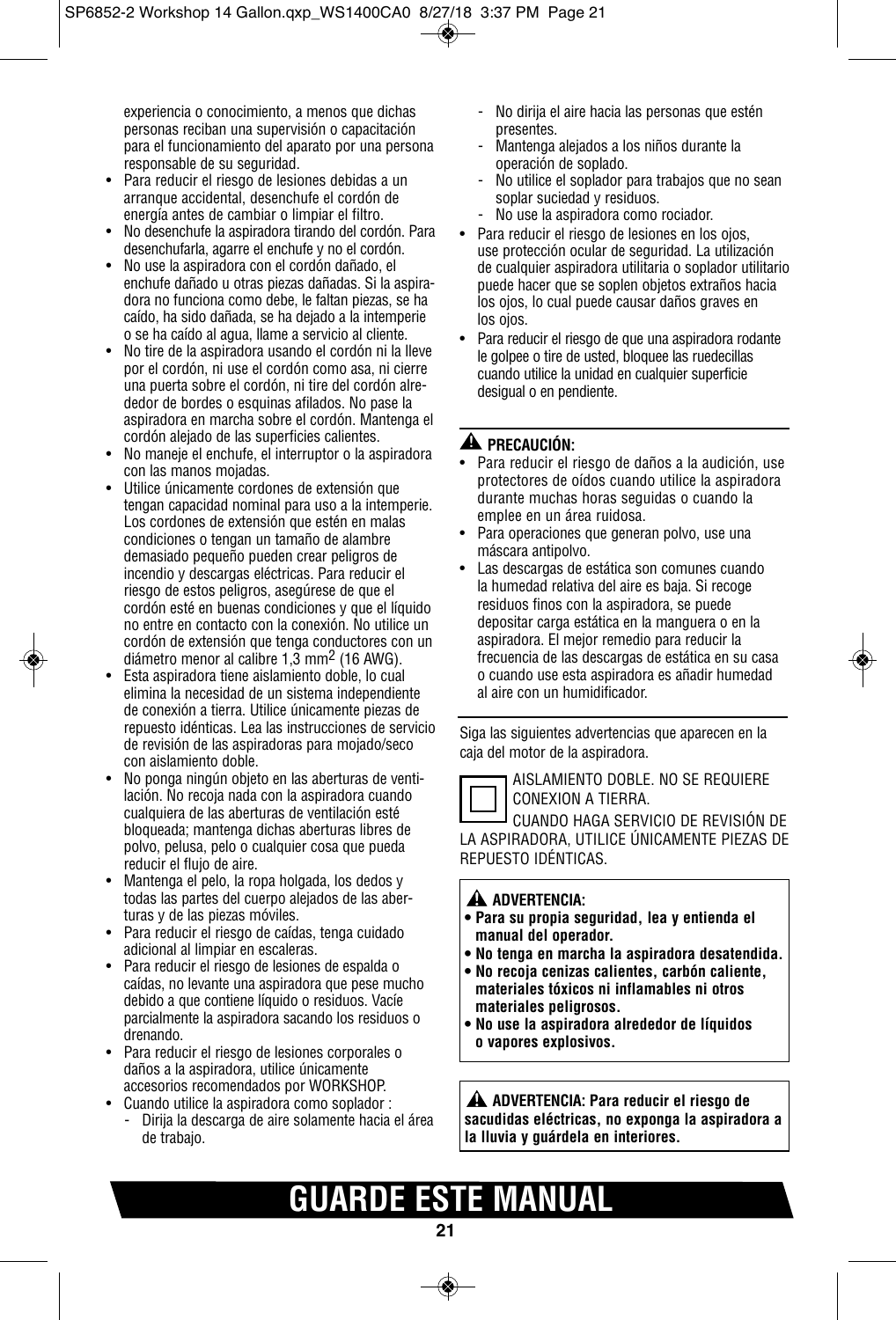### **INTRODUCCIÓN**

Esta aspiradora para mojado/seco profesional está diseñada para uso doméstico solamente. Se puede utilizar para la recogida ligera de medios mojados o secos y también puede utilizarse como soplador.

Familiarícese con las siguientes características del producto y lea todo el manual del usuario para obtener instrucciones sobre la utilización específica de su nueva aspiradora para mojado/seco.

# **DESEMPAQUETADO Y COMPROBACIÓN DEL CONTENIDO DE LA CAJA DE CARTÓN**

### **Herramientas necesarias**



**Destornillador Phillips largo**

### **Recomendado**







**Martillo Mazo**

### **Bocallave de 5/8 de pulgada**

Saque todo el contenido de la caja de cartón. Asegúrese de que no falte ningún artículo utilizando la lista del contenido de la caja. Llame al 1-888-455-8724 o envíenos un correo electrónico a info@WORKSHOPvacs.com si alguna pieza está dañada o falta.

Consulte el dibujo de ensamblaje para averiguar el posicionamiento de las piezas.

### **Lista del contenido de la caja de cartón Clave Descripción Cant.**

| Α | Ensamblaje de la aspiradora<br>para mojado/seco 1 |
|---|---------------------------------------------------|
| B | Manquera de fijación Dual-Flex <sup>™</sup> 1     |
| C | Boquilla de uso general1                          |
| D | Boquilla para mojado 1                            |
| E |                                                   |
| F | Bolsa de recolección de polvo 1                   |
| G |                                                   |
| Н |                                                   |

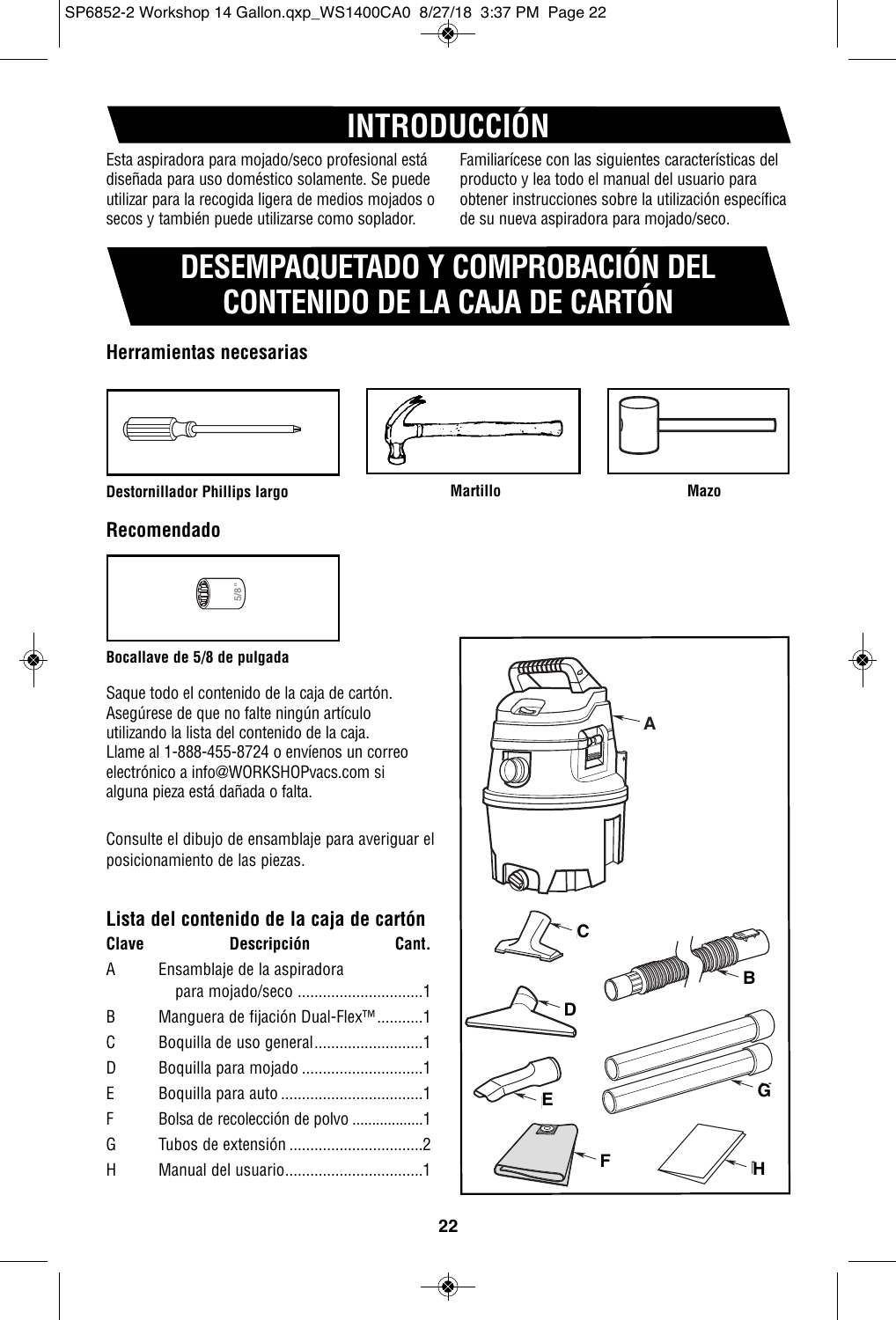### **DESEMPAQUETADO Y COMPROBACIÓN DEL CONTENIDO DE LA CAJA DE CARTÓN (continuación)**

| Clave | <b>Descripción</b>                                 | Cant. |
|-------|----------------------------------------------------|-------|
|       | Caja de cartón que contiene las piezas siguientes: |       |
| J     | Bolsa de almacenamiento de accesorios1             |       |
| K     | Rueda de 8 pulgadas (20,3 cm)2                     |       |
| L     |                                                    |       |
| М     |                                                    |       |
| N     |                                                    |       |
| 0     | Base de soporte izquierda 1                        |       |



| Clave | <b>Descripción</b>                                 | Cant. |
|-------|----------------------------------------------------|-------|
|       | Bolsa de piezas sueltas que contiene lo siguiente: |       |
| P     | Ruedecilla de 2 pulgadas (5 cm)2                   |       |

- Q Tuerca de tapa de 1/2 pulgada (1,2 cm).....2
- R Tapas de rueda ..........................................2
- S Tornillo de tipo AB No. 10 x 3/4 (44 mm)..4

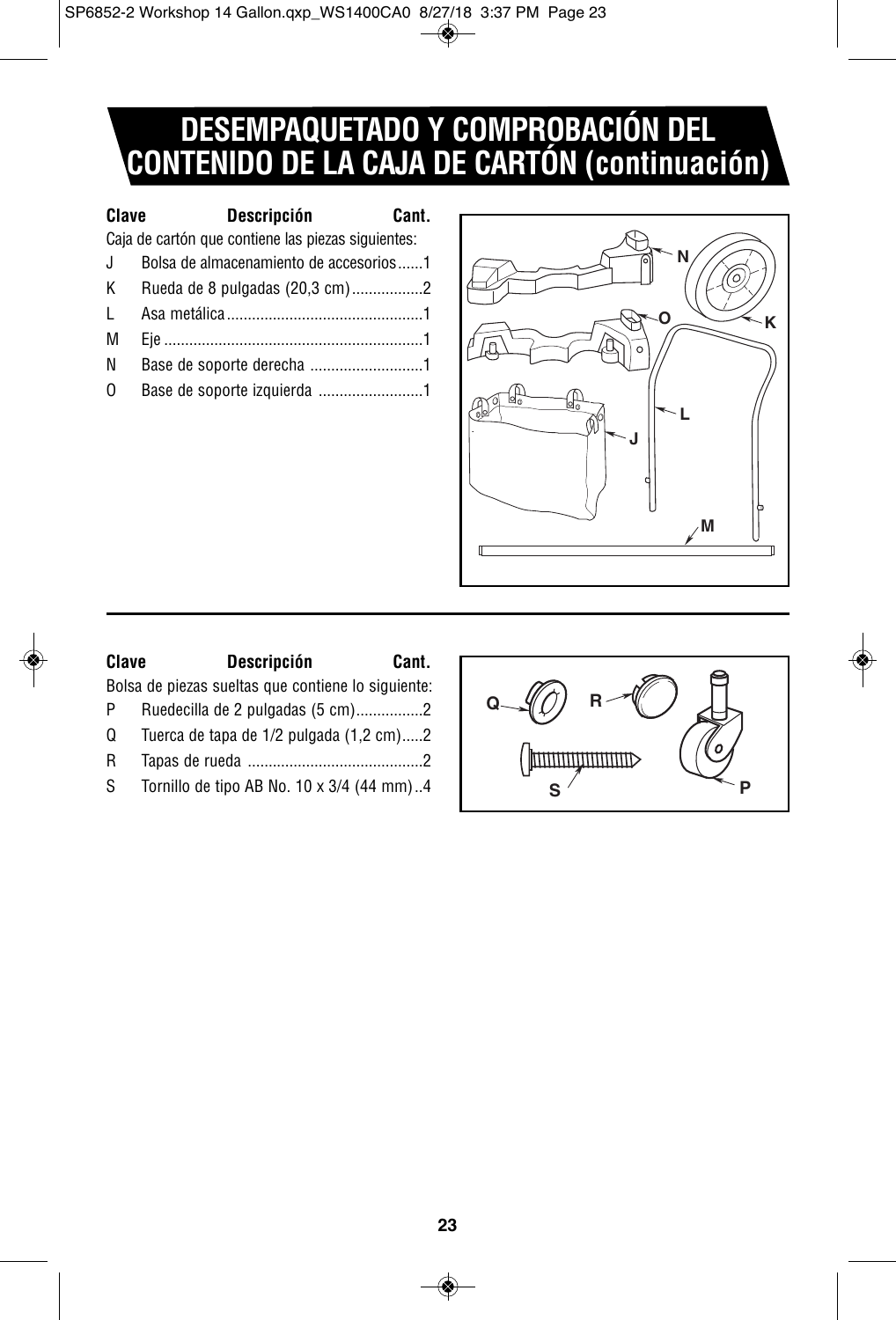### **ENSAMBLAJE DEL TAMBOR/BASE DE SOPORTE**

No monte la aspiradora hasta que tenga todas las piezas.

**1.** Introduzca la base de soporte izquierda y la base de soporte derecha en la parte inferior del tambor, de la manera que se muestra en la ilustración. Es posible que se necesiten unos golpes ligeros con un mazo o un martillo para asentar completamente ambas bases de soporte.

**2.** Instale (4) tornillos No. 10 x 1-3/4 pulgadas (44 mm) en los agujeros correspondientes ubicados tanto en el lado derecho como en el lado izquierdo de la base de soporte, sujetándolos firmemente a la parte inferior del tambor. Apriete los tornillos sólo hasta que queden perfectamente ajustados. No los apriete demasiado, ya que esto podría tender a deformar las bases de soporte.

**\*CONSEJO:** Utilice una bocallave de 5/8 de pulgada (1,58 cm) para sujetar la tuerca de tapa en una posición estable mientras da golpes con el martillo.

- **3.** Instalación de la tuerca de tapa
	- **a.** Coloque la tuerca de tapa en el extremo del eje.
	- **b.** Golpee ligeramente la tuerca de tapa con el martillo hasta que esté completamente asentada.
	- **c.** Coloque la rueda en el eje con la parte lisa de la rueda orientada hacia afuera.





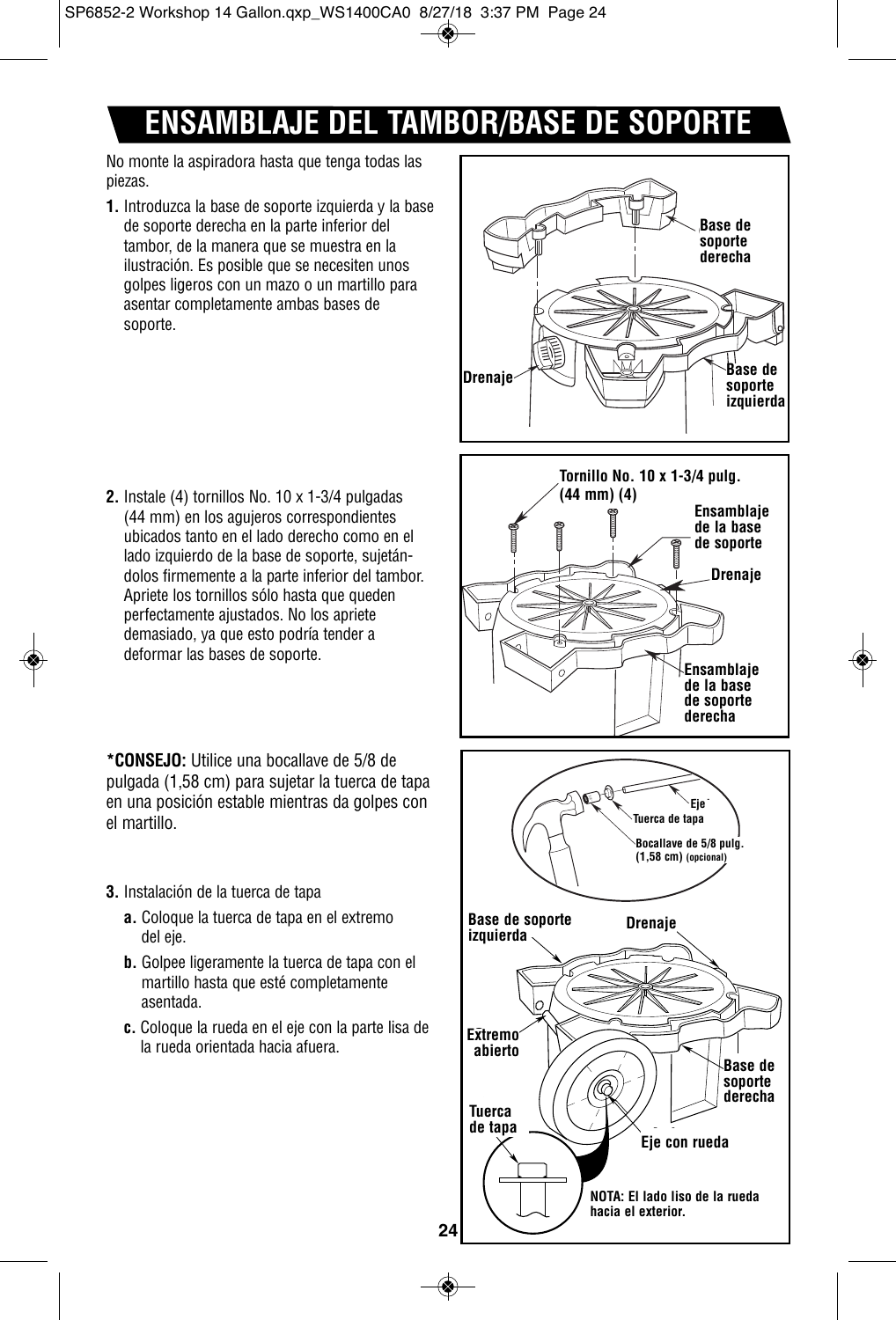# **ENSAMBLAJE DEL TAMBOR/BASE DE SOPORTE (cont.)**

- **4.** Deslice el extremo abierto del eje a través de la base de soporte izquierda, asegurándose de que la ranura de la pata se alinee con el agujero de la cuna. Deslice dicho extremo completamente a través de la base de soporte derecha. Es posible que se requieran golpes ligeros con un mazo para introducir completamente el eje.
- **5.** Instale la segunda rueda en el eje con la parte lisa de la rueda orientada hacia afuera.
- **6.** Instale la segunda tuerca de tapa. Golpee ligeramente la tuerca de tapa hasta que esté firmemente asentada.
- **7.** Utilizando un mazo de goma o un martillo, golpee suavemente la tapa de la rueda sobre la rueda derecha hasta que dicha tapa de la rueda esté firmemente asentada en la rueda. Se requiere hacer esto tanto en los lados izquierdo como derecho.
- **8.** Introduzca el vástago de la ruedecilla en el receptáculo del pie de ruedecilla, de la manera que se muestra en la ilustración (ruedecilla delantera solamente).
- **9.** Con un ligero movimiento de giro, empuje sobre la ruedecilla hasta que la bola del vástago de la ruedecilla esté insertada completamente en el receptáculo. Usted podrá oír como la bola se acopla a presión en el receptáculo y la ruedecilla girará fácilmente cuando el posicionamiento sea correcto.

# $M$ azo **Wheel Tapa de Cap la rueda**



### **Instalación del asa**

Oprima y mantenga oprimidos los botones de liberación mientras instala el asa en los receptáculos para el asa ubicados en el tambor (vea la ilustración).

**NOTA:** Un chasquido audible de los botones de liberación indica un acoplamiento exitoso del asa.

### **Remoción del asa**

Oprima y mantenga oprimidos los botones de liberación, de la manera que se muestra en la ilustración. Mientras oprime firmemente los botones de liberación, tire del asa hacia arriba hasta quitarla (vea la ilustración).

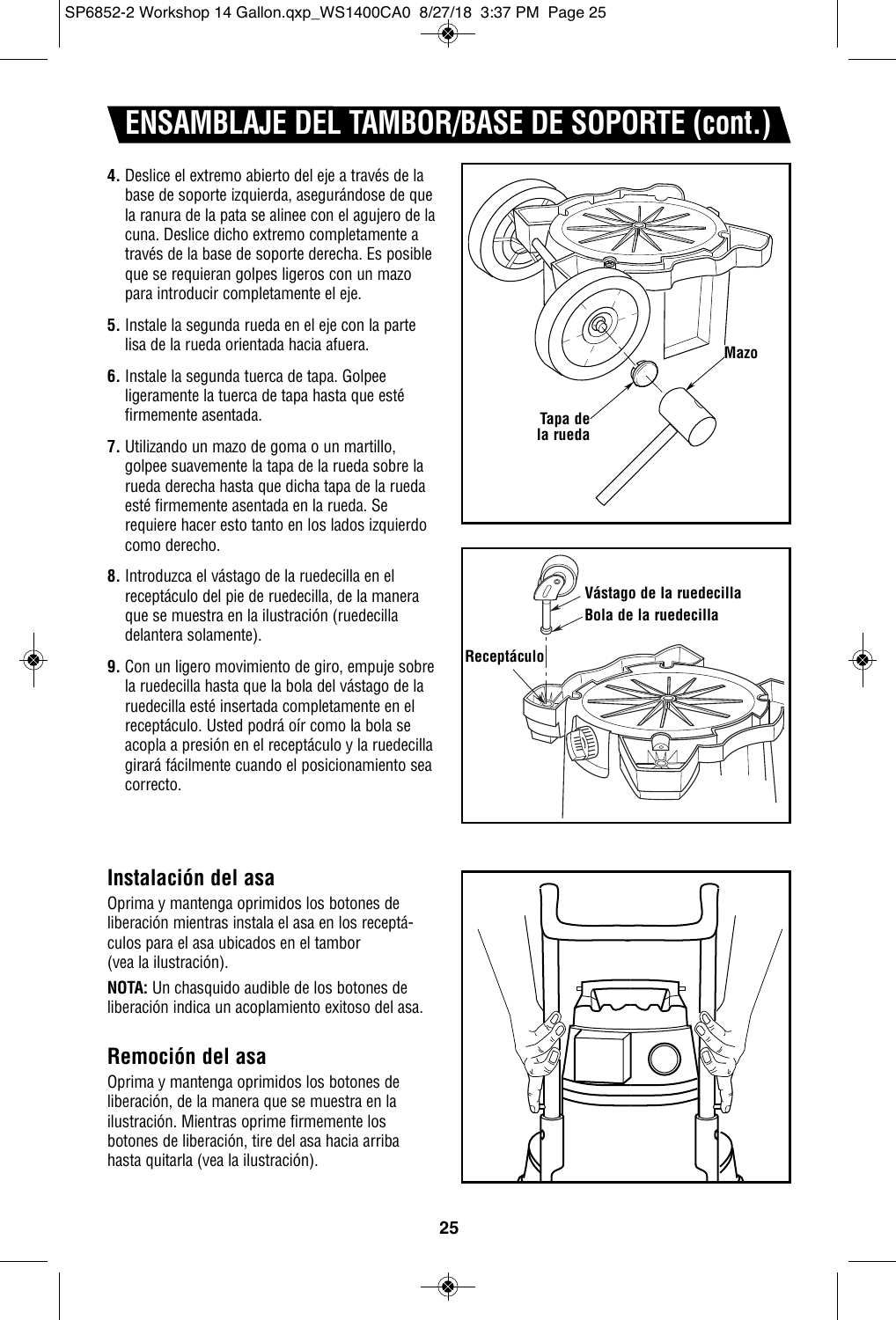# **ENSAMBLAJE DEL TAMBOR/BASE DE SOPORTE (cont.)**

### **Instalación de la bolsa de accesorios**

Instale la bolsa de accesorios enrollando las cuatro correas de la bolsa de accesorios alrededor del asa metálica y acople a presión cada correa en la posición correcta, de la manera que se muestra en la ilustración. **Asa**



# **ENSAMBLAJE DE LA ASPIRADORA PARA MOJADO/SECO**

- **1.** Posicione el ensamblaje del cabezal del motor sobre el ensamblaje del tambor/base de soporte, de la manera que se muestra en la ilustración (ensamblado antes).
- **2.** Gire ambos pestillos hacia abajo y presione hasta que los oiga acoplarse a presión sobre las pestañas del tambor.



### **Introduzca la manguera**

Introduzca el extremo con botón pulsador de la manguera de fijación Dual-Flex™ en la entrada de la aspiradora. La manguera debe acoplarse a presión en su sitio. Para quitar la manguera de la aspiradora, oprima el botón de liberación que está en el ensamblaje de la manguera y tire de la manguera hasta sacarla de la entrada de la aspiradora, de la manera que se muestra en la ilustración.

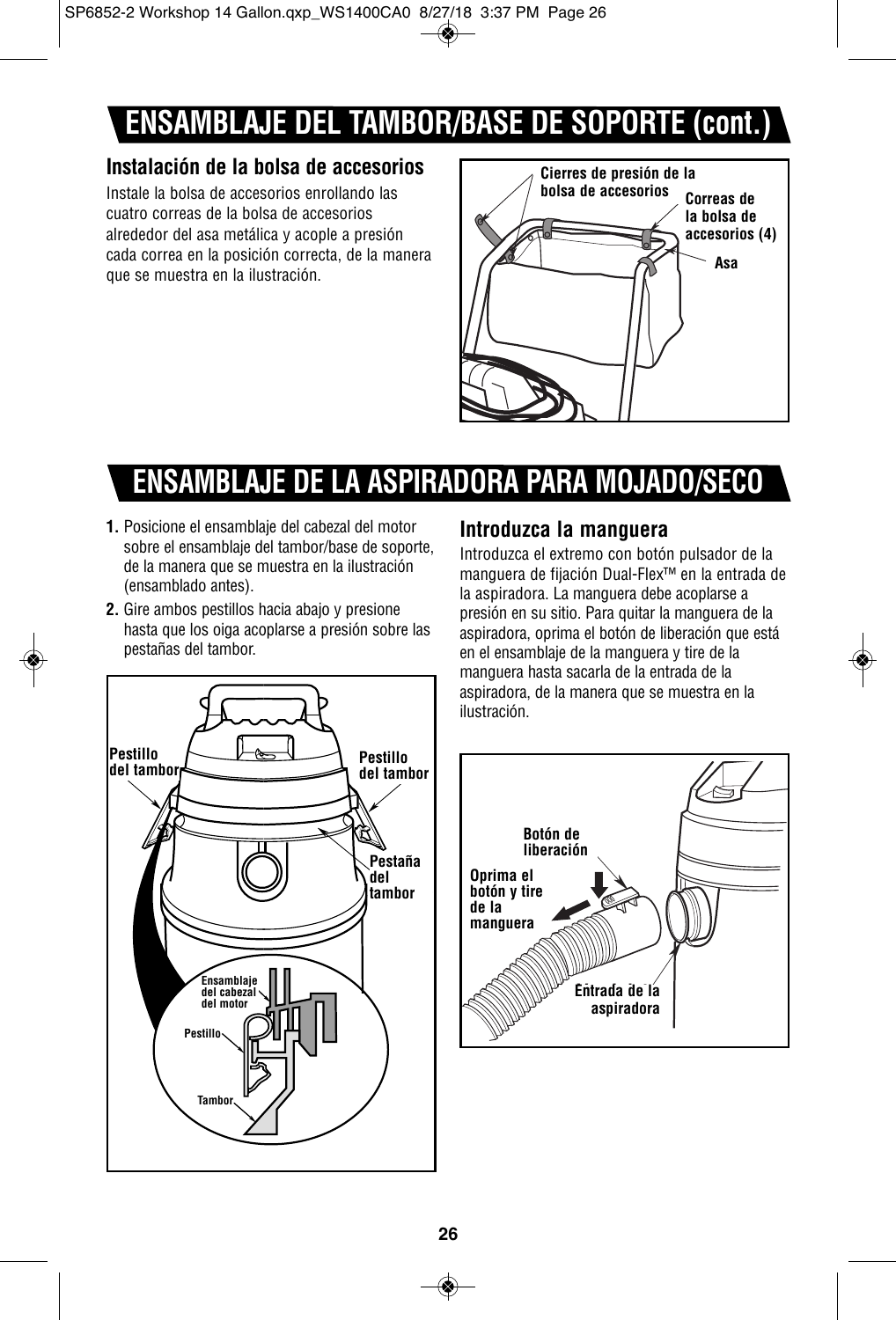# **ALMACENAMIENTO Y ENSAMBLAJE DE ACCESORIOS**

Los accesorios se pueden almacenar en la bolsa de accesorios desmontable o en las dos ubicaciones que están en la base de soporte de almacenamiento a la derecha y a la izquierda. Ya sea la manguera o los tubos extensores se pueden almacenar en las dos áreas marcadas con las palabras Hose Storage (Área de almacenamiento de la manguera).

La manguera se puede almacenar enrollándola alrededor de la unidad e introduciendo el extremo libre en una de las ubicaciones de almacenamiento que están en el ensamblaje de las bases de soporte. Alternativamente, los tubos extensores también se pueden almacenar en esta ubicación insertando cualquiera de los extremos de dichos tubos en los receptores de almacenamiento ubicados en la base de soporte de almacenamiento.





### **Enrollado del cordón**

Cuando se haya completado la aspiración, desenchufe el cable de alimentación y enróllelo alrededor del asa del ensamblaje del cabezal del motor, de la manera que se muestra en la ilustración. El cable se deberá enrollar debajo del enrollador del cable y alrededor del asa del ensamblaje de cabezal del motor.



◈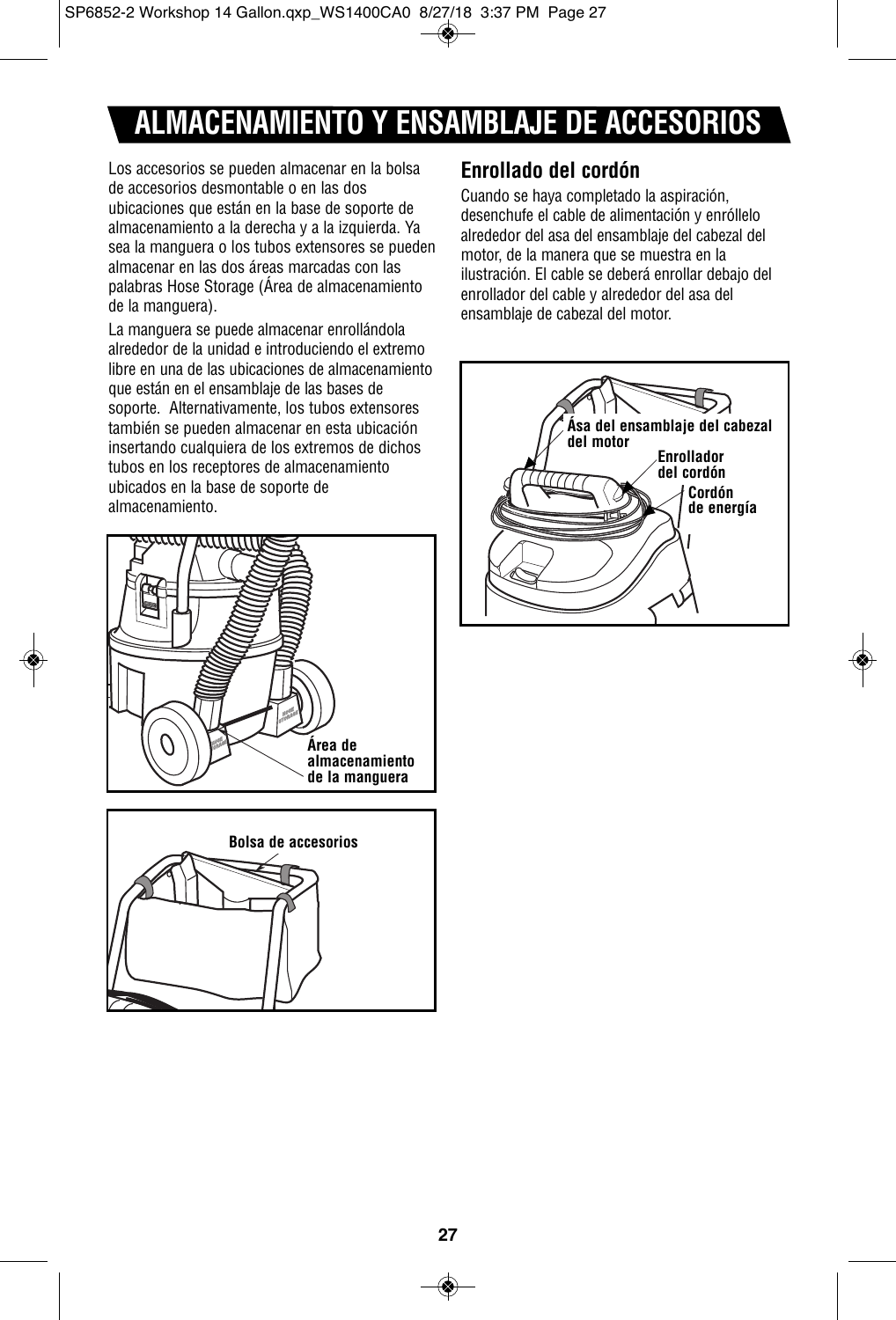### **FUNCIONAMIENTO**

**ADVERTENCIA: Para reducir el riesgo de incendio, explosión o daños a la aspiradora:**

- **• No deje la aspiradora en marcha mientras esté desatendida. Usted podría no notar señales importantes que indiquen un funcionamiento anormal, tal como pérdida de succión, residuos o líquido que salen por el escape o ruidos anormales del motor. Deje de usar la aspiradora inmediatamente si observa estas señales.**
- **• No deje la aspiradora enchufada cuando no se esté utilizando.**
- **• No continúe usando la aspiradora cuando el flotador haya cortado la succión.**
- **• Las chispas generadas dentro del motor pueden incendiar los materiales inflamables suspendidos en el aire. No utilice la aspiradora cerca de líquidos inflamables ni en áreas con gases o vapores inflamables o polvo explosivo/suspendido en el aire. Los líquidos inflamables, gases inflamables y los vapores inflamables incluyen: líquido encendedor, limpiadores tipo solvente, pinturas a base de aceite, gasolina, alcohol y rociadores tipo aerosol. Los polvos explosivos incluyen: carbón, magnesio, aluminio, grano de cereal y pólvora.**
- **• No recoja con la aspiradora polvos explosivos, líquidos inflamables ni cenizas calientes.**
- · No deje aserrín ni trapos con residuos de tinte o de poliuretano dentro de la aspiradora. Vacíe el tambor **después de recoger estos materiales potencialmente autocalentables.**

**ADVERTENCIA: Para reducir el riesgo de descargas eléctricas o lesiones:**

- · No exponga la aspiradora a la lluvia ni deje que entre líquido en el compartimiento del motor. Almacene **la aspiradora en un lugar interior.**
- **• No maneje el enchufe, el interruptor o la aspiradora con las manos mojadas.**
- **• Desenchufe la aspiradora antes de hacerle servicio de ajustes y reparaciones. Si la aspiradora no está** funcionando como debería, le faltan piezas, se ha caído, ha sido dañada, se ha dejado a la intemperie o **se ha caído al agua, devuélvala a un centro de servicio autorizado o llame a servicio al cliente.**
- **• Cuando utilice un cordón de extensión, utilice únicamente cordones con capacidad nominal para uso a la intemperie que estén en buenas condiciones. No deje que la conexión entre en contacto con líquido.**

**PRECAUCIÓN: Para reducir el riesgo de daños a la audición, use protectores de oídos cuando utilice la aspiradora/soplador durante un tiempo prolongado o en un área ruidosa.**

### **Enchufe polarizado**

Para reducir el riesgo de sacudidas eléctricas, esta aspiradora tiene un enchufe polarizado (un terminal es más ancho que el otro). Este enchufe entrará en un tomacorriente polarizado solamente de una manera. Si el enchufe no entra por completo en el tomacorriente, déle la vuelta. Si sigue sin entrar, póngase en contacto con un electricista competente para instalar el tomacorriente adecudo. No haga ningún tipo de cambio en el enchufe.

Después de enchufar el cordón de energía en el tomacorriente, encienda la unidad empujando el interruptor de la posición "O" a la posición "|". Los símbolos utilizados en el accionador del interruptor son los símbolos internacionales de "encendido y apagado". "O" es el símbolo de "APAGADO" y "|" es el símbolo de "ENCENDIDO".

**= APAGADO = ENCENDIDO**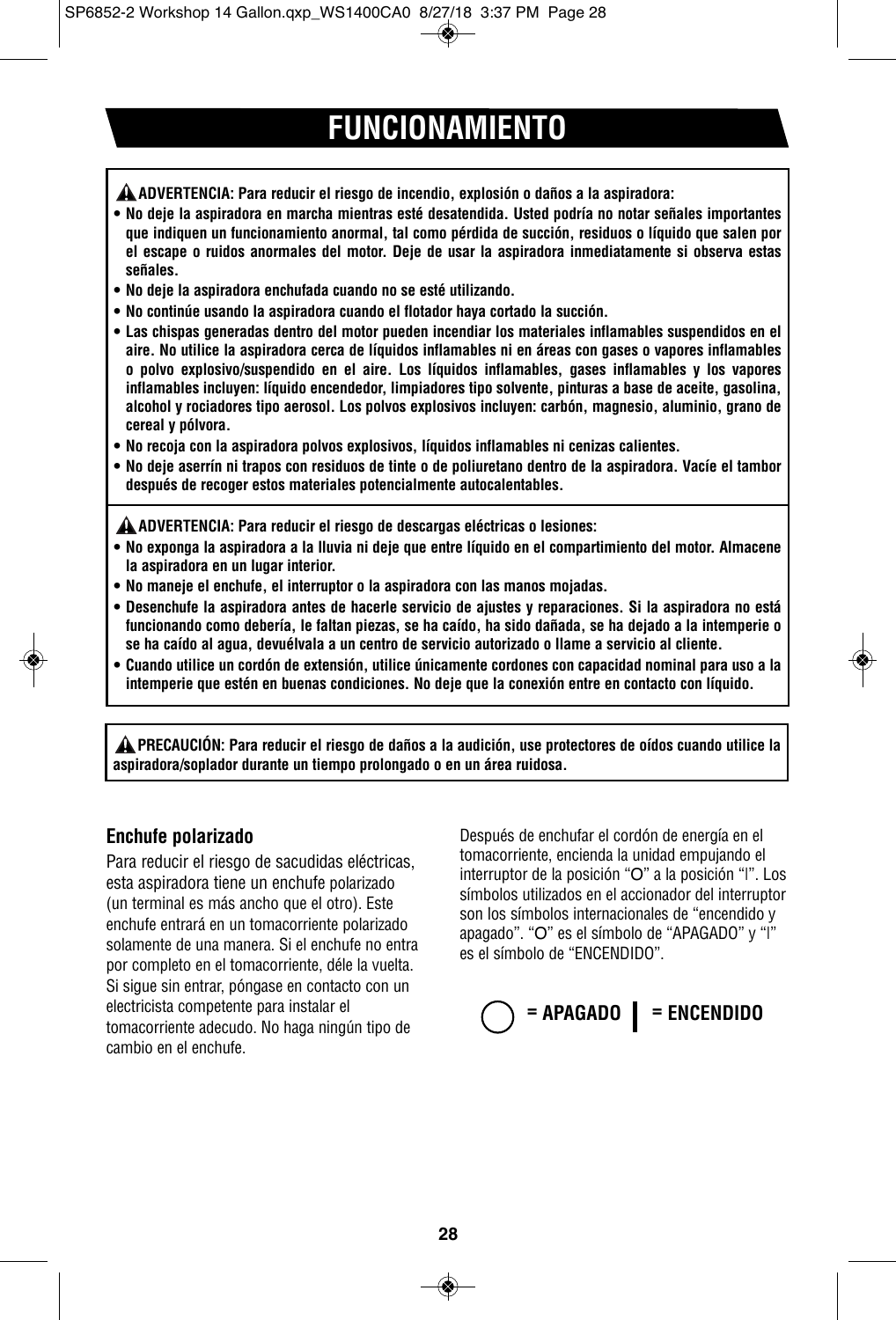### **FUNCIONAMIENTO (continuación)**

### **Selección del filtro correcto**

**ADVERTENCIA: Para reducir el riesgo de ! daños a la aspiradora, no haga funcionar el motor con el flotador en la posición subida. Debe haber presente un filtro de cartucho y éste se debe encontrar en la posición correcta durante todas las operaciones de aspiración, para evitar las fugas de residuos y posibles daños al motor de la aspiradora.**

Hay una variedad de filtros disponibles para las aspiradoras para seco/mojado WORKSHOP®. Los filtros que usted escoja deben depender de la tarea que esté realizando. No todos los filtros disponibles se incluyen con cada modelo, pero es posible comprarlos según sea necesario a través de los establecimientos minoristas que vendan aspiradoras para seco/mojado WORKSHOP o a través de www.WORKSHOPvacs.com.

Los filtros disponibles incluyen:

#### **1. Filtros de cartucho de papel plisado**

- **a.** Los filtros de cartucho de papel plisado disponibles incluyen los números de catálogo WS21200F (suciedad diaria), WS22200F (polvo fino) y WS23200F (medios HEPA).
- **b.** Cada uno de estos filtros de cartucho de papel plisado está diseñado para recoger residuos secos; sin embargo, se puede recoger una pequeña cantidad de líquido sin dañar el filtro. Cuando el filtro se mantenga apropiadamente, las cantidades pequeñas de líquido no le causarán daños. Cuando recoja cantidades más grandes de líquido, el filtro de cartucho de papel plisado se saturará, es posible que aparezca niebla en el escape de la aspiradora y puede que el filtro resulte dañado. Después de utilizar la aspiradora para recoger pequeñas cantidades de líquido, se debe secar el filtro de cartucho de papel plisado para evitar que se forme moho y que se produzcan daños.
- **c.** Si está utilizando la aspiradora para recoger polvo muy fino, será necesario que vacíe el tambor y limpie el filtro a intervalos más frecuentes para mantener el máximo rendimiento de la aspiradora.

**d.** Consulte la sección "Remoción e instalación del filtro Qwik Lock" para obtener instrucciones sobre cómo cambiar el filtro de cartucho de papel plisado.

#### **2. Filtro de cartucho para aplicaciones mojadas**

- **a.** El filtro de cartucho para aplicaciones mojadas disponible tiene el número de catálogo WS24200F.
- **b.** Este filtro de cartucho para aplicaciones mojadas está diseñado para recoger líquidos y residuos mojados solamente. NO está diseñado para utilizarse en la recogida de residuos secos.
- **c.** Para mantener el rendimiento del filtro, enjuáguelo a fondo con agua después de cada uso.
- **d.** Consulte la sección "Remoción e instalación del filtro Qwik Lock" para obtener instrucciones sobre cómo cambiar el filtro de cartucho para aplicaciones mojadas.

#### **3. Bolsas de recolección de polvo**

- **a.** La bolsa de recolección de polvo disponible tiene el número de catálogo WS32200F.
- **b.** La bolsa de recolección de polvo está diseñada para recoger residuos secos SOLAMENTE.
- **c.** Si los residuos que se estén recogiendo tienen algo de humedad, la bolsa absorberá dicha humedad y se podrá deteriorar muy rápidamente, lo cual hará que dicha bolsa quede en estado no funcional.
- **d.** Si está utilizando la aspiradora para recoger polvo fino, la bolsa de recolección de polvo hará más fácil la limpieza.

**Nota:** Las bolsas de recolección de polvo se DEBEN usar en combinación con un filtro de cartucho de papel plisado.

**e.** Las instrucciones para la instalación y remoción de las bolsas de recolección de polvo están impresas en las bolsas.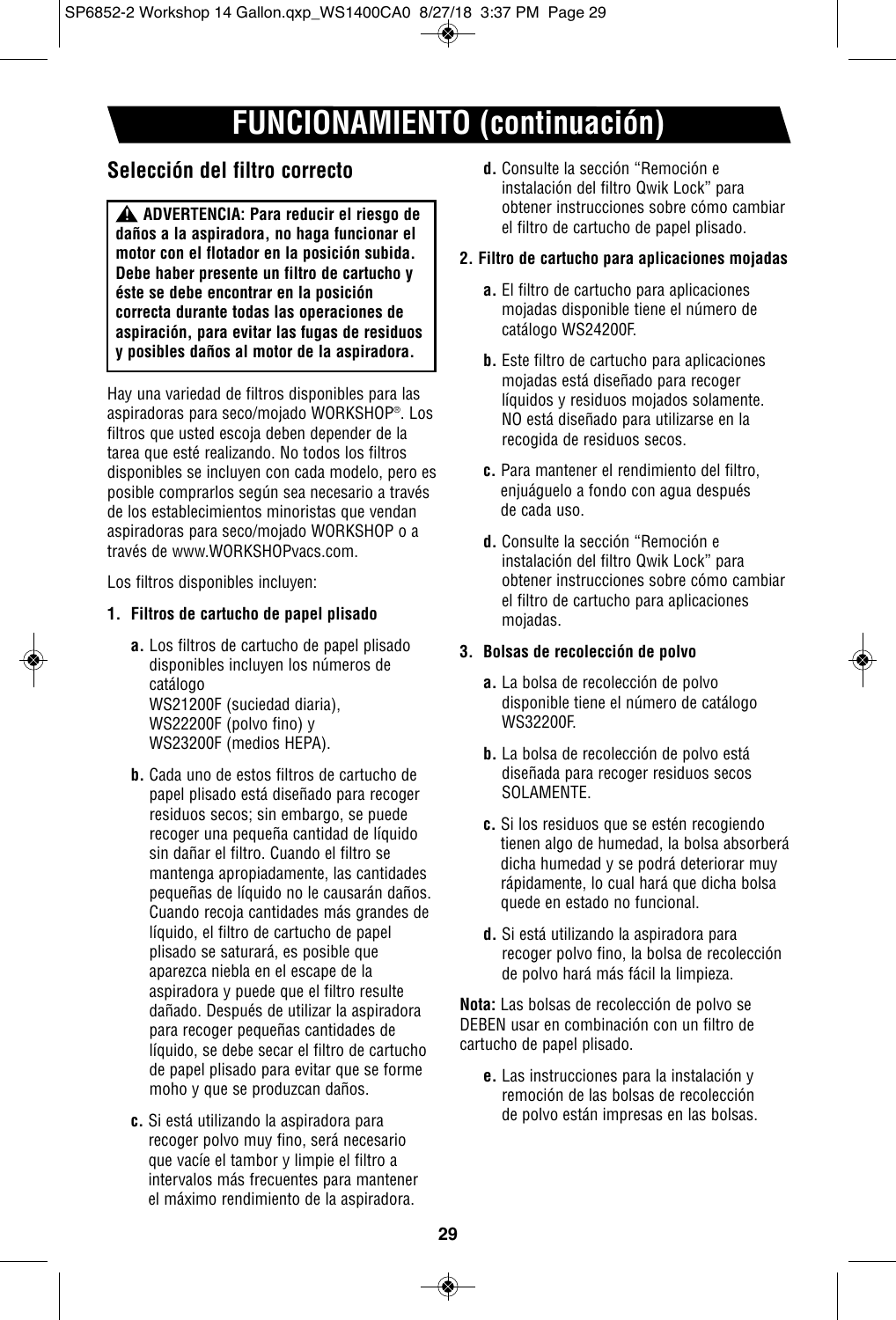# **FUNCIONAMIENTO (continuación)**

### **Vaciado del tambor**

**ADVERTENCIA: Para reducir el riesgo de ! lesiones debidas a un arranque accidental, desenchufe el cordón de energía antes de vaciar el tambor.**

- **1.** La aspiradora viene equipada con un drenaje para vaciarla fácilmente de líquidos. Simplemente desenrosque la tapa del drenaje y levante ligeramente el lado opuesto para vaciar el tambor.
- **2.** Otra opción es quitar el ensamblaje del cabezal del motor.
- **3.** Ponga a un lado el ensamblaje del cabezal del motor en un área limpia mientras vacía el tambor.
- **4.** Vierta el contenido del tambor en el recipiente de eliminación de residuos apropiado.

**ADVERTENCIA: Para reducir el riesgo de que ! se produzcan lesiones en la espalda o caídas, no levante la aspiradora si pesa demasiado debido a que contiene líquido o residuos. Saque o haga salir una cantidad suficiente del contenido para hacer que la aspiradora sea suficientemente liviana como para poder levantarla cómodamente.**

**ADVERTENCIA: evitar el riesgo de descargas ! eléctricas o incendio, desenchufe la aspiradora cuando no la esté utilizando. No la deje nunca en funcionamiento mientras esté desatendida.**

### **Dispositivo de soplado**

La aspiradora cuenta con un orificio de soplado. Puede soplar aserrín y otros residuos. Siga los pasos que se indican a continuación para usar la aspiradora como soplador.

**ADVERTENCIA: Use siempre protectores ! oculares de seguridad que cumplan con la norma ANSI Z87.1 (o en Canadá, con la norma CSA Z94.3) antes de utilizar la aspiradora como soplador.**

**ADVERTENCIA: Para reducir el riesgo de ! lesiones a las personas que estén presentes, manténgalas alejadas de los residuos soplados.**

**PRECAUCIÓN : Use una máscara antipolvo si ! el soplado genera polvo que podría ser inhalado.**

**PRECAUCIÓN: Para reducir el riesgo de ! daños a la audición, use protectores de oídos cuando utilice la aspiradora/soplador durante muchas horas seguidas o cuando la utilice en un área ruidosa.**

- **1.** Localice el orificio de soplado de la aspiradora para mojado/seco.
- **2.** Inserte el extremo de fijación de la manguera de fijación Dual-Flex™ en el orificio de soplado de la aspiradora. La manguera se debería acoplar a presión en su sitio. Para retirar la manguera de la aspiradora, presione el botón de liberación ubicado en el ensamblaje de la manguera y jale la manguera hacia fuera hasta sacarla de la entrada de la aspiradora.
- **3.** (Opcional) Coloque el tubo extensor en el extremo giratorio de la manguera y luego coloque una boquilla para auto en el tubo extensor.
- **4.** Encienda la aspiradora y estará listo para usarla como soplador.

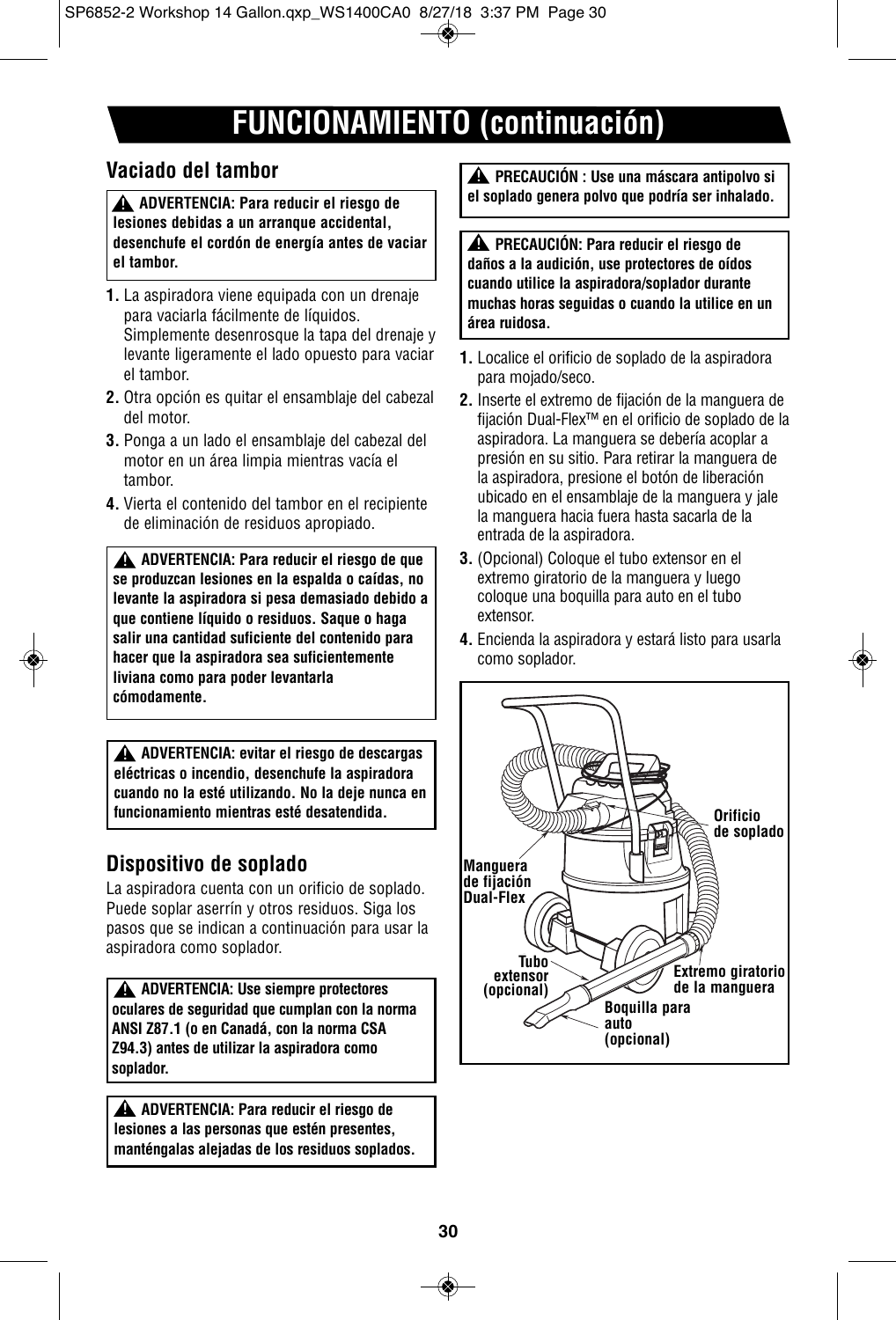# **MANTENIMIENTO**

### **Filtro**

**ADVERTENCIA: Para reducir el riesgo de ! lesiones debidas a un arranque accidental, desenchufe el cordón de energía antes de cambiar o limpiar el filtro.**

**NOTA:** Este filtro está hecho de papel de alta calidad diseñado para detener partículas de polvo muy pequeñas. El filtro se puede usar para recoger material seco o pequeñas cantidades de líquido. Maneje el filtro cuidadosamente al quitarlo para limpiarlo o al instalarlo. Es posible que se produzcan arrugas en los pliegues del filtro, pero dichas arrugas no afectarán el funcionamiento del filtro.

### **Remoción e instalación del filtro Qwik Lock™**

#### **Remoción del filtro:**

- **1.** Sostenga las lengüetas del filtro Qwik Lock™ en cada mano.
- **2.** Con un dedo pulgar en el vástago Qwik Lock™, que sobresale a través de la placa del filtro integrada, levante las lengüetas del filtro a la vez que empuja hacia abajo sobre el vástago.
- **3.** Esta acción hará que el filtro se suelte de la jaula del filtro. Deslice el filtro hasta retirarlo de la jaula.

**IMPORTANTE:** Para evitar daños a la rueda del soplador y al motor, vuelva a instalar siempre el filtro antes de usar la aspiradora para recoger material seco.

#### **Instalación del filtro:**

**1.** Deslice cuidadosamente el filtro Qwik Lock™ sobre la jaula del filtro y presione hacia abajo sobre el borde exterior del filtro hasta que el empaque de goma ubicado en la parte inferior del filtro se asiente firmemente alrededor de la base de la jaula del filtro y contra el ensamblaje del cabezal del motor.

**2.** Alinee el agujero central pequeño ubicado en la parte superior del filtro sobre el vástago Qwik Lock™ ubicado en la jaula del filtro. Presione firmemente sobre la parte de arriba del filtro cerca del vástago, para permitir que el filtro se acople a presión sobre la bola ubicada en el extremo del vástago. Una vez hecho esto, el filtro estará instalado.

**NOTA:** Si no se asienta apropiadamente el empaque inferior, el resultado podría ser que los residuos pasen por alto el filtro.

**ADVERTENCIA: No utilice la aspiradora sin ! la jaula del filtro y el flotador, ya que estas piezas evitan que entre líquido en el impulsor y dañe el motor.**



### **Limpieza del filtro**

El filtro se debe limpiar a menudo para mantener un rendimiento óptimo de la aspiradora.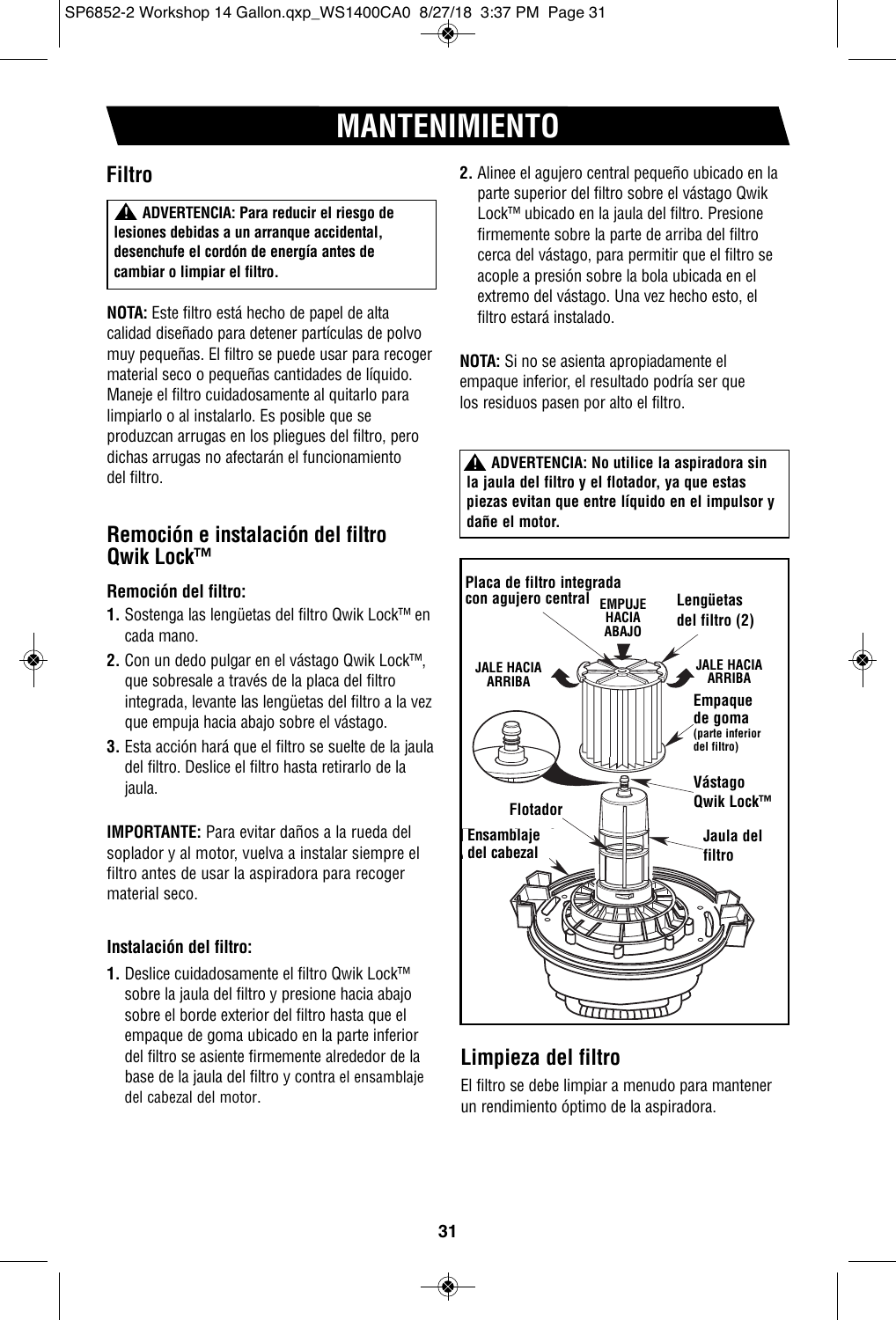### **MANTENIMIENTO (continuación)**

### **Bolsa de filtro**

### **INSTRUCCIONES DE INSTALACIÓN**

Se podrá utilizar una bolsa de filtro en lugar de o además del filtro de cartucho Qwik Lock™.

**NOTA:** Cuando recoja residuos secos, se debe instalar correctamente una bolsa de filtro o un filtro de cartucho.

- **1.** La bolsa de filtro se deberá utilizar solamente para recoger residuos secos.
- **2.** Se requiere un posicionamiento correcto del collarín de cartón para asegurar un sello adecuado.
- **3.** Localice las dos costillas ubicadas en el tubo de entrada, dentro del tambor.
- **4**. Deslice el collarín de cartón sobre el tubo de entrada y posicione dicho collarín de cartón entre las dos costillas.
- **5.** Con el collarín de cartón instalado firmemente, despliegue y posicione la bolsa de filtro dentro del tambor, de la manera que se muestra en la ilustración.

### **INSTRUCCIONES DE REMOCIÓN**

- **1.** Deslice el collarín de cartón hacia el centro del tambor de la aspiradora.
- **2.** Retire la bolsa de filtro del tambor de la aspiradora y deséchela.
- **3.** Instale la bosa de filtro nueva.

**ADVERTENCIA: Para evitar los peligros ! para la salud por causa de vapores o polvo, no aspire materiales tóxicos o cancerígenos ni otros materiales peligrosos, tales como asbesto, arsénico, bario, berilio, plomo, pesticidas u otros materiales que pongan en peligro la salud.**

**PRECAUCIÓN: Para evitar derramar los ! residuos, cuando recoja material pesado o afilado, monitoree el volumen de la bolsa y no la llene excesivamente.**



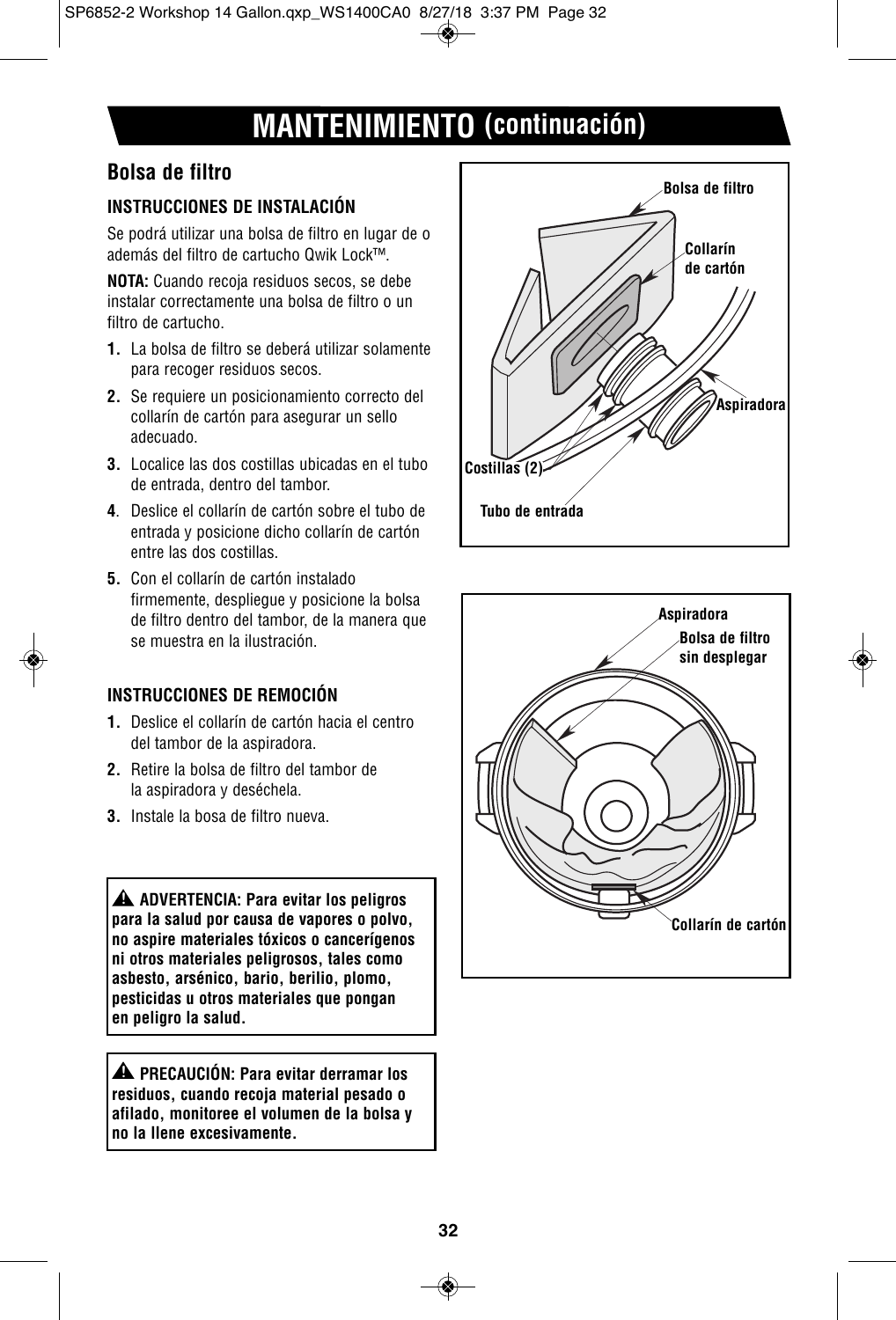### **MANTENIMIENTO (continuación)**

### **Limpieza de un filtro seco**

**NOTA:** Para obtener óptimos resultados de limpieza debido a la acumulación de polvo, limpie el filtro en un área abierta. La limpieza SE DEBE realizar al aire libre y no en el interior de la vivienda.

- **1.** Se puede lograr una extracción parcial de residuos sin quitar el filtro de la aspiradora. Dé una palmada con la mano sobre la parte superior del ensamblaje del ensamblaje del motor mientras la aspiradora está apagada.
- **2.** Después de quitar el filtro de la aspiradora, saque los residuos secos golpeando suavemente el filtro contra la pared interior del tambor para polvo. Los residuos se soltarán y caerán.
- **3.** Para una limpieza a fondo del filtro seco con polvo fino (sin residuos), haga pasar agua a través del filtro tal como se describe bajo "Limpieza de un filtro mojado".

### **Limpieza de un filtro mojado**

Después de quitar el filtro, haga pasar agua a través de él usando una manguera o desde una espita. Tenga cuidado de que la presión del agua procedente de la manguera no sea tan fuerte como para dañar el filtro.

**IMPORTANTE:** Después de limpiar el filtro, compruebe si éste tiene desgarraduras o agujeros pequeños. No use un filtro que tenga agujeros o desgarraduras. Incluso un agujero pequeño puede hacer que se salga mucho polvo de la aspiradora. Cámbielo inmediatamente.

Asegúrese de secar el filtro antes de guardar la aspiradora o de recoger residuos secos.

### **Limpieza y desinfección de la aspiradora para mojado/seco**

Para mantener el mejor aspecto posible de la aspiradora para mojado/seco, limpie su exterior con un paño humedecido con agua templada y un jabón suave.

Para limpiar el tambor:

- **1.** Vacíe de residuos el tambor.
- **2.** Lave a fondo el tambor con agua templada y un jabón suave.
- **3.** Limpie el tambor con un paño seco.

Antes de un almacenamiento prolongado o según sea necesario (por ejemplo, si se recogen aguas residuales), se debe desinfectar el tambor.

Para desinfectar el tambor:

- **1.** Eche 1 galón (4 L) de agua y 1 cucharadita (5 mL) de blanqueador de cloro en el tambor.
- **2.** Deje que la solución repose durante 20 minutos y agítela cuidadosamente cada pocos minutos, asegurándose de mojar todas las superficies interiores del tambor.
- **3.** Vacíe el tambor después de 20 minutos. Enjuáguelo con agua hasta que el olor a blanqueador desaparezca. Deje que el tambor se seque completamente antes de sellar el motor sobre el tambor.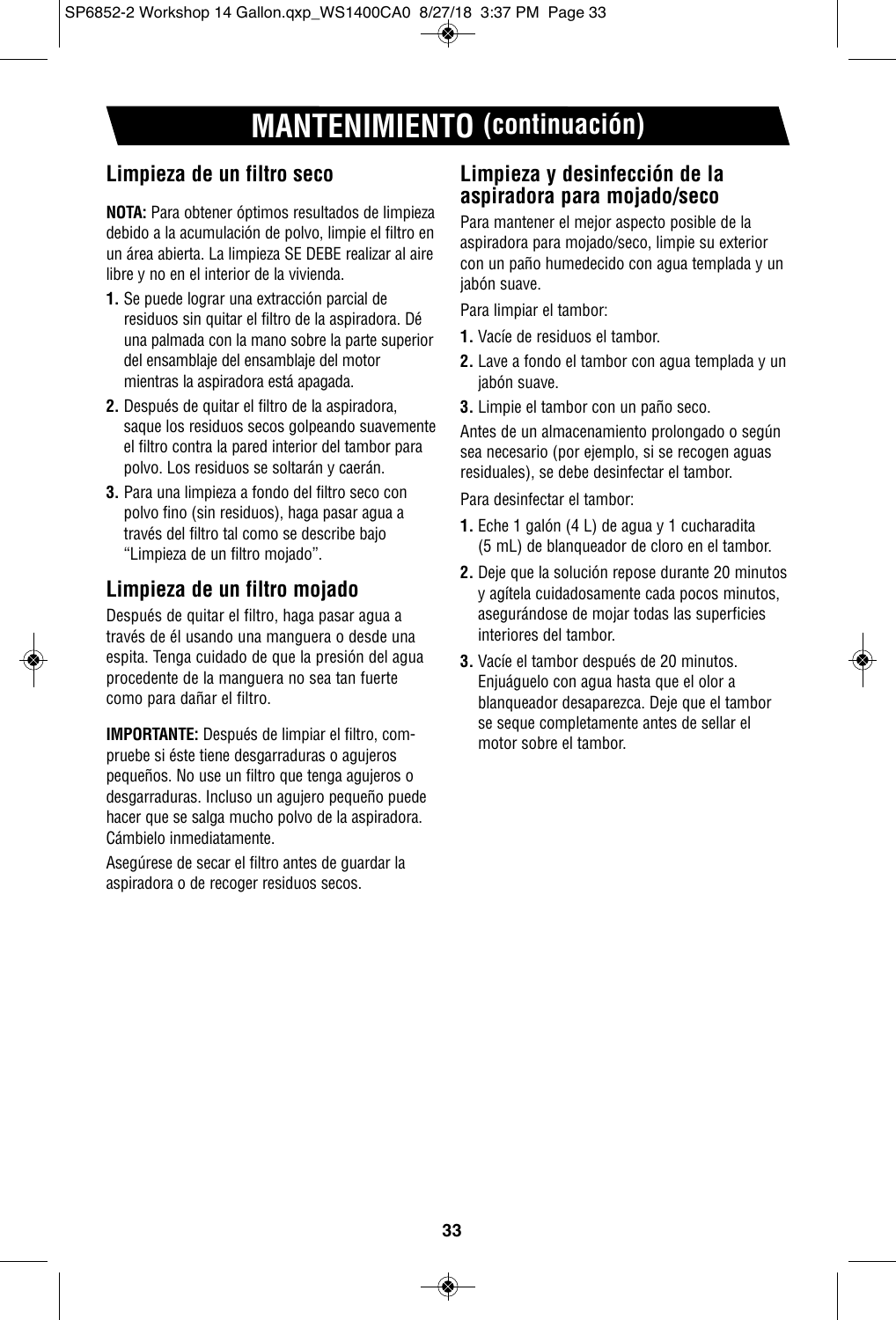# **MANTENIMIENTO (continuación)**

### **Mantenimiento del cordón**

Cuando se haya completado la limpieza con la aspiradora, desenchufe el cordón y enróllelo alrededor de la cubierta del motor. Si el cable de alimentación está dañado, debe ser reemplazado por el fabricante para reducir el riesgo de accidente.

### **Almacenamiento**

Antes de almacenar la aspiradora, se debe vaciar y limpiar el tambor. El cordón se debe enrollar alrededor de la unidad y la manguera se debe almacenar de la manera descrita en este manual. Los accesorios se deben mantener en la misma área que la aspiradora para que estén al alcance de la mano cuando se necesiten. La aspiradora se debe almacenar en interiores.

### **Ruedecillas y ruedas**

Si el carro rechina o es difícil de hacer rodar, debe poner dos o tres gotas de aceite de uso general en el eje de cada rueda. Si las ruedecillas hacen ruido, puede poner una gota de aceite en el eje del rodillo para que hagan menos ruido.

### **Armazón y mangos**

El mango metálico está pintado para impedir la formación de herrumbre. Sin embargo, los líquidos y los residuos corrosivos deben limpiarse con un paño suave si entran en contacto con el mango.

**ADVERTENCIA: Para garantizar la SEGURIDAD ! y CONFIABILIDAD del producto, cualquier otro mantenimiento, reparación o ajuste deberá ser realizado por centros de servicio Autorizados, utilizando siempre piezas de repuesto WORKSHOP.**

### **ADVERTENCIA !**

### **SERVICIO DE AJUSTES Y REPARACIONES DE UNA ASPIRADORA PARA MOJADO/SECO CON AISLAMIENTO DOBLE**

**En una aspiradora para mojado/seco con aislamiento doble se proporcionan dos sistemas de aislamiento en** vez de conexión a tierra. No se proporciona ningún medio de conexión a tierra en un aparato electrodoméstico con aislamiento doble, ni se debe añadir a éste ningún medio de conexión a tierra. El servicio de **ajustes y reparaciones de una aspiradora para mojado/seco con aislamiento doble requiere extremado cuidado y conocimiento del sistema, y debe ser realizado únicamente por personal de servicio competente. Las piezas de repuesto para la aspiradora para mojado/seco con aislamiento doble deben ser idénticas a las piezas que reemplazan. La aspiradora para mojado/seco con aislamiento doble está marcada con las palabras "DOUBLE INSULATED" (con aislamiento doble) y puede que el símbolo (un cuadrado dentro de un cuadrado) también esté marcado en los aparatos.**

Para reducir el riesgo de lesiones por causa de descargas eléctricas, desenchufe el cordón de energía antes **de hacer servicio de ajustes y reparaciones a las piezas eléctricas de la aspiradora para mojado/seco.**

- **ADVERTENCIA: Para reducir el riesgo de lesiones por causa de descargas eléctricas, desenchufe el cordón de energía antes de hacer servicio de ajustes y reparaciones <sup>a</sup> las piezas eléctricas de la aspiradora para mojado/seco.**
- **ADVERTENCIA: Todo el desmontaje y todas las reparaciones deberán ser realizados por personal calificado.**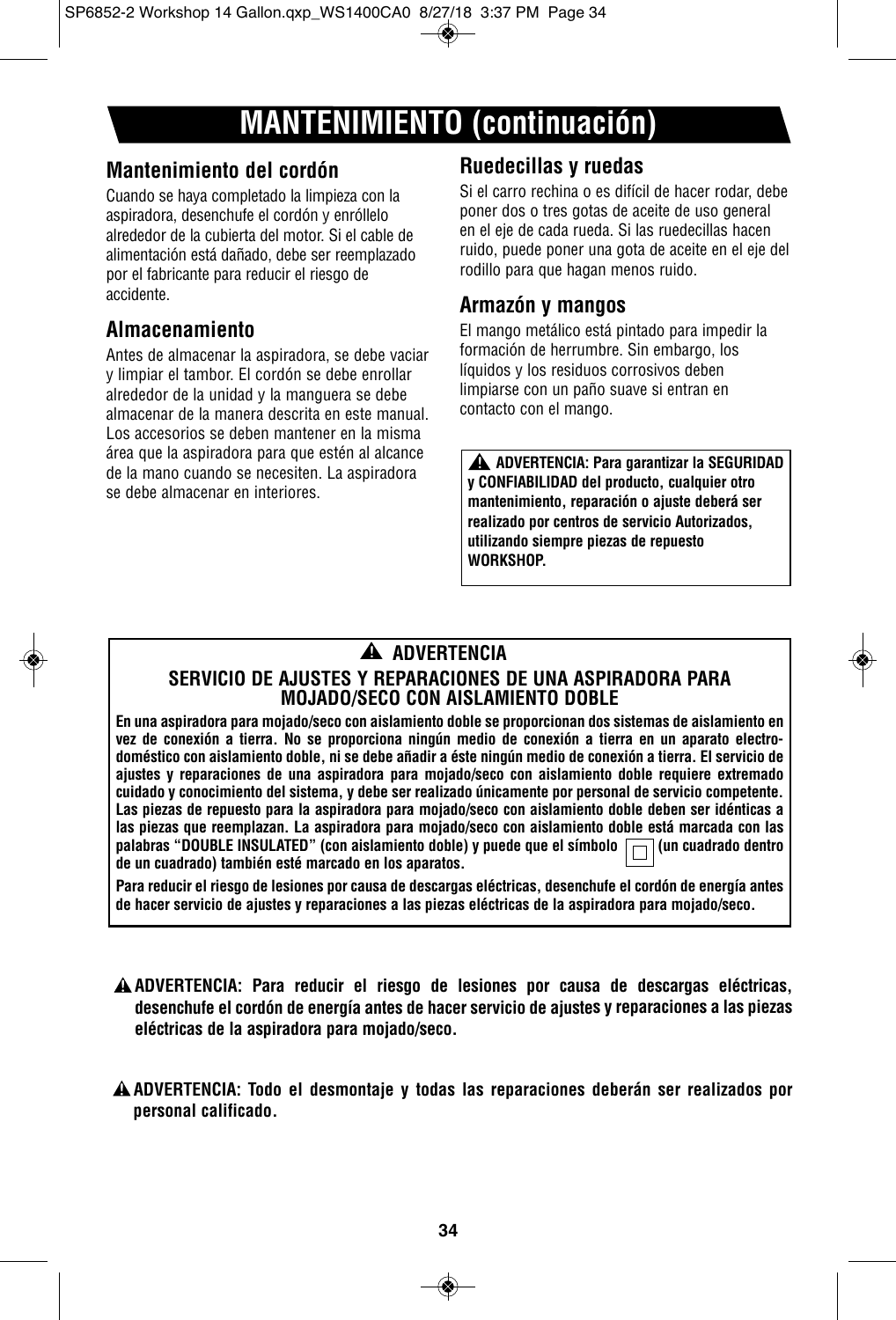# **GARANTÍA LIMITADA DE WORKSHOP®**

Esta garantía limitada es ofrecida por Emerson Tool Company, una división de Emerson Electric Co., radicada en la dirección que se indica más abajo ("**ETC**" o "**nosotros**" o "**nuestro**" o "**nuestra**") y se aplica a nuestras aspiradoras para mojado/seco de la marca WORKSHOP (colectivamente, el "**Producto WORKSHOP**®").

Si tiene preguntas o necesita asistencia en relación con la garantía de su Producto WORKSHOP, sírvase contactar al Departamento de Servicio al Cliente de Productos WORKSHOP de ETC llamando al número gratuito o escribiendo a la dirección provista más abajo.

#### **Garantía limitada de WORKSHOP®**

ETC, radicada en 8100 W Florissant Ave, St. Louis, MO 63136, ofrece la siguiente garantía limitada al comprador original solamente ("**usted**" o "**su**"), sujeta a las exclusiones que se describen a continuación: Su Producto WORKSHOP estará libre de defectos de material y de fabricación cuando se utilice en circunstancias normales de acuerdo con los términos establecidos en el Manual del Usuario que se le entregue a usted con el Producto WORKSHOP, durante un período de cinco (5) años a partir de la fecha de compra original (el "**Período de Garantía**"). Esta garantía limitada se termina si el comprador original transfiere el Producto WORKSHOP a cualquier otra persona o entidad.

#### **Qué no está cubierto: Exclusiones de la garantía**

Esta garantía limitada no se extiende a lo siguiente y lo excluye expresamente:

- El desgaste por el uso normal y/o los aditamentos o accesorios de repuesto, incluyendo, sin limitación, cables de alimentación, mangueras, filtros y otros aditamentos o accesorios que pongamos a la venta para utilizarlos con el Producto WORKSHOP.
- Daños al motor del Producto WORKSHOP o quemadura de dicho motor que resulten del hecho de no despejar una obstrucción que ocurra durante el transcurso normal del uso.
- Pérdida del Producto WORKSHOP o daños al mismo que resulten de situaciones que estén más allá del control de ETC, incluyendo, sin limitación, uso incorrecto, accidente, abuso, descuido, negligencia (que no sea de ETC), sobreutilización más allá de la capacidad prevista según se establezca en el Manual del Usuario o modificaciones o alteraciones realizadas por alguien ajeno a ETC.
- Pérdida del Producto WORKSHOP o daños al mismo que resulten del hecho de no usar el Producto WORKSHOP de acuerdo con las instrucciones escritas, las directrices y los términos y condiciones que se establecen en el Manual del Usuario.

#### **Notificación de garantía limitada y procedimientos de reclamo**

Si descubre dentro del Período de Garantía aplicable que su Producto WORKSHOP tiene un defecto que cree que está cubierto por esta garantía limitada, debe contactar al Departamento de Servicio al Cliente de Productos WORKSHOP de ETC llamando al (888) 455-8724 entre las horas de 8:30 a.m. y 4:30 p.m. Hora Central. Alternativamente, podrá contactar al Departamento de Servicio al Cliente de Productos WORKSHOP de ETC escribiendo a la dirección de correo electrónico indicada en su Manual del Usuario o en la página de Productos WORKSHOP del sitio Web de ETC.

Para que se procese su reclamo bajo garantía lo más rápidamente posible, sugerimos que complete la "Tarjeta de Registro" que está a su disposición en la página de Productos WORKSHOP del sitio Web de ETC en www.WORKSHOPvacs.com. Si opta por no registrar su Producto WORKSHOP, para presentar un reclamo bajo garantía tendrá que proporcionarnos una copia de su recibo de venta u otro comprobante de compra que muestre la fecha de compra, para confirmar que su reclamo está dentro del Período de Garantía y que usted es el comprador original.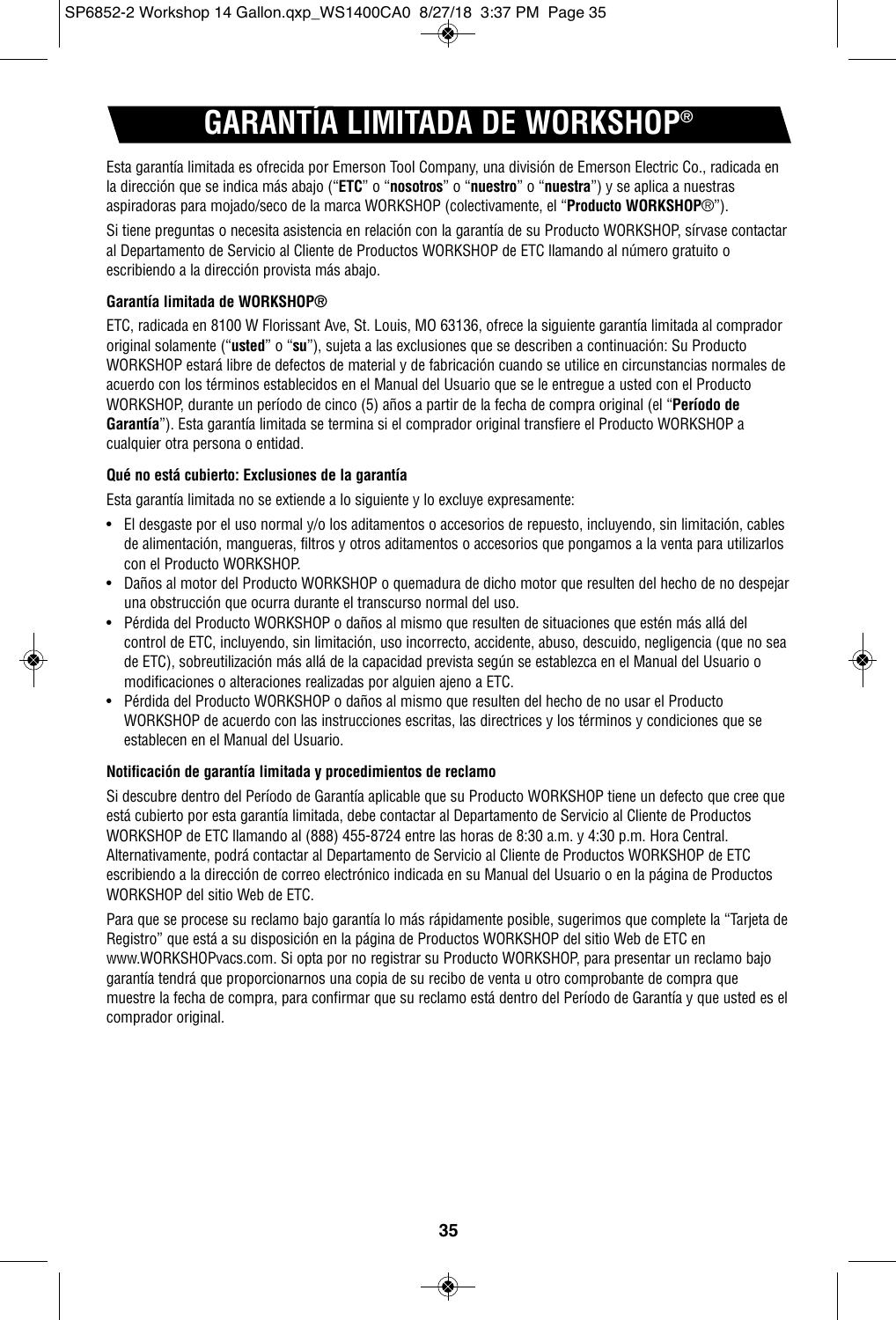# **GARANTÍA LIMITADA DE WORKSHOP®**

#### **Qué haremos para corregir los problemas**

Después de que usted haya contactado al Departamento de Servicio al Cliente de Productos WORKSHOP de ETC conforme a los procedimientos que anteceden, ETC iniciará los procedimientos de la garantía, incluyendo una inspección física, sujeto a las exclusiones y al Período de Garantía que se establecen en este documento, para determinar si reparar o reemplazar el Producto WORKSHOP o darle a usted un reembolso.

La decisión de reparar o reemplazar su Producto WORKSHOP o darle un reembolso es a nuestra discreción exclusiva. La reparación o los reemplazos que ETC le provea a usted son sin costo alguno para usted si están cubiertos bajo esta garantía limitada. La cobertura bajo esta garantía limitada está condicionada en todo momento a que el comprador original cumpla con la notificación de garantía limitada que antecede y los correspondientes procedimientos de reclamo.

Si su reclamo está cubierto bajo esta garantía limitada, nosotros, a nuestra opción exclusiva (a) repararemos o reemplazaremos la porción defectuosa de su Producto WORKSHOP o (b) reemplazaremos todo su Producto WORKSHOP. Si no podemos proporcionarle un Producto WORKSHOP reparado o de repuesto que sea adecuado, le daremos un reembolso igual al precio de compra de su Producto WORKSHOP o un crédito para utilizarlo hacia la compra de un Producto WORKSHOP nuevo.

#### **No se aplica ninguna otra garantía expresa**

LAS GARANTÍAS LIMITADAS PROVISTAS MÁS ARRIBA SON LAS GARANTÍAS ÚNICAS Y EXCLUSIVAS OFRECIDAS POR ETC AL COMPRADOR ORIGINAL DEL PRODUCTO WORKSHOP Y SUSTITUYEN A TODAS LAS DEMÁS GARANTÍAS, ESCRITAS U ORALES, EXPRESAS O IMPLÍCITAS, TANTO SI SURGEN POR EFECTO DE LA LEY COMO DE OTRA MANERA, INCLUYENDO, SIN LIMITACIÓN, LAS GARANTÍAS DE COMERCIABILIDAD O IDONEIDAD PARA UN PROPÓSITO ESPECÍFICO, TANTO SI EL PROPÓSITO HA SIDO REVELADO COMO SI NO LO HA SIDO Y SI EL PRODUCTO WORKSHOP HA SIDO O NO HA SIDO DISEÑADO O FABRICADO ESPECÍFICAMENTE PARA USO POR USTED O PARA EL PROPÓSITO QUE USTED TENGA. LOS DESCARGOS DE RESPONSABILIDADES DE LAS GARANTÍAS IMPLÍCITAS, INCLUYENDO SIN LIMITACIÓN LAS GARANTÍAS IMPLÍCITAS DE COMERCIABILIDAD E IDONEIDAD PARA UN PROPÓSITO ESPECÍFICO, NO ENTRARÁN EN VIGOR HASTA EL FINAL DEL PERÍODO DE GARANTÍA. Ningún empleado, agente, distribuidor u otra persona está autorizado a alterar esta garantía limitada u ofrecer cualquier otra garantía en nombre de ETC. Los términos de esta garantía limitada no serán modificados por ETC, el propietario original o sus respectivos sucesores o cesionarios.

#### **Limitación de responsabilidad**

EN LA MEDIDA EN QUE ESTÉ PERMITIDO POR LA LEY, ETC NO SERÁ RESPONSABLE EN NINGÚN CASO POR DAÑOS INCIDENTALES, ESPECIALES, INDIRECTOS O EMERGENTES, INCLUYENDO CUALQUIER PÉRDIDA ECONÓMICA, TANTO SI RESULTA DE BAJO RENDIMIENTO, USO, USO INCORRECTO O INCAPACIDAD PARA UTILIZAR EL PRODUCTO WORKSHOP, COMO SI SE DEBE A LA NEGLIGENCIA DE ETC. ETC NO SERÁ RESPONSABLE POR DAÑOS CAUSADOS POR LA DEMORA EN EL RENDIMIENTO DEBIDO Y EN NINGÚN CASO, INDEPENDIENTEMENTE DE LA FORMA DEL RECLAMO O LA CAUSA DE ACCIÓN (TANTO SI SE BASA EN CONTRATO COMO EN INFRACCIÓN, NEGLIGENCIA, RESPONSABILIDAD ESTRICTA, OTRO AGRAVIO O CUALQUIER OTRA COSA), LA RESPONSABILIDAD DE ETC HACIA USTED O CUALQUIER PERSONA QUE UTILICE EL PRODUCTO WORKSHOP EXCEDERÁ EL PRECIO PAGADO POR EL PROPIETARIO ORIGINAL POR EL PRODUCTO WORKSHOP. La expresión "daños emergentes" incluirá, pero no estará limitada a, pérdida de ganancias anticipadas, interrupción del negocio, pérdida de uso o ingresos, costo de capital o pérdida de bienes o equipos o daños a los mismos.

Algunos estados no permiten la exclusión ni la limitación de los daños incidentales o emergentes, por lo que es posible que la limitación que antecede no tenga aplicación en el caso de usted.

Esta garantía limitada le confiere a usted derechos legales específicos y es posible que usted tenga también otros derechos que varían de un estado a otro.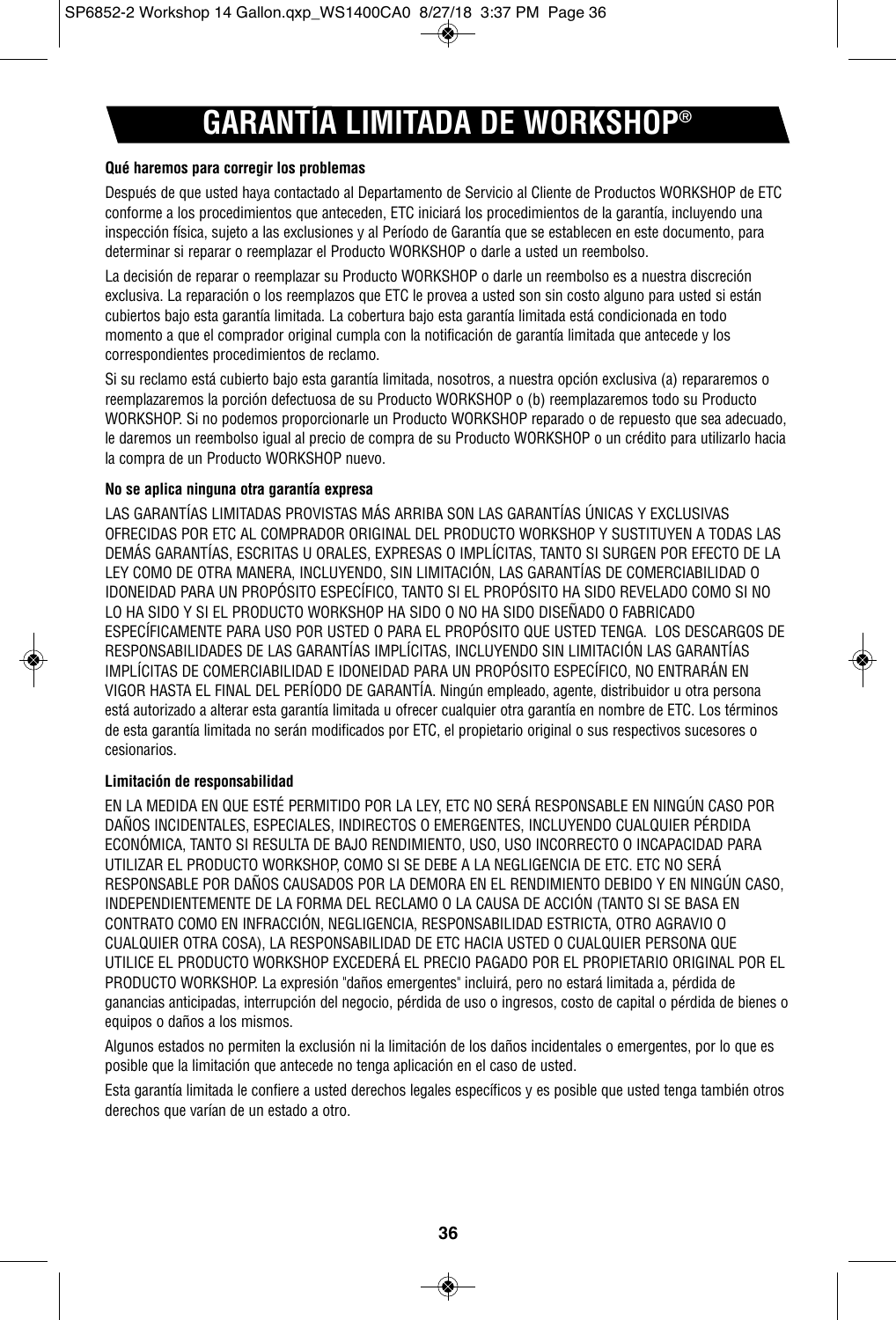



- **• Aspirateur de liquides et de poussières professionnel**
- **• 14 gallons É.-U/ 52 litres**
- **• WS1400CA0**



### **EN CAS DE QUESTIONS OU POUR OBTENIR DES INFORMATIONS, VEUILLEZ NOUS CONTACTER AU : 1-888-455-8724 depuis les États-Unis et le Canada**

### **www.WORKSHOPvacs.com**

### **AVERTISSEMENT : !**

**Pour réduire le risque de blessure, l'utilisateur doit lire et comprendre le mode d'emploi avant d'utiliser ce produit.**

• Español – página 19

### **CONSERVER CE MANUEL POUR RÉFÉRENCE FUTURE**

Pièce N° SP6852 **Imprimé** au Mexique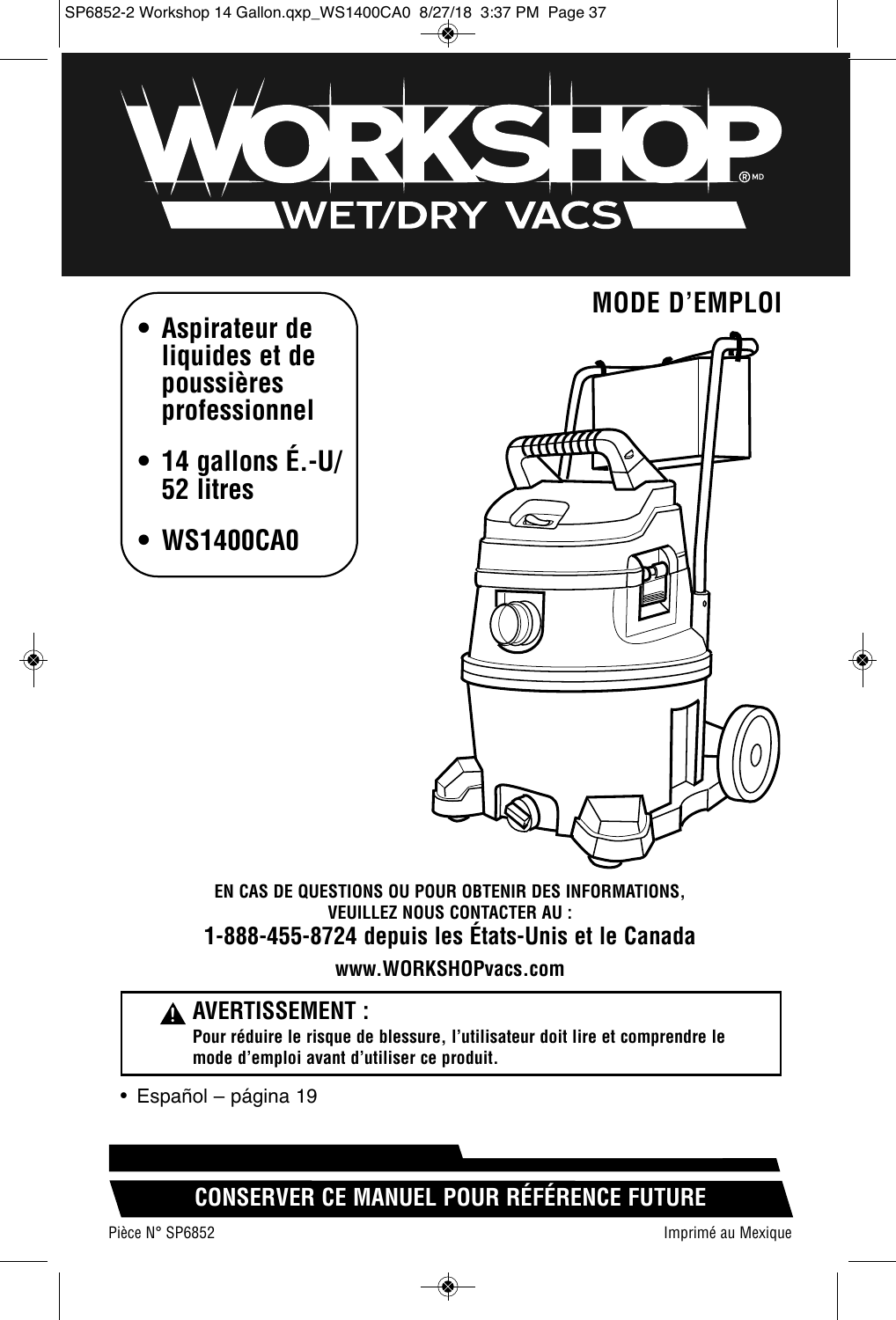### **TABLE DES MATIÈRES**

| Instructions importantes relatives à la sécurité38<br>Déballage et inspection du contenu du carton . 40<br>Outils nécessaires  40 |
|-----------------------------------------------------------------------------------------------------------------------------------|
|                                                                                                                                   |
|                                                                                                                                   |
|                                                                                                                                   |
|                                                                                                                                   |
| Liste du contenu de la boîte en carton40                                                                                          |
| Assemblage du tambour/chariot42                                                                                                   |
| Mise en place de la poignée43                                                                                                     |
| Retrait de la poignée  43                                                                                                         |
| Installation du sac de rangement                                                                                                  |
| $des$ accessoires $\dots\dots\dots\dots\dots\dots$                                                                                |
| Assemblage de l'aspirateur de liquides                                                                                            |
| et de poussières 44                                                                                                               |
| Rangement et assemblage des accessoires  45                                                                                       |
| Enroulement du cordon $\ldots \ldots \ldots \ldots$ 45                                                                            |
|                                                                                                                                   |
| Choix du filtre correct  47                                                                                                       |

| Sujet<br>Vidage du tambour 48<br>Fonction de soufflante 48<br>Retrait et installation du filtre Qwik Lock 49<br>Nettoyage et désinfection de l'aspirateur<br>de liquides et de poussières 51 | Page |
|----------------------------------------------------------------------------------------------------------------------------------------------------------------------------------------------|------|
| Entretien du cordon d'alimentation 52<br>Rangement52                                                                                                                                         |      |
| Réparation de l'aspirateur de liquides<br>et de poussières doublement isolé52<br>Pièces de rechange56                                                                                        |      |

# **INSTRUCTIONS IMPORTANTES RELATIVES À LA SÉCURITÉ**

La sécurité est une combinaison de faire preuve de bon sens, rester vigilant et savoir comment votre aspirateur de liquides et de poussières (l'« aspirateur ») fonctionne.

#### **Termes de signalisation de questions de sécurité**

**DANGER :** indique une situation dangereuse qui, **!** si elle n'est pas évitée, causera la mort ou une blessure grave.

**AVERTISSEMENT :** indique une situation **!** dangereuse qui, si elle n'est pas évitée, risque de causer la mort ou une blessure grave.

**MISE EN GARDE :** indique une situation **!** dangereuse qui, si elle n'est pas évitée, pourrait causer une blessure légère ou modérée.

Prenez toujours des précautions élémentaires, notamment les précautions suivantes, lorsque vous utilisez votre aspirateur de liquides et de poussières :

#### **AVERTISSEMENT !**

**– Pour réduire le risque d'incendie, de choc électrique ou de blessure :**

- Lisez et comprenez ce manuel et toutes les étiquettes placées sur l'aspirateur avant de mettre celui-ci en marche.
- N'utilisez l'aspirateur que comme cela est décrit dans ce mode d'emploi.
- Ne laissez pas en marche pendant que vous êtes absent – vous vous risqueriez de manquer des signes importants indiquant un fonctionnement anormal, comme une perte de puissance d'aspiration, la sortie de débris ou de liquides par la bouche de soufflage d'air ou des bruits anormaux en provenance du moteur. Cessez immédiatement d'utiliser l'aspirateur si vous constatez de tels signes.
- Ne laissez pas l'aspirateur sans surveillance quand il est branché dans une prise de courant. Débranchez-le de la prise quand il n'est pas utilisé et avant toute opération de maintenance.
- Des étincelles à l'intérieur du moteur risquent de mettre feu à des vapeurs ou poussières inflammables. Pour réduire le risque d'incendie ou d'explosion : n'utilisez pas à proximité de gaz ou de liquides inflammables ou combustibles, ou de poussières explosives, comme de l'essence automobile ou d'autres fiouls, de l'essence à briquet, des produits de nettoyage, de la peinture à l'huile, du gaz naturel, de l'hydrogène, de la poussière de charbon, de la poussière de magnésium, de la poussière d'aluminium, de la poussière de céréales ou de la poudre.
- N'aspirez jamais de matières en train de brûler ou des matières fumigènes, telles que des cigarettes, des allumettes ou des cendres chaudes.
- Videz le tambour après chaque utilisation pour éviter le risque d'auto-inflammation des débris du tambour. Les matériaux combustibles, tels que des chiffons ou de la sciure contenant des colorants ou de l'uréthane, peuvent être des sources d'une telle surchauffe.
- N'aspirez jamais de poussières de plaques de plâtre, de suie ou de cendres de cheminée froides lorsqu'un filtre pour aspirateur de liquides et de poussières standard. Il s'agit de poussières très fines qui risqueraient d'être projetées à nouveau dans l'air ambiant. Utilisez un filtre à poussières fines à la place.
- Pour réduire le risque d'inhalation de vapeurs toxiques, n'aspirez pas de matériaux toxiques ou dangereux, et n'utilisez pas à proximité de tels matériaux.
- Pour réduire le risque de choc électrique, n'exposez pas à la pluie et empêchez l'entrée de liquides dans le compartiment du moteur. Rangez à l'intérieur.
- Ne laissez pas les enfants se servir de l'aspirateur comme d'un jouet. Il faut surveiller de très près quand il est utilisé par des enfants ou à proximité d'enfants.
- N'utilisez pas avec un filtre déchiré ou sans avoir installé de filtre, sauf quand vous aspirez des liquides, comme cela est décrit dans ce mode d'emploi. Des débris secs capturés par la roue risquent d'endommager le moteur ou d'être expulsés à nouveau dans l'air ambiant.
- Éteignez l'aspirateur avant de le débrancher.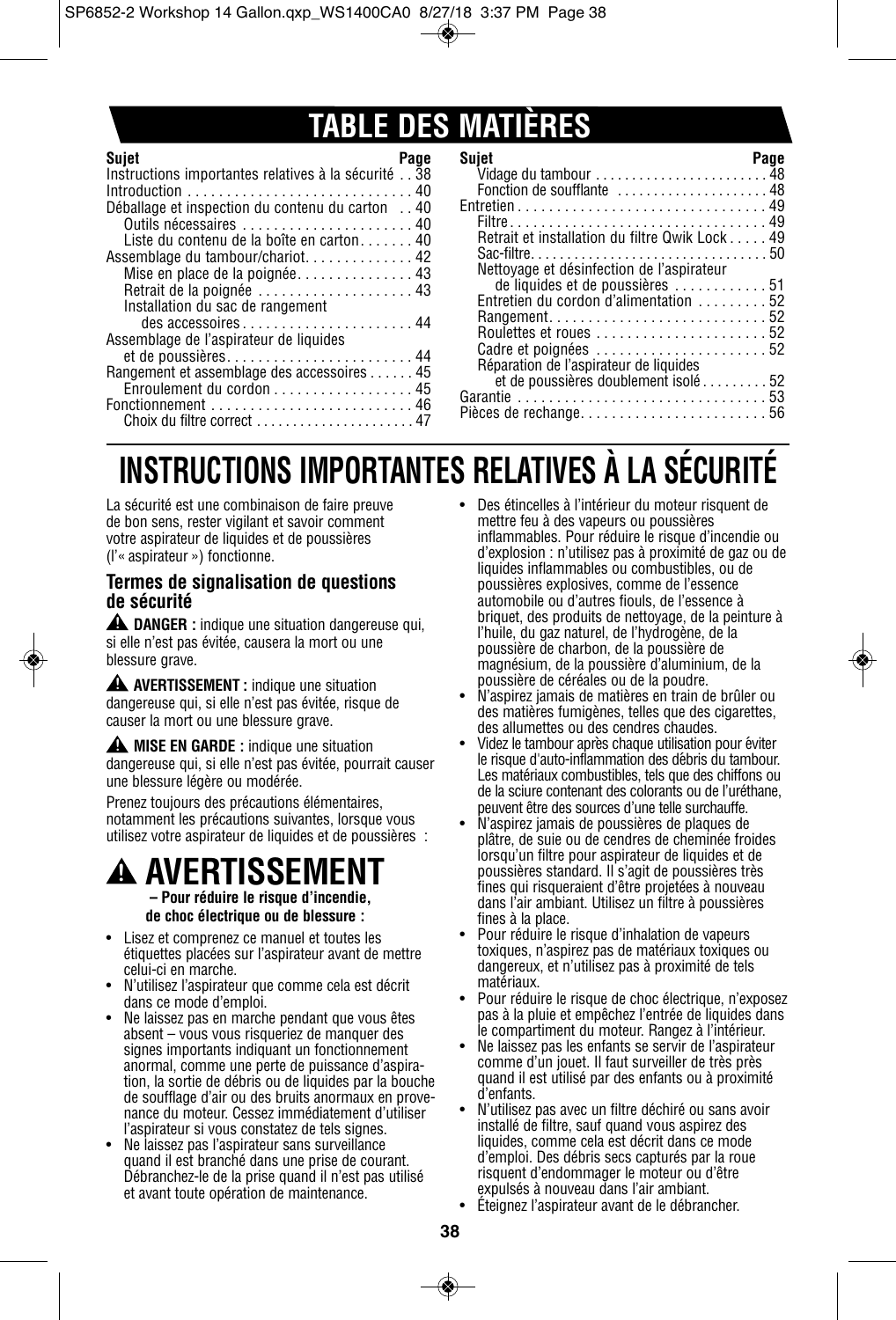SP6852-2 Workshop 14 Gallon.qxp\_WS1400CA0 8/27/18 3:37 PM Page 39

- Cet aspirateur de liquides et de poussières n'est pas conçu pour emploi par des personnes (y compris des enfants) ayant des capacités physiques, sensorielles ou mentales réduites, ou qui n'ont pas l'expérience ou les connaissances nécessaires, sauf en cas de supervision ou d'instructions sur l'utilisation de cet appareil par une personne responsable de leur sécurité.
- Pour réduire le risque de blessure pouvant être causée par une mise en marche accidentelle, débranchez le cordon d'alimentation avant de changer le filtre ou de le nettoyer.
- Ne débranchez pas en tirant sur le cordon. Pour débrancher, saisissez la fiche – pas le cordon.
- N'utilisez pas l'aspirateur avec une fiche, un cordon ou un autre composant endommagé. Si votre aspirateur ne fonctionne pas comme il faut, s'il manque des pièces, s'il quelqu'un l'a laissé tomber, s'il est endommagé, s'il a été laissé à l'extérieur ou s'il est tombé dans de l'eau, téléphonez au service d'assistance à la clientèle.
- Ne tirez pas l'aspirateur et ne le portez pas par son cordon, n'utilisez pas le cordon pour servir de poignée, ne fermez pas une porte sur le cordon et ne laissez pas le cordon tendu passer sur des bords ou des coins tranchants. Ne traînez pas l'aspirateur sur son cordon. Maintenez le cordon à distance des surfaces chauffées.
- Ne touchez pas la fiche, l'interrupteur ou l'aspirateur avec des mains mouillées.
- Utilisez seulement des cordons de rallonge qui sont conçus pour emploi à l'extérieur. Les cordons de rallonge en mauvais état ou trop petits en termes de calibre des fils peuvent poser des risques d'incendie et de choc électrique. Pour réduire le risque de tels dangers, inspectez les cordons pour vous assurer qu'ils sont en bon état et que le liquide n'entre pas en contact avec le raccordement. N'utilisez pas de cordons de rallonge dont les conducteurs ont un calibre inférieur à 1,3 mm<sup>2</sup> (16 AWG).
- Cet aspirateur de liquides et de poussières a une double isolation, ce qui élimine le besoin d'un système de mise à la terre séparé. Utilisez seulement des pièces de rechange identiques. Lisez les instructions concernant l'entretien des aspirateurs de liquides et de poussières à double isolation avant toute opération d'entretien.
- Ne mettez aucun objet dans les orifices de ventilation. N'aspirez pas quand de quelconques orifices de ventilation sont obstrués; assurez-vous que ces orifices ne sont pas bloqués par de la poussière, de la peluche, des cheveux ou de quelconques objets pouvant réduire la circulation de l'air.
- Gardez les cheveux, les vêtements flottants, les doigts et toutes les parties du corps à distance des orifices et des pièces mobiles.
- Pour réduire le risque de chute, faites très attention lorsque vous utilisez l'aspirateur dans des escaliers.
- Pour réduire le risque de vous faire mal au dos ou de tomber, ne soulevez pas un aspirateur qui est lourd en raison de la présence de liquides ou de débris aspirés. Videz partiellement l'aspirateur en écopant ou en purgeant de façon à l'alléger pour pouvoir le soulever plus facilement.
- Pour réduire le risque de blessure ou le risque d'endommagement de l'aspirateur, n'utilisez que des accessoires recommandés par WORKSHOP.
- En cas d'utilisation de l'aspirateur comme soufflante :
	- Ne dirigez la décharge d'air que vers la zone de travail.
	- Ne dirigez pas l'air vers des personnes présentes à proximité.
	- Gardez les enfants à distance lors du fonctionnement de la soufflante.
	- N'utilisez la soufflante que pour souffler des saletés et des débris.
	- N'utilisez pas en guise de pulvérisateur.
- Pour réduire le risque de blessure pour les yeux, portez des lunettes de sécurité. L'utilisation de toute soufflante ou de tout aspirateur utilitaire peut toujours causer la projection de corps étrangers dans les yeux, ce qui risque d'entraîner des blessures graves aux yeux.
- Pour réduire le risque d'être frappé ou entraîné par un aspirateur en train de rouler, bloquez les roulettes lorsque vous utilisez l'aspirateur sur une surface inégale ou inclinée.

#### **MISE EN GARDE : !**

- Pour réduire le risque de perte auditive, portez des protecteurs d'oreilles lorsque vous vous servez de l'aspirateur pendant plusieurs heures ou quand vous l'utilisez dans un endroit bruyant.
- Portez un masque antipoussières en cas d'utilisation dans un environnement poussiéreux.
- Les décharges statiques sont fréquentes dans les endroits secs ou lorsque l'humidité relative de l'air ambiant est faible. L'aspiration de débris fins avec votre aspirateur peut déposer une charge statique sur le tuyau ou sur l'aspirateur. La meilleure chose à faire pour réduire la fréquence des décharges statiques chez vous ou lorsque vous utilisez cet aspirateur consiste à ajouter de l'humidité dans l'air avec un humidificateur.

Observez les avertissements suivants qui figurent sur le carter du moteur de votre aspirateur :



DOUBLEMENT ISOLÉ. MISE À LA TERRE NON NÉCESSAIRE. POUR L'ENTRETIEN, N'UTILISEZ QUE DES PIÈCES DE RECHANGE IDENTIQUES.

#### **A** AVERTISSEMENT :

- **AVERTISSEMENT : • Pour votre propre sécurité, lisez et comprenez le manuel de l'opérateur.**
- **• Ne laissez jamais l'aspirateur en marche sans surveillance.**
- **• Ne ramassez pas de cendres chaudes, de charbon ou de matières toxiques, inflammables ou dangereuses.**
- **• N'utilisez pas à proximité de vapeurs ou de liquides explosifs.**

**AVERTISSEMENT : pour réduire le risque de ! choc électrique – n'exposez pas à la pluie – rangez à l'intérieur.**

# **CONSERVER CE MANUEL**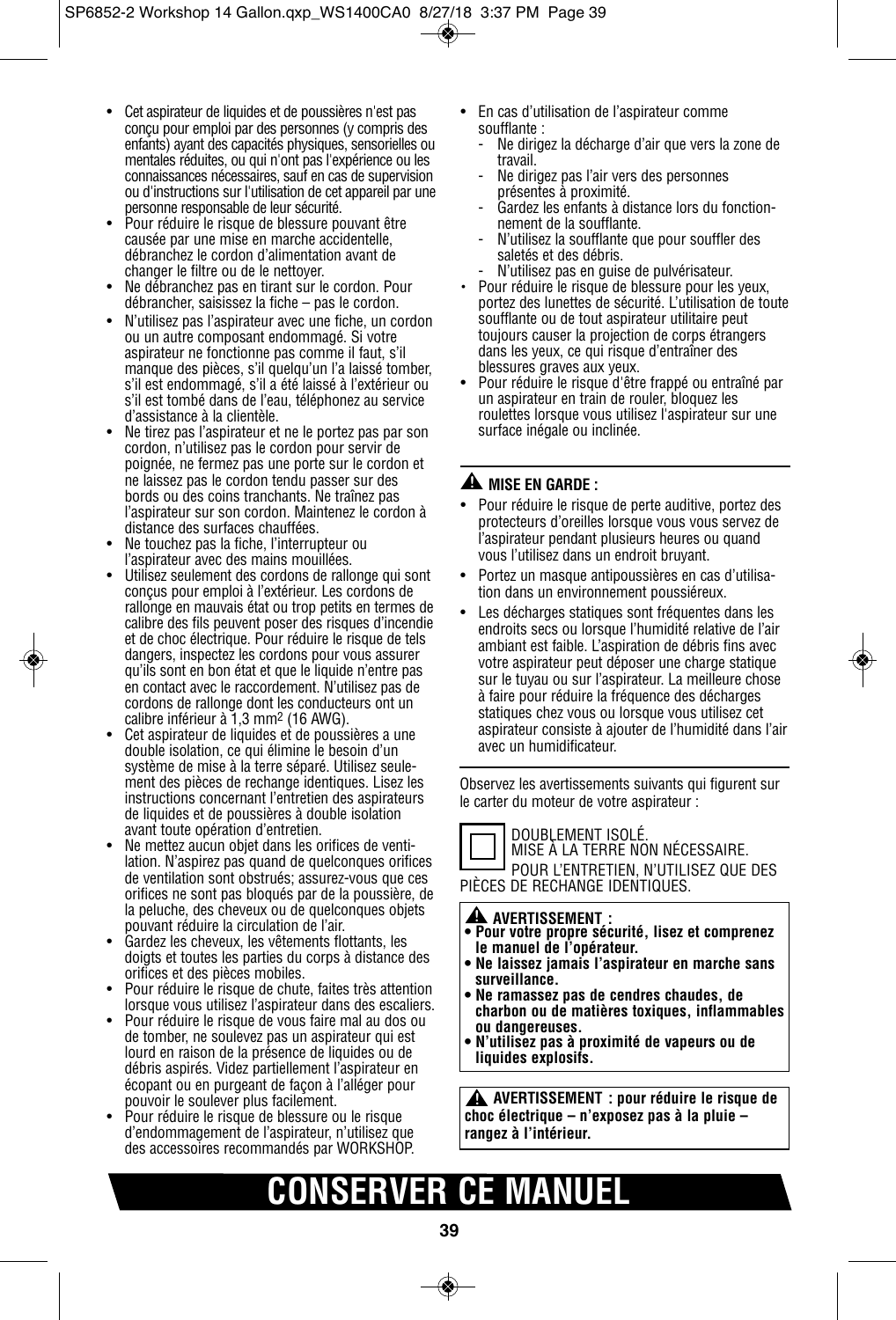### **INTRODUCTION**

Cet aspirateur de liquides et de poussières professionel est conçu pour un emploi domestique. Il peut être utilisé pour l'aspiration de matières légères humides ou sèches, et il peut également faire fonction de soufflante.

Familiarisez-vous avec les fonctions suivantes de ce produit, et lisez le mode d'emploi du début à la fin pour obtenir des détails précis sur l'utilisation de votre nouvel aspirateur de liquides et poussières.

# **LAGE ET INSPECTION DU CONTENU DU CAR**

**Outils nécessaires**







**Tournevis à tête cruciforme long**

**Marteau Maillet**





**Douille de 5/8 po (1,58 cm)**

Retirez tous les éléments se trouvant dans la boîte en carton. Inspectez chaque élément en le comparant à la liste incluse dans la boîte en carton. Téléphonez au 1-888-455-8724 ou envoyez-nous un courriel à info@WORKSHOPvacs.com si des pièces sont manquantes ou endommagées.

Se référer au croquis d'assemblage pour le positionnement des pièces.

### **Liste du contenu de la boîte en carton Légende Description Qté**

| A | Ensemble d'aspirateur de liquides                     |  |
|---|-------------------------------------------------------|--|
|   |                                                       |  |
| B | Tuyau flexible verrouillable Dual-Flex <sup>™</sup> 1 |  |
| C |                                                       |  |
| D |                                                       |  |
| F |                                                       |  |
| F | Sac de collecte de poussière 1                        |  |
| G |                                                       |  |
| н |                                                       |  |
|   |                                                       |  |

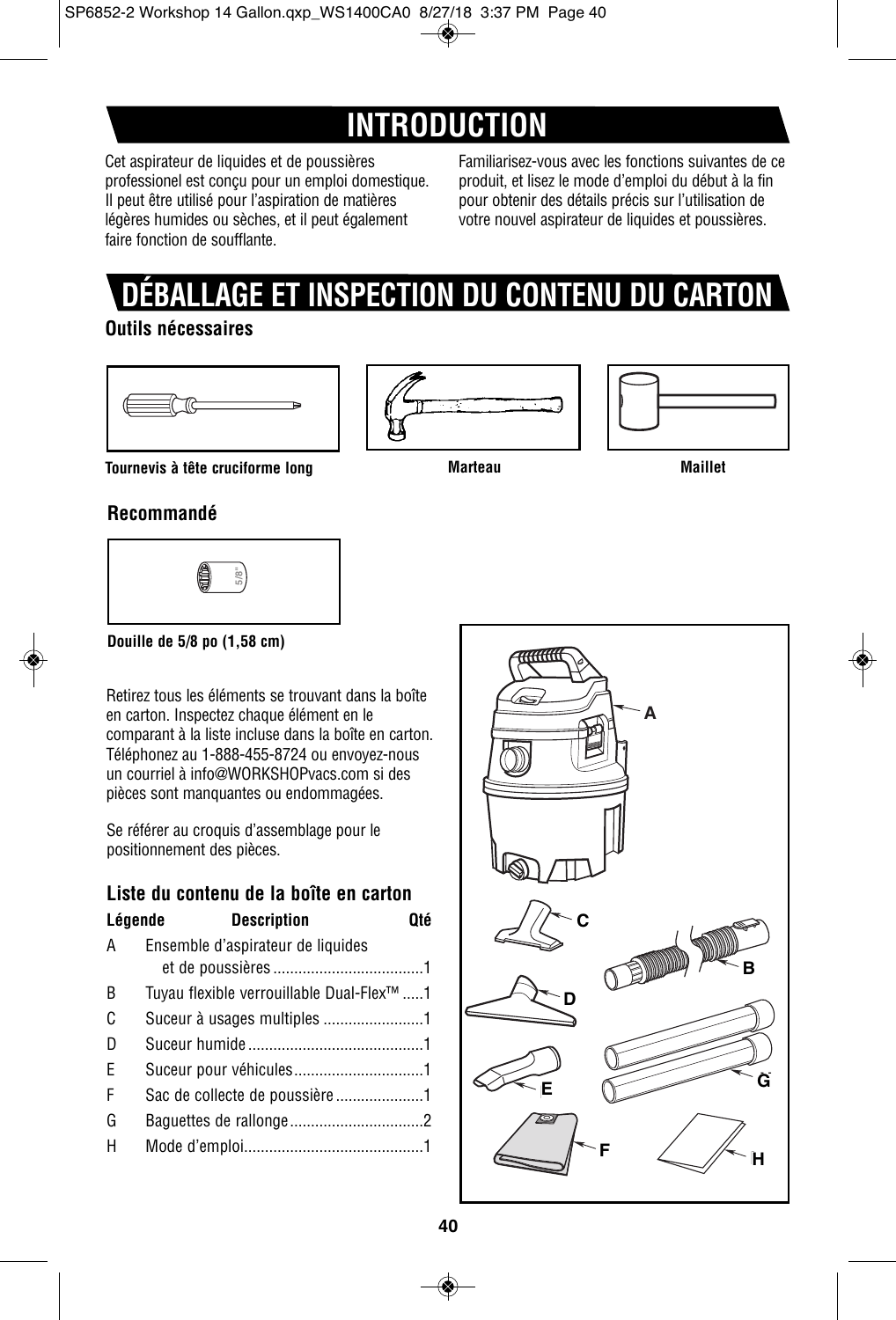# **DÉBALLAGE ET INSPECTION DU CONTENU DU CARTON (suite)**

| Légende      | <b>Description</b>                               | Oté |
|--------------|--------------------------------------------------|-----|
|              | Boîte en carton contenant les pièces suivantes : |     |
| J            | Sac de rangement des accessoires1                |     |
| K            |                                                  |     |
| $\mathbf{I}$ |                                                  |     |
| M            |                                                  |     |
| N            |                                                  |     |
| $\Omega$     |                                                  |     |



| Légende | <b>Description</b>                            | Oté |
|---------|-----------------------------------------------|-----|
|         | Sachet de pièces détachées -                  |     |
|         | Contenant les pièces suivantes :              |     |
| P       |                                               |     |
| Q       | Écrou borgne de 1/2 po (1,2 cm)2              |     |
| R       |                                               |     |
| -S      | Vis de type AB $N^{\circ}$ 10 x 3/4 (44 mm) 4 |     |



◈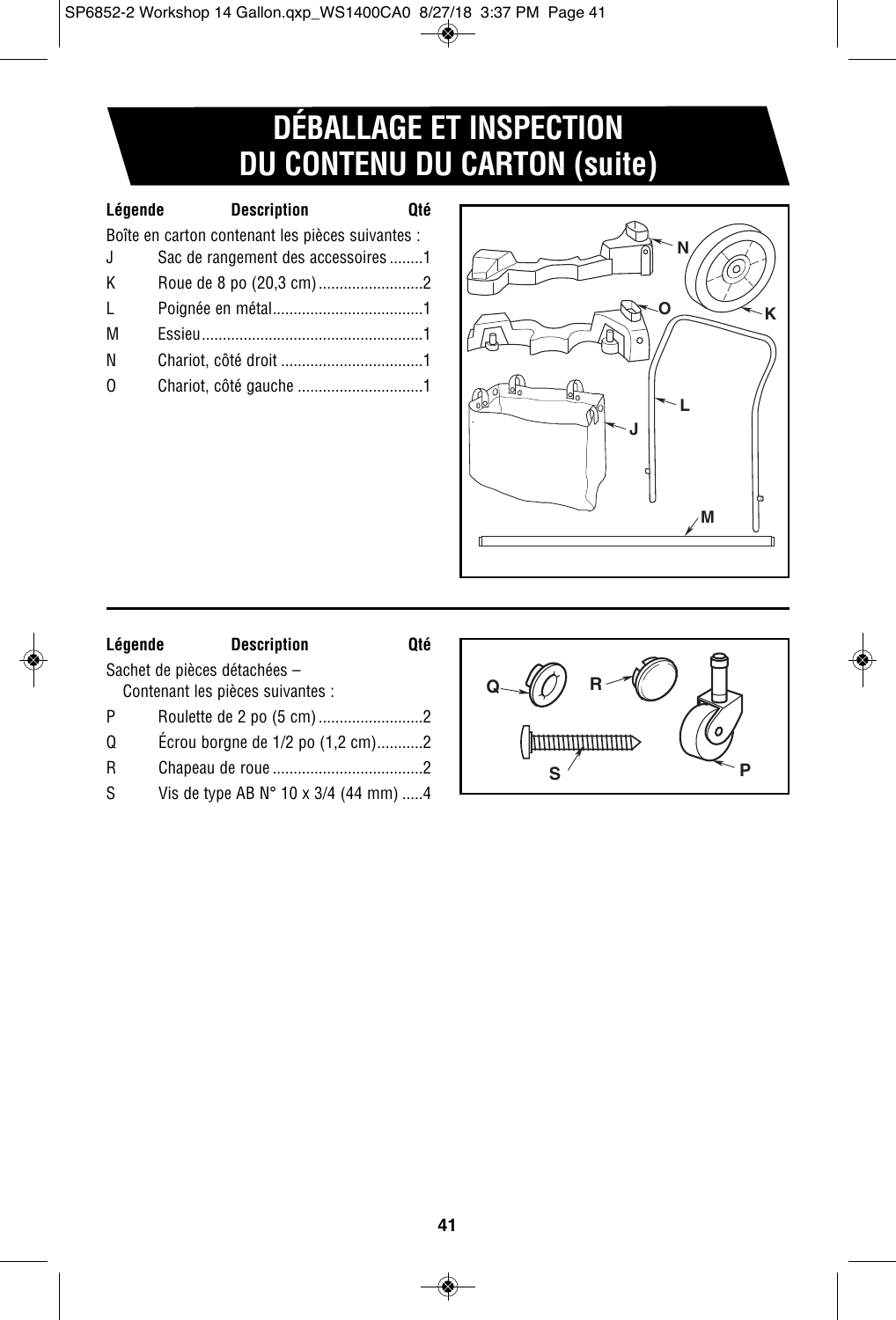### **ASSEMBLAGE DU TAMBOUR/CHARIOT**

Ne commencez pas le montage si vous ne disposez pas de toutes les pièces.

- **1.** Insérez le côté gauche et le côté droit du chariot dans la partie inférieure du tambour, tel que cela est illustré. Il vous sera peut-être nécessaire de tapoter à l'aide d'un maillet ou d'un marteau pour que les deux composants du chariot s'encastrent complètement.
- **2.** Insérez les quatre (4) vis N° 10 x 1-3/4 po (44 mm) dans les trous réservés à cet effet sur le côté gauche et sur le côté droit du chariot, et assujettissez-les à la partie inférieure du tambour. Serrez les vis, mais pas de façon excessive car cela à tendance à déformer le chariot.





**\*CONSEIL** – Utilisez une douille de 5/8 po (1,58 cm) pour tenir l'écrou borgne en position stable pendant que vous tapez avec le marteau.

- **3.** Installation des écrous borgnes :
	- **a.** Placez l'écrou borgne sur l'extrémité de l'essieu;
	- **b.** Tapotez à l'aide d'un marteau jusqu'à ce que l'écrou soit complètement mis en place;
	- **c.** Placez la roue sur l'essieu, la portion lisse de la roue étant orientée vers l'extérieur.



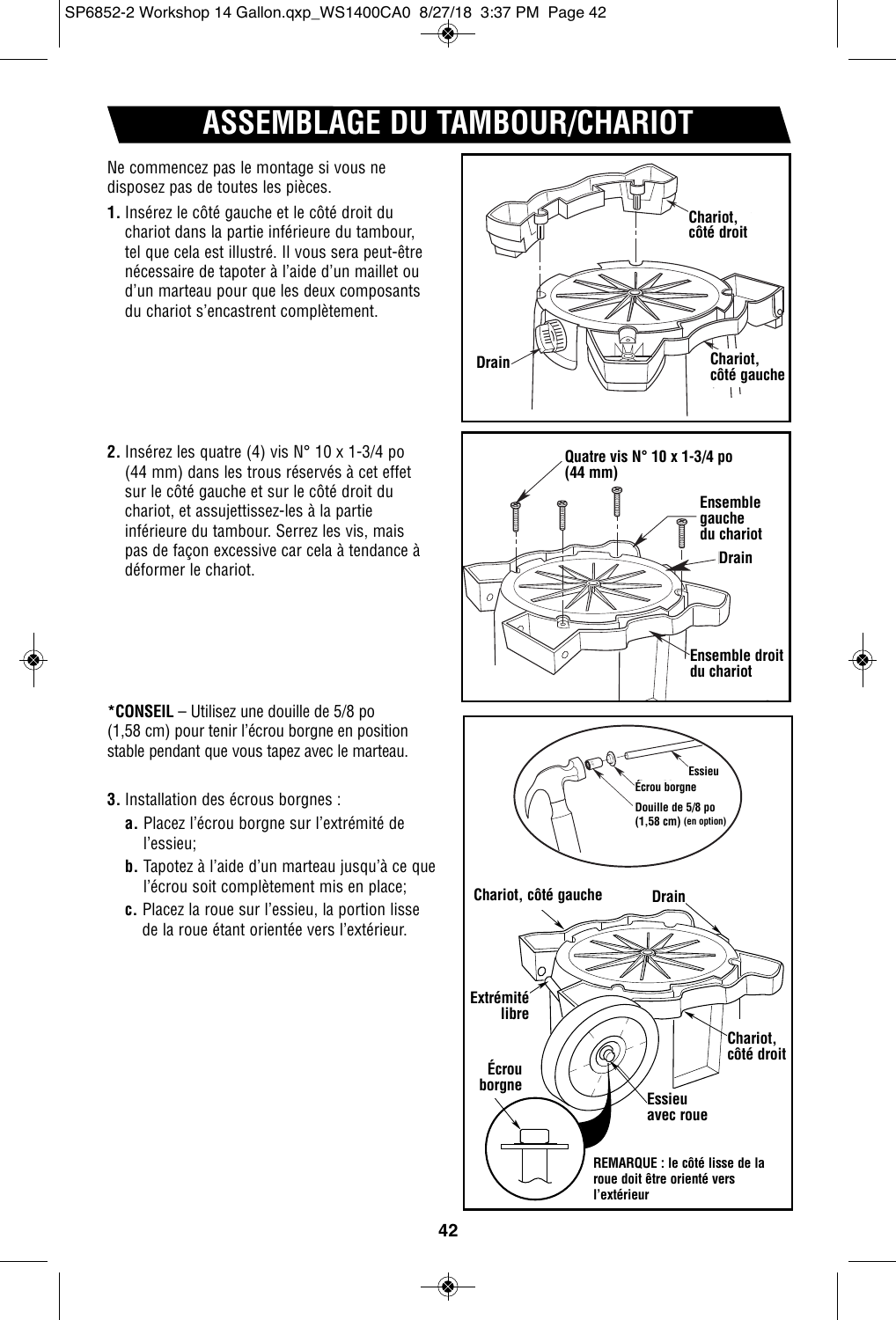### **ASSEMBLAGE DU TAMBOUR/CHARIOT (suite)**

- **4.** Faites glisser l'extrémité libre de l'essieu à travers le composant gauche du chariot en veillant à ce que la fente pour le pied soit alignée avec l'orifice réservé au berceau. Faites-la glisser à fond à travers le composant droit du chariot. Il sera peut-être nécessaire de tapoter à l'aide d'un maillet pour insérer l'essieu complètement.
- **5.** Installez la seconde roue sur l'essieu, la portion lisse de la roue étant orientée vers l'extérieur.
- **6.** Installez le second écrou borgne. Tapotez doucement sur l'écrou jusqu'à ce qu'il soit complètement mis en place.
- **7.** À l'aide d'un maillet en caoutchouc ou d'un marteau, tapotez doucement sur le chapeau de roue jusqu'à ce qu'il soit fermement mis en place sur la roue de droite. Effectuez la même procédure avec le chapeau de roue et la roue de gauche.
- **8.** Insérez la tige de la roulette dans l'emboîtement du pied de la roulette tel que cela est illustré (roulette avant seulement).
- **9.** Avec un léger mouvement tournant, poussez sur la roulette jusqu'à ce que la bille située sur la tige de la roulette soit insérée à fond dans l'emboîtement. Vous pourrez entendre un bruit sec lorsque la bille s'encastrera dans l'emboîtement, et la roulette pivotera facilement une fois que le positionnement aura bien été effectué.

### **Mise en place de la poignée**

Appuyez sur les boutons de déclenchement, et maintenez-les enfoncés, pendant que vous placez la poignée dans les logements de la poignée situés sur le tambour (veuillez vous reporter à l'illustration).

**REMARQUE :** lorsque vous entendrez un bruit sec provenant des boutons de déclenchement, cela indiquera que la poignée a été correctement engagée.

### **Retrait de la poignée**

Appuyez sur les boutons de déclenchement, et maintenez-les enfoncés, tel que cela est illustré. Tout en appuyant fermement sur les boutons de déclenchement, tirez la poignée vers le haut afin de la retirer (veuillez vous reporter à l'illustration).





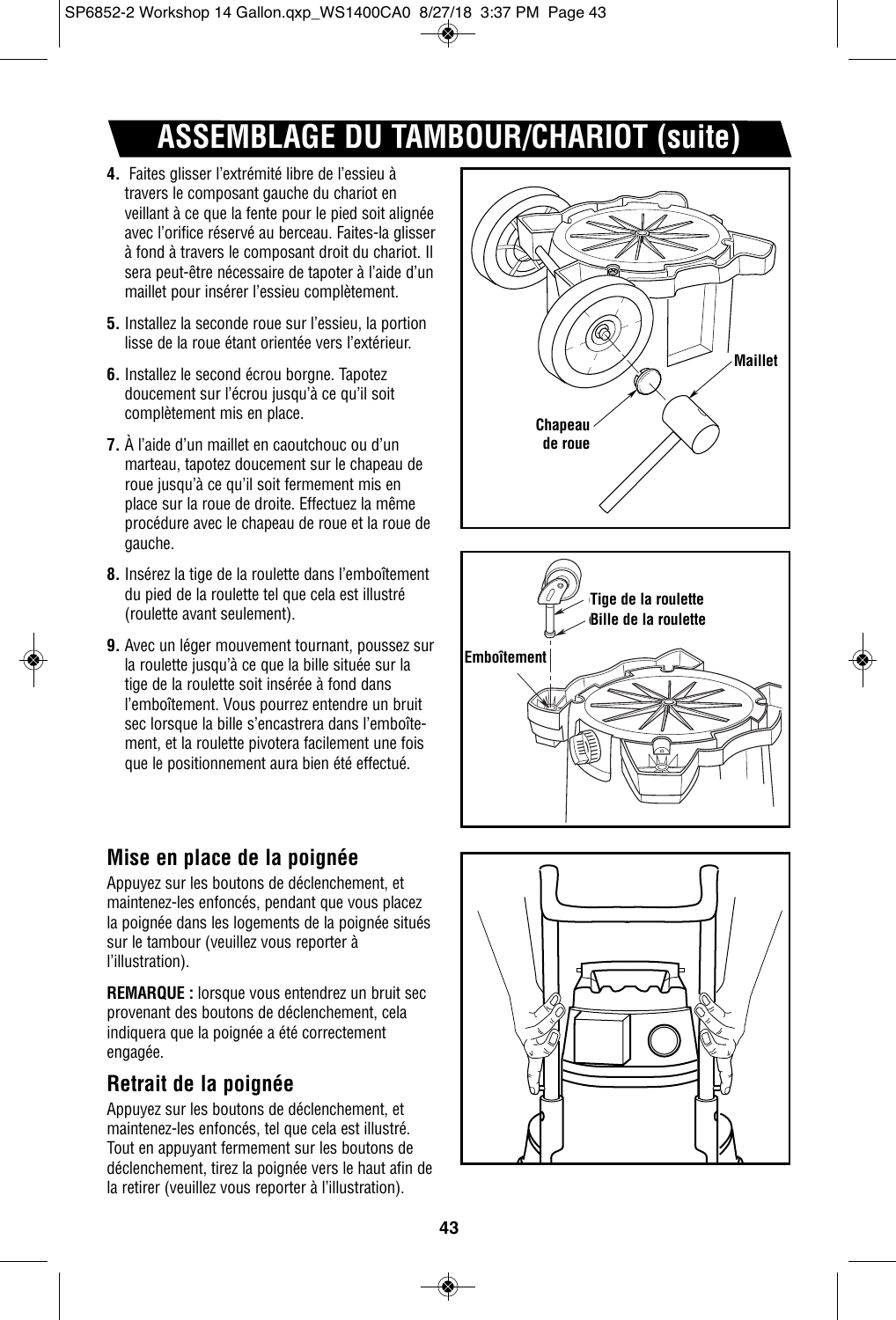# **ASSEMBLAGE DU TAMBOUR/CHARIOT (suite)**

#### **Installation du sac de rangement des accessoires**

Installez le sac de rangement des accessoires en enroulant les quatre sangles du sac de rangement des accessoires autour de la poignée en métal et en faisant pression sur chaque sangle pour la fixer en place comme illustré.



# **ASSEMBLAGE DE L'ASPIRATEUR DE LIQUIDES ET DE POUSSIÈRES**

- **1.** Positionnez l'ensemble d'élément moteur sur l'ensemble de tambour/chariot tel que cela est illustré (déjà assemblé au cours d'une étape précédente).
- **2.** Faites pivoter les deux pattes de fixation vers le bas et appuyez jusqu'à ce qu'elles s'encliquettent sur les rebords du tambour (vous entendrez un bruit sec).

### **Insertion du tuyau**

Insérez l'extrémité du bouton-poussoir du tuyau flexible verrouillable Dual-Flex™ dans l'orifice d'admission de l'aspirateur. Le tuyau devrait se mettre en place avec un bruit sec. Pour retirer le tuyau de l'aspirateur, appuyez sur le bouton de déclenchement sur le tuyau et tirez sur le tuyau jusqu'à ce qu'il sorte de l'orifice d'aspiration de l'appareil, tel que cela est illustré.



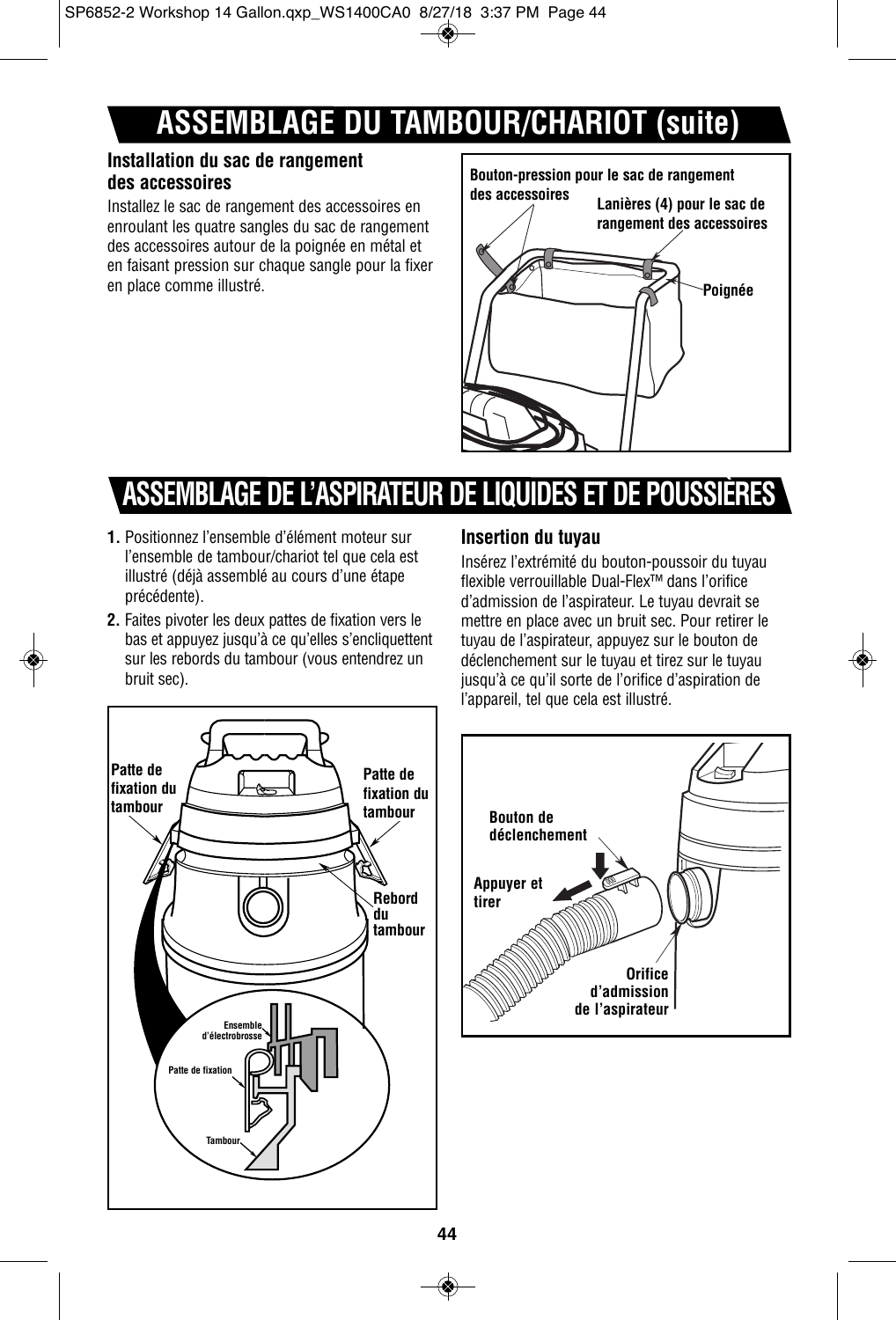# **RANGEMENT ET ASSEMBLAGE DES ACCESSOIRES**

Vos accessoires peuvent être placés dans le sac de rangement des accessoires amovible ou dans les deux emplacements à droite et à gauche du chariot. Il est possible de ranger soit le tuyau flexible, soit les tubes de rallonge rigides dans les deux endroits marqués « Hose Storage » (Rangement des tuyaux flexibles).

Vous pouvez ranger le tuyau en l'enroulant autour de l'appareil et en plaçant son extrémité libre dans l'un des deux emplacements réservés au rangement sur l'ensemble de chariot. Les tubes de rallonge rigides peuvent aussi être rangés à cet endroit en insérant l'une quelconque des extrémités de ces tubes dans les récepteurs de rangement situés sur le chariot.





### **Enroulement du cordon**

Après avoir fini de passer l'aspirateur, débranchez le cordon et enroulez-le autour de la poignée de l'élément moteur comme illustré. Le cordon doit s'enrouler en dessous du dispositif de rembobinage de cordon et autour de la poignée de l'élément moteur.



◈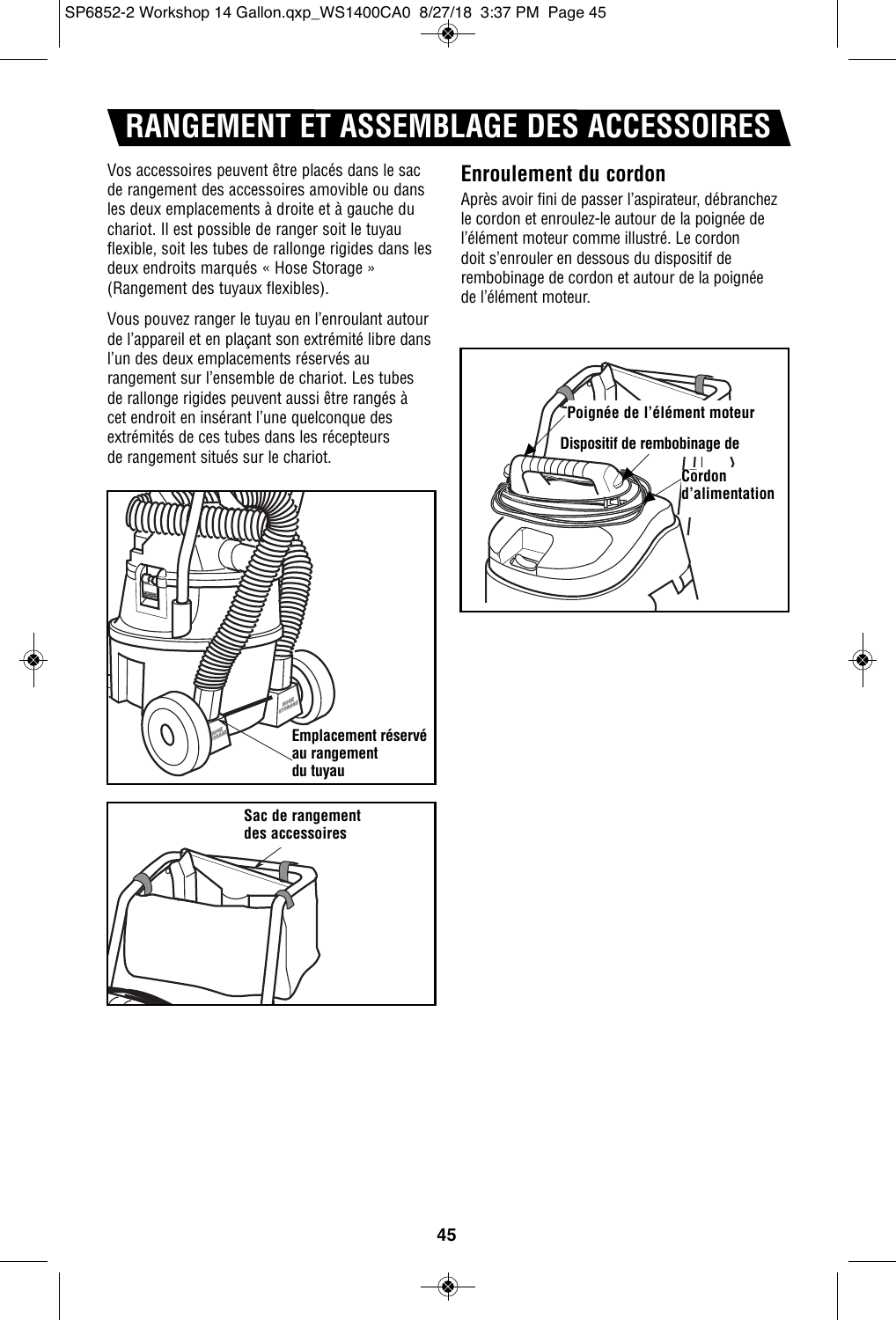### **FONCTIONNEMENT**

**AVERTISSEMENT : pour réduire le risque d'incendie, d'explosion ou d'endommagement ! de l'aspirateur :**

- . Ne laissez pas en marche pendant que vous êtes absent vous vous risqueriez de manquer des signes **importants indiquant un fonctionnement anormal, comme une perte de puissance d'aspiration, la sortie de** débris ou de liquides par la bouche de soufflage d'air ou des bruits anormaux en provenance du moteur. **Cessez immédiatement d'utiliser l'aspirateur si vous constatez de tels signes.**
- **• Ne laissez pas l'aspirateur branché lorsque vous ne l'utilisez pas.**
- **• Ne continuez pas à utiliser l'aspirateur lorsque le flotteur a coupé l'aspiration.**
- · Les étincelles à l'intérieur du moteur risqueraient de mettre feu à des matières inflammables en suspension dans l'air. Ne pas utiliser l'aspirateur à proximité de liquides inflammables ou à des endroits où il v a des qaz **ou des vapeurs inflammables, ou de la poussière explosive dans l'air. Les liquides, gaz et vapeurs inflammables comprennent : essence à briquet, produits de nettoyage du type solvant, peinture à base d'huile, essence, alcool et aérosols. Types de poussières explosives : charbon, magnésium, aluminium, céréales et poudre noire.**
- **• N'aspirez pas de poussières explosives, de liquides inflammables ou de cendres chaudes.**
- . Ne laissez pas de sciure ou de chiffons avec des résidus de teinture ou de polyuréthane à l'intérieur de **l'aspirateur. Videz le tambour après avoir ramassé ces matériaux potentiellement autochauffants.**

**AVERTISSEMENT : pour réduire le risque de choc électrique ou de blessure : !**

- **• N'exposez pas à la pluie, et ne laissez pas de liquides pénétrer dans le compartiment du moteur. Rangez à l'intérieur.**
- . Ne touchez pas la fiche de branchement, l'interrupteur ou l'aspirateur si vous avez les mains mouillées.
- **• Débrancher l'aspirateur avant d'effectuer une quelconque opération de maintenance. Si votre aspirateur ne fonctionne pas comme il devrait, si des pièces sont manquantes, si vous l'avez laissé tomber, s'il est** endommagé, s'il a été laissé à l'extérieur ou s'il a été immergé dans de l'eau, rapportez-le dans un centre de **service après-vente agréé ou téléphonez au service d'assistance à la clientèle.**
- Lorsque vous utilisez un cordon de rallonge, n'utilisez qu'un cordon prévu pour emploi à l'extérieur et en bon **état. Ne laissez pas la connexion entrer en contact avec des liquides.**

**MISE EN GARDE : pour réduire le risque de dommages auditifs, portez des protège-oreilles lorsque vous utilisez l'aspirateur/souffleur pendant une période prolongée ou dans une zone bruyante.**

### **Fiche polarisée**

Pour réduire le risque de choc électrique, cet appareil est muni d'une fiche polarisée (une lame est plus large que l'autre). Cette fiche n'est compatible avec une prise polarisée que dans un seul sens. Inverser la fiche si elle n'entre pas complètement dans la prise. Si elle n'entre toujours pas, prendre contact avec un électricien qualifié pour installer une prise de courant appropriée. Ne pas altérer la fiche de quelque manière que ce soit.

Après avoir branché le cordon d'alimentation dans la prise de courant, mettez l'appareil sous tension en appuyant sur l'interrupteur pour le faire passer de la position « O » à la position « I ». Ces deux symboles internationaux figurant sur le capot du moteur indiquent, respectivement, la position d'arrêt et la position de marche de votre aspirateur.

**= ARRÊT = MARCHE**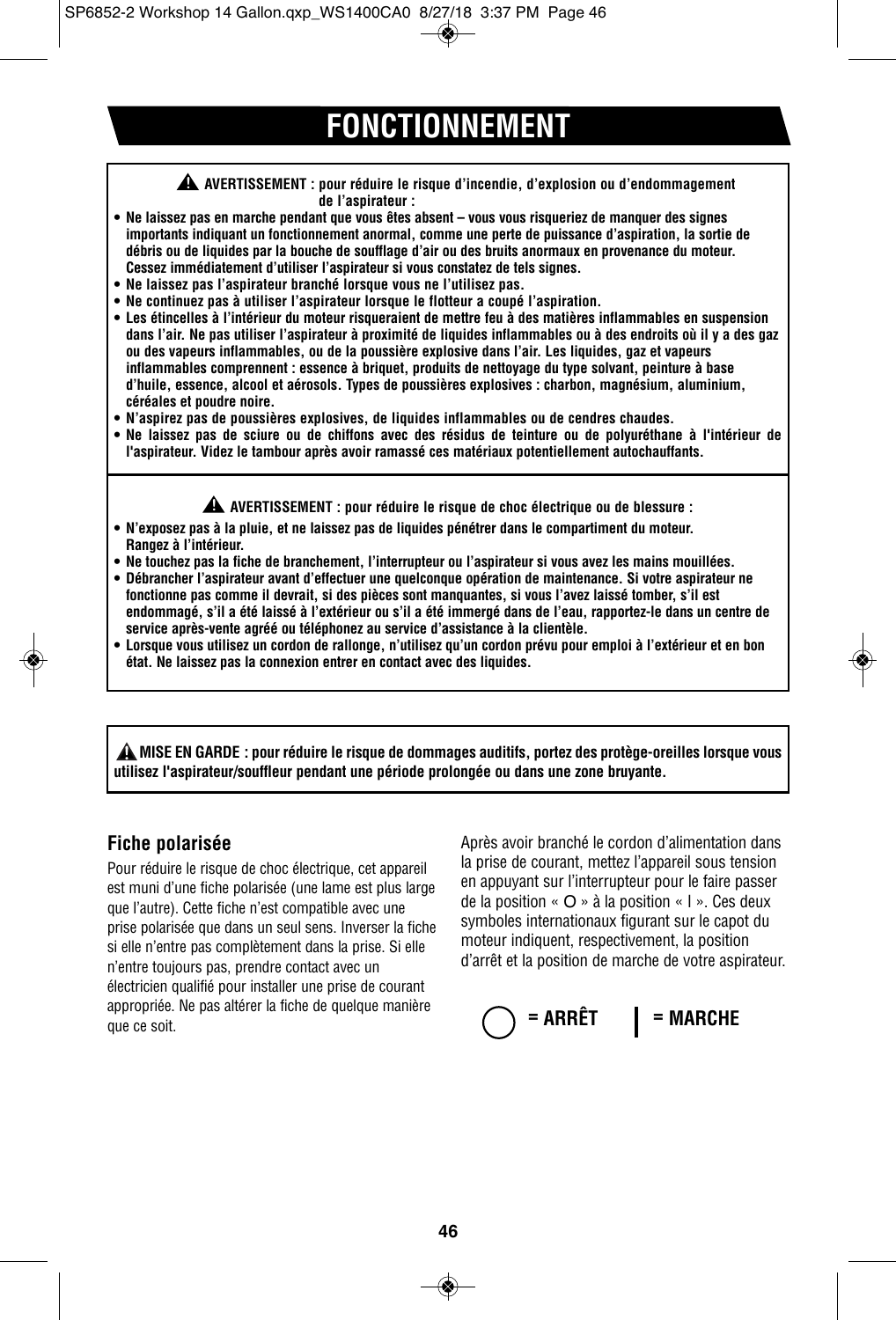# **FONCTIONNEMENT (suite)**

### **Choix du filtre correct**

**AVERTISSEMENT : pour réduire le risque ! d'endommagement de l'aspirateur, ne mettez pas le moteur en marche avec le flotteur en position élevée. Un filtre à cartouche doit être présent et être en position correcte pendant toutes les opérations d'aspiration pour empêcher les fuites de débris et l'endommagement possible du moteur de l'aspirateur.**

Il existe divers filtres qui sont disponibles pour les aspirateurs de liquides et de poussières WORKSHOP®. Vous devez choisir votre filtre en fonction de la tâche que vous effectuez alors. Tous les filtres disponibles ne sont pas inclus avec chaque modèle, mais ils peuvent être achetés suivant les besoins auprès de détaillants revendeurs d'aspirateurs de liquides et de poussières WORKSHOP ou en vous rendant sur le site www.WORKSHOPvacs.com.

Liste des filtres disponibles :

### **1. Filtres à cartouche en papier accordéon**

- **a.** Les filtres à cartouche en papier accordéon incluent les numéros de catalogue suivants : WS21200F (saletés ordinaires) WS22200F (poussières fines) et WS23200F (filtres à très haute efficacité).
- **b.** Chacun de ces filtres à cartouche en papier accordéon est conçu pour nettoyer des débris secs, mais il est néanmoins possible d'attirer un peu de liquide sans endommager le filtre. Si le filtre est maintenu en bon état, un peu de liquide ne causera pas de dommage au filtre. Lorsque vous aspirez beaucoup de liquide, le filtre à cartouche en papier accordéon deviendra saturé, de la buée apparaîtra peut-être près de l'orifice d'échappement de l'aspirateur et il se peut alors que le filtre soit endommagé. Après avoir utilisé l'aspirateur pour recueillir un peu de liquide, faites sécher soigneusement le filtre à cartouche en papier accordéon pour empêcher la présence de moisissures et pour éviter qu'il ne soit endommagé.
- **c.** Si vous utilisez votre aspirateur pour ramasser de la poussière très fine, vous devrez vider le tambour et nettoyer le filtre beaucoup plus fréquemment pour pouvoir maintenir la performance optimale de votre aspirateur.
- **d.** Voir la rubrique intitulée « Retrait et installation du filtre Qwik Lock » pour obtenir des instructions sur la façon de changer le filtre à cartouche en papier accordéon.
- **2. Filtre à cartouche pour applications humides**
	- **a.** Le filtre à cartouche pour applications humides disponible a le numéro de catalogue WS24200F.
	- **b.** Ce filtre à cartouche pour applications humides est conçu pour nettoyer les liquides et les débris humides seulement. Il ne doit PAS être utilisé pour ramasser des débris secs.
	- **c.** Pour maintenir la performance optimale du filtre, rincez soigneusement avec de l'eau après chaque emploi.
	- **d.** Voir la rubrique intitulée « Retrait et installation du filtre Qwik Lock » pour obtenir des instructions sur la façon de changer le filtre à cartouche pour applications humides.

#### **3. Sacs de collecte de poussière**

- **a.** Le sac de collecte de poussière disponible a le numéro de catalogue WS32200F.
- **b.** Le sac de collecte de poussière n'est concu QUE pour le ramassage des débris secs.
- **c.** Si les débris ramassés sont humides, le sac absorbera l'humidité et risquera ainsi de se détériorer très vite, ce qui le rendra inutilisable.
- **d.** Si vous utilisez votre aspirateur pour ramasser de la poussière fine, le sac de collecte de poussière rendra le nettoyage plus facile.

**Remarque :** les sacs de collecte de poussière doivent être utilisés conjointement avec un filtre à cartouche en papier accordéon.

**e.** Des instructions pour l'installation et le retrait des sacs de collecte de poussière sont imprimées sur les sacs.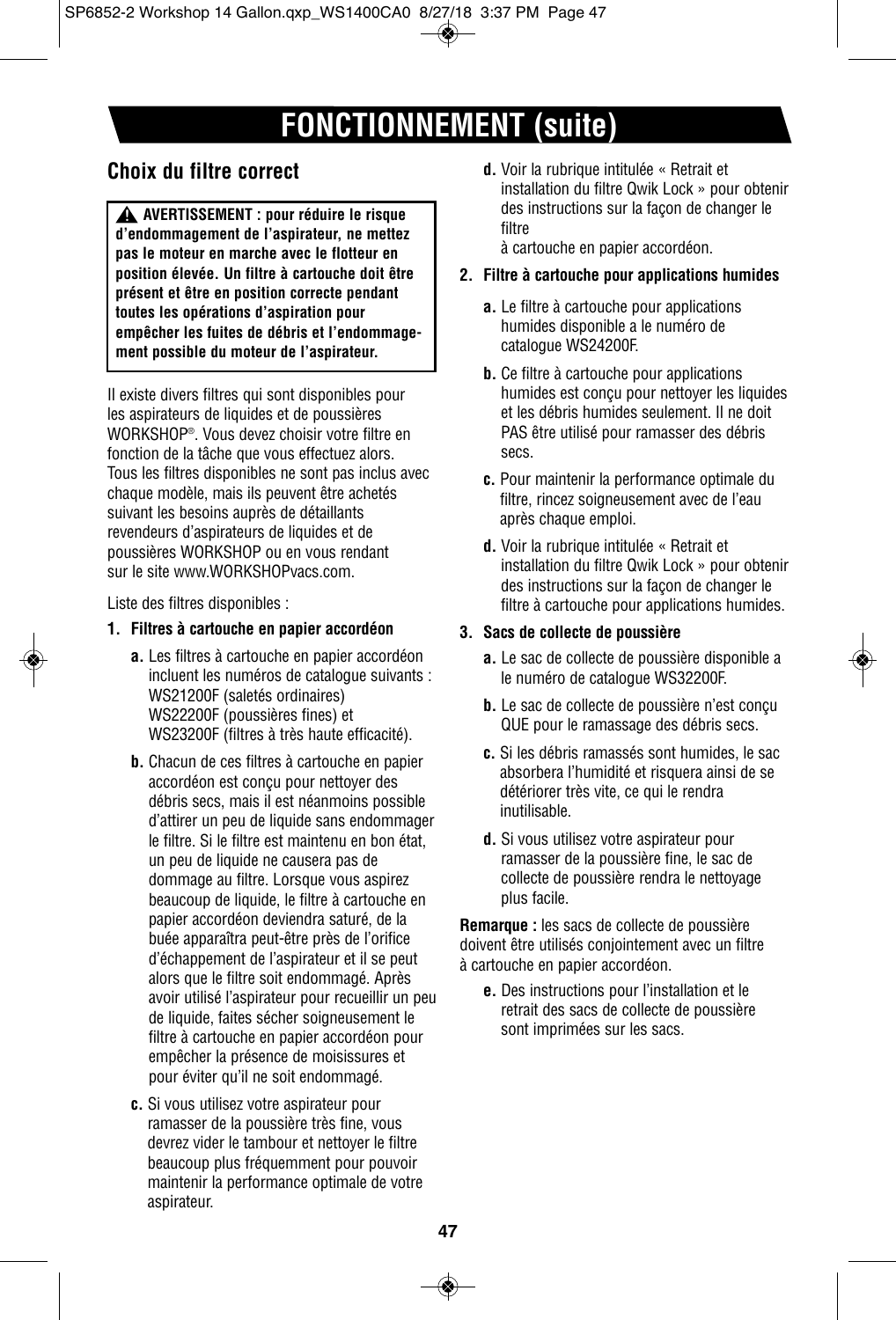### **FONCTIONNEMENT (suite)**

### **Vidage du tambour**

**AVERTISSEMENT : pour réduire le risque de ! blessure en raison d'une mise en marche accidentelle, débrancher le cordon électrique avant de vider le tambour.**

- **1.** Cet aspirateur est équipé d'un drain permettant d'évacuer facilement les liquides. Il suffit de dévisser le capuchon du drain et de soulever le côté opposé de l'aspirateur pour l'incliner légèrement afin de vider le tambour.
- **2.** Une autre option possible consiste à retirer l'ensemble d'élément moteur.
- **3.** Posez l'ensemble d'élément moteur sur le côté sur une surface propre tout en vidant le tambour.
- **4.** Jetez le contenu du tambour dans une poubelle appropriée.

**AVERTISSEMENT : pour réduire le risque ! de chute ou de blessure au dos il ne faut pas soulever un aspirateur plein de liquide ou de débris. Ramasser ou drainer suffisamment du contenu hors de l'aspirateur afin de rendre l'aspirateur assez léger pour le soulever confortablement.**

**AVERTISSEMENT : pour éviter tout risque ! de choc électrique ou d'incendie, débranchez l'aspirateur lorsque vous ne l'utilisez pas. Ne laissez jamais l'aspirateur en marche sans surveillance.**

### **Fonction de soufflante**

Votre aspirateur est muni d'un orifice de soufflante qui permet de chasser de la sciure ou d'autres débris. Veuillez réaliser les étapes suivantes pour utiliser votre aspirateur comme une soufflante.

**AVERTISSEMENT : il faut toujours porter des ! lunettes de protection conformes à la norme ANSI Z87.1/ACNOR Z94.3 avant de se servir de l'aspirateur comme une soufflante.**

**AVERTISSEMENT : pour ne pas risquer de ! causer des blessures à d'autres personnes, il est recommandé de leur demander de rester à distance suffisante des débris soufflés.**

**MISE EN GARDE : portez un masque anti-! poussière si votre soufflage crée de la poussière qui pourrait être aspirée.**

**MISE EN GARDE : pour réduire le risque ! d'endommagement de l'ouie, portez des protecteurs d'oreilles quand vous utilisez l'aspirateur/la souffleuse pendant de longues périodes ou quand vous l'utilisez dans un environnement bruyant.**

- **1.** Localisez l'orifice de soufflante sur votre aspirateur.
- **2.** Insérez l'extrémité verrouillable du tuyau flexible verrouillable Dual-Flex™ dans l'orifice de soufflerie de l'aspirateur. Le tuyau devrait se mettre en place d'un coup sec. Pour retirer le tuyau de l'aspirateur, appuyez sur le bouton de déclenchement sur l'ensemble de tuyau et sortez le tuyau de l'entrée d'aspiration en tirant.
- **3.** (Optionnel) Fixez la baguette de rallonge sur l'extrémité opposée du tuyau, puis placez le suceur pour véhicules sur la baguette.
- **4.** Après avoir mis l'aspirateur sous tension, vous serez prêt à l'utiliser comme une soufflante.

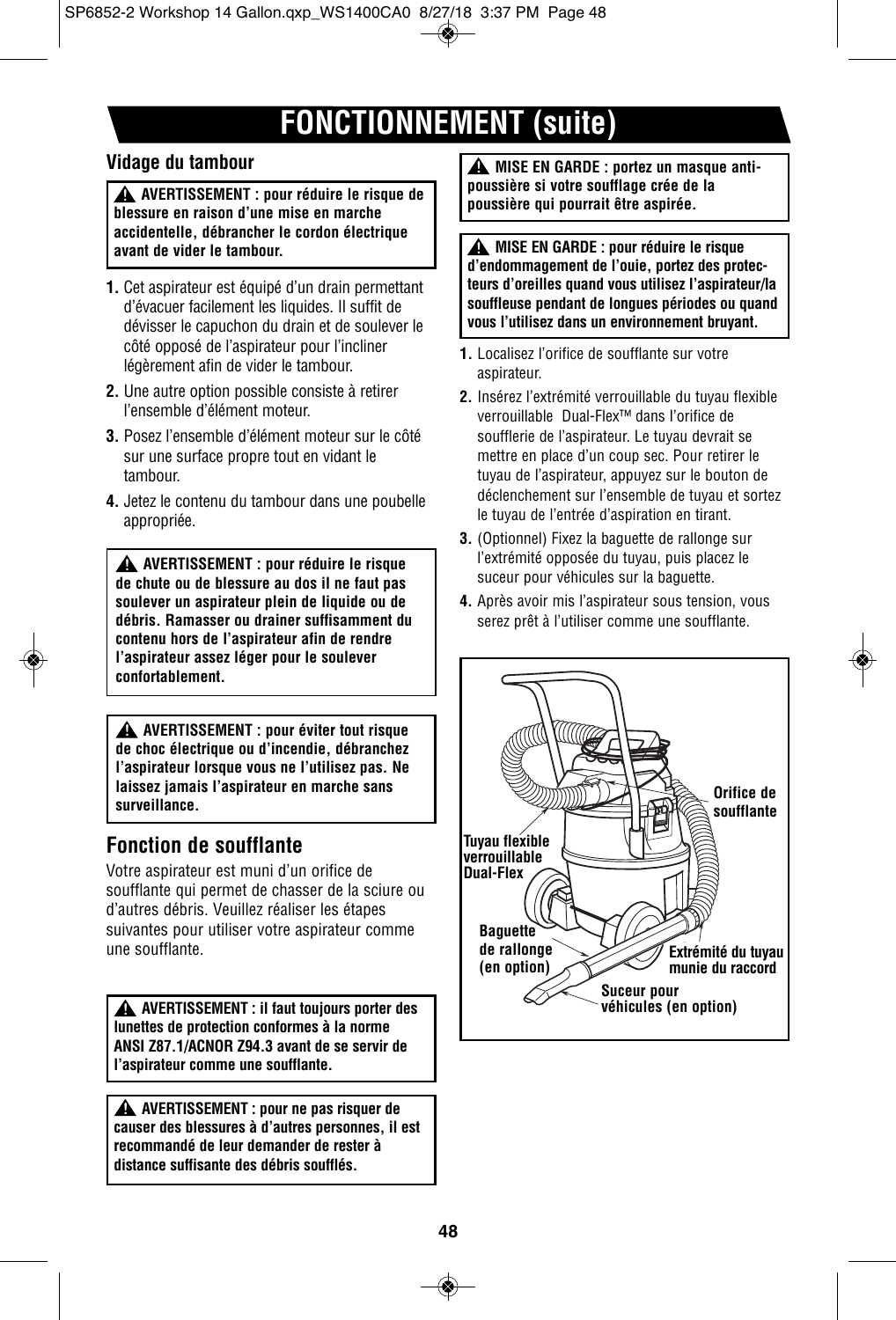### **ENTRETIEN**

### **Filtre**

**AVERTISSEMENT : pour réduire le risque de ! blessure en raison d'une mise en marche accidentelle, débrancher le cordon électrique avant de remplacer le filtre ou de le nettoyer.**

**REMARQUE :** le filtre est fait de papier de qualité élevée conçu pour intercepter les très petites particules de poussière. Le filtre peut être utilisé pour l'aspiration de déchets secs ou de petites quantités de liquide. Manipuler le filtre avec précaution lors de son nettoyage ou de son installation. Les plis du filtre peuvent être froissés pendant l'installation, mais cela n'aura aucune influence sur la performance du filtre.

### **Retrait et installation du filtre Qwik Lock™**

#### **Retrait du filtre :**

- **1.** Saisissez les deux languettes du filtre Qwik Lock™, une dans chaque main.
- **2.** Placez un pouce sur le goujon Qwik Lock™, qui dépasse de la plaque de filtre intégrée, tirez sur les languettes du filtre et appuyez en même temps sur le goujon.
- **3.** Cette action aura pour effet que le filtre sera relâché de la cage du filtre. Faites glisser le filtre pour le sortir de la cage.

**IMPORTANT :** pour éviter d'endommager le moteur et la roue de la soufflerie, toujours réinstaller le filtre avant d'utiliser l'aspirateur pour ramasser des matériaux secs.

#### **Installation du filtre :**

**1.** Faites glisser délicatement le filtre Qwik Lock™ par-dessus la cage du filtre et appuyez sur le bord extérieur du filtre jusqu'à ce que le joint d'étanchéité en caoutchouc sur le dessous du filtre soit solidement installé autour de la base de la cage du filtre et contre l'ensemble de blocmoteur.

**2.** Alignez le petit trou central sur le dessus du filtre au-dessus du goujon Qwik Lock™ sur la cage du filtre. Appuyez fermement sur le dessus du filtre, à proximité du goujon, pour permettre au filtre de s'emboîter sur l'embout sphérique du goujon. Le filtre est maintenant installé.

**REMARQUE :** si vous n'installez pas correctement le joint d'étanchéité du dessous, il est possible que des débris passent à côté du filtre.

**AVERTISSEMENT : ne faites pas fonctionner ! sans la cage du filtre et le flotteur étant donné qu'ils empêchent l'entrée de liquide dans la roue et protègent ainsi le moteur contre les dommages pouvant en résulter.**



#### **Nettoyage du filtre**

Il faut nettoyer souvent le filtre pour ne pas affecter la performance optimale de l'aspirateur.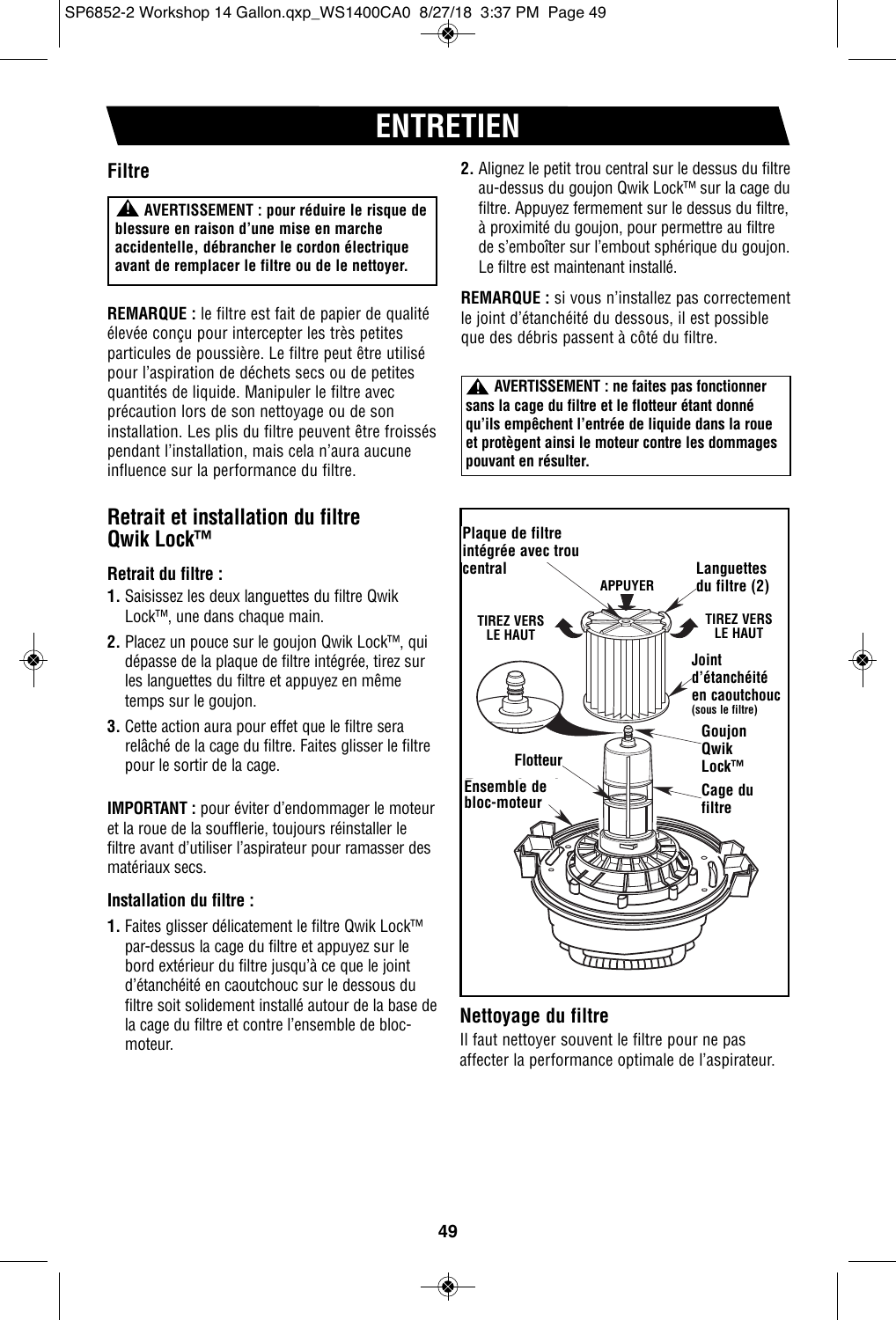### **ENTRETIEN (suite)**

### **Sac-filtre**

### **INSTRUCTIONS POUR L'INSTALLATION**

Un sac-filtre peut être utilisé à la place du filtre à cartouche Qwik Lock™ ou en plus de celui-ci.

**REMARQUE :** un sac-filtre ou un filtre à cartouche doit être installé correctement lorsque vous ramassez des débris secs.

- **1.** Un sac-filtre ne doit être utilisé que pour le ramassage de débris secs.
- **2.** Le positionnement correct du collet en carton est nécessaire pour assurer l'étanchéité requise.
- **3.** Localisez deux nervures sur le tube d'admission, à l'intérieur du tambour.
- **4.** Faites glisser le collet en carton sur le tube d'admission et positionnez le collet en carton entre les deux nervures.
- **5.** Après avoir installé le collet en carton de façon sécurisée, dépliez et positionnez le sac-filtre à l'intérieur du tambour, tel qu'illustré.

#### **INSTRUCTIONS POUR LE RETRAIT**

- **1.** Faites glisser le collet en carton vers le centre du tambour de l'aspirateur.
- **2.** Retirez le sac-filtre du tambour de l'aspirateur et jetez-le.
- **3.** Installez un nouveau sac-filtre.

**AVERTISSEMENT : pour vous protéger contre ! les risques pour la santé résultant de l'inhalation de vapeurs ou de poussière, n'aspirez pas de matières toxiques ou cancérogènes, ou d'autres matières dangereuses, comme l'amiante, l'arsenic, le baryum, le béryllium, le plomb, des pesticides ou d'autres matières dangereuses pour la santé.**

**MISE EN GARDE : pour éviter les débris épars, ! lors du ramassage de matériaux lourds ou tranchants, contrôler le volume de remplissage du sac et arrêtez l'aspiration avant que le sac ne soit trop plein.**



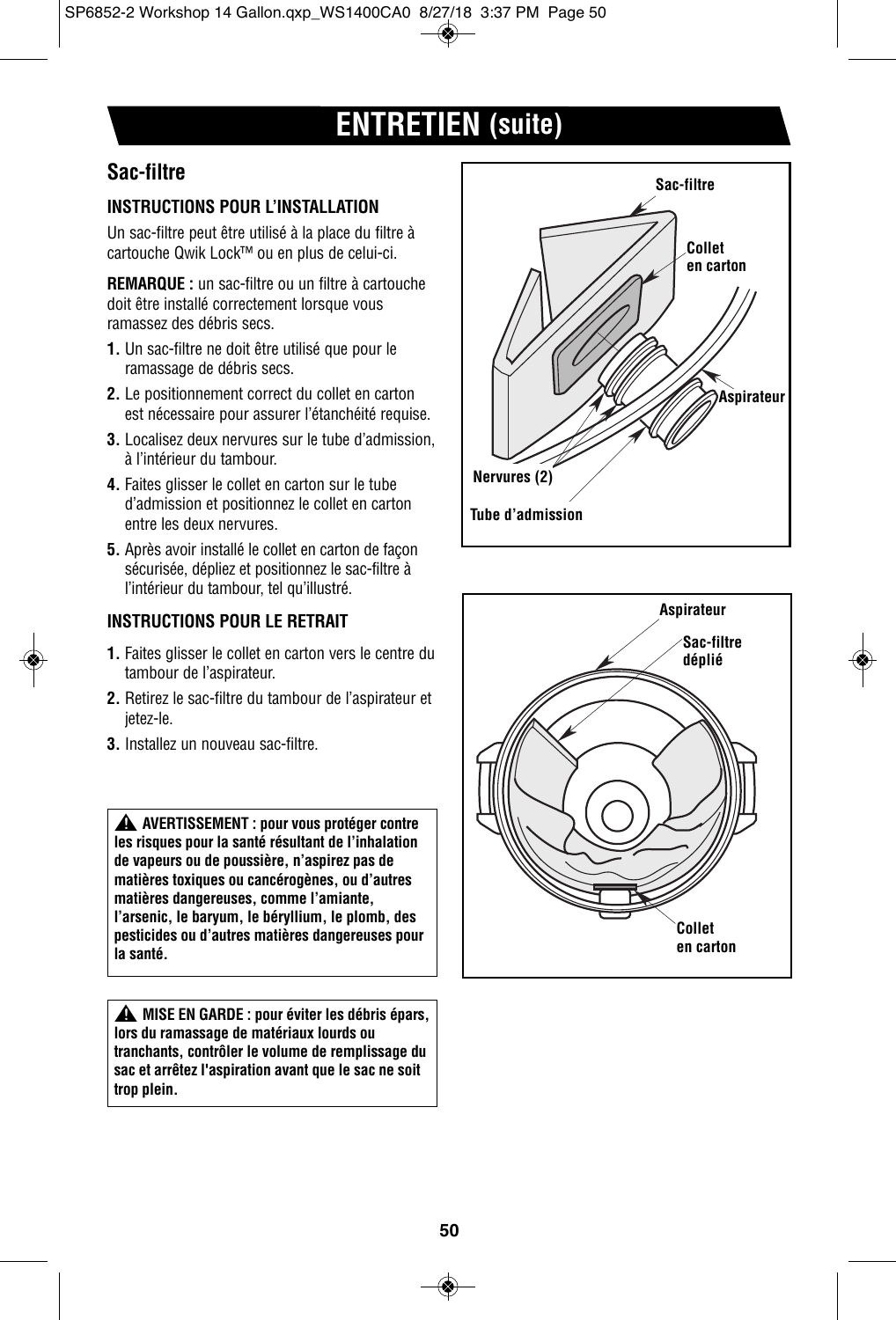### **ENTRETIEN (suite)**

### **Nettoyage d'un filtre sec**

**REMARQUE :** pour obtenir les meilleurs résultats lors du nettoyage après l'accumulation de poussière, nettoyer le filtre dans un endroit non clos. Le nettoyage DOIT être effectué à l'extérieur – pas dans des locaux d'habitation.

- **1.** Le retrait de certains débris secs peut être accompli sans enlever le filtre de l'aspirateur. Donner un coup avec la main sur la partie supérieure du couvercle pendant que l'aspirateur est à l'arrêt.
- **2.** Retirer le filtre de l'aspirateur. Tapoter doucement le filtre contre la paroi intérieure du tambour à poussière. Les débris se détacheront et tomberont.
- **3.** Pour un nettoyage complet d'un filtre sec couvert de particules fines (pas de débris), il est conseillé de placer le filtre sous un robinet comme indiqué à la rubrique « Nettoyage d'un filtre humide ».

### **Nettoyage d'un filtre humide**

Une fois le filtre retiré, faites couler de l'eau au travers du filtre à l'aide d'un tuyau d'arrosage ou d'un robinet. Veillez à ce que la pression de l'eau sortant du tuyau d'arrosage ne soit pas si forte qu'elle pourrait endommager le filtre.

**IMPORTANT :** inspecter le filtre après le nettoyage pour s'assurer qu'il n'est pas déchiré ou troué. Ne pas utiliser un filtre déchiré ou troué. Même un petit trou peut permettre à beaucoup de poussière de sortir de l'aspirateur. Remplacer le filtre immédiatement dans ce cas.

Sécher toujours le filtre avant de le ranger ou de ramasser des débris secs.

### **Nettoyage et désinfection de l'aspirateur de liquides et de poussières**

Pour conserver l'esthétique optimale de votre aspirateur de poussières et de liquides, nettoyez la surface extérieure de l'aspirateur à l'aide d'un chiffon imbibé d'eau tiède savonneuse.

Procédure de nettoyage du tambour :

- **1.** Vider les débris.
- **2.** Nettoyez soigneusement le tambour à poussière à l'aide d'un savon doux et d'eau tiède.
- **3.** Essuyer avec un chiffon sec.

Avant de ranger l'aspirateur pour une période prolongée, ou dans les cas nécessaires (par exemple après l'aspiration d'eaux usées), vous devez désinfecter le tambour.

Pour désinfecter le tambour :

- **1.** Versez un gallon (presque 4 litres) d'eau et une cuillerée à thé (5 mL) de produit à blanchir à l'eau de javel dans le tambour.
- **2.** Laissez la solution agir pendant 20 minutes, en remuant doucement de temps à autre pour vous assurer que toutes les surfaces du tambour restent humides.
- **3.** Videz le tambour au bout de 20 minutes. Rincez à l'eau jusqu'à ce que l'odeur d'eau de javel ait disparu. Laissez sécher le tambour complètement avant de sceller le moteur sur le tambour.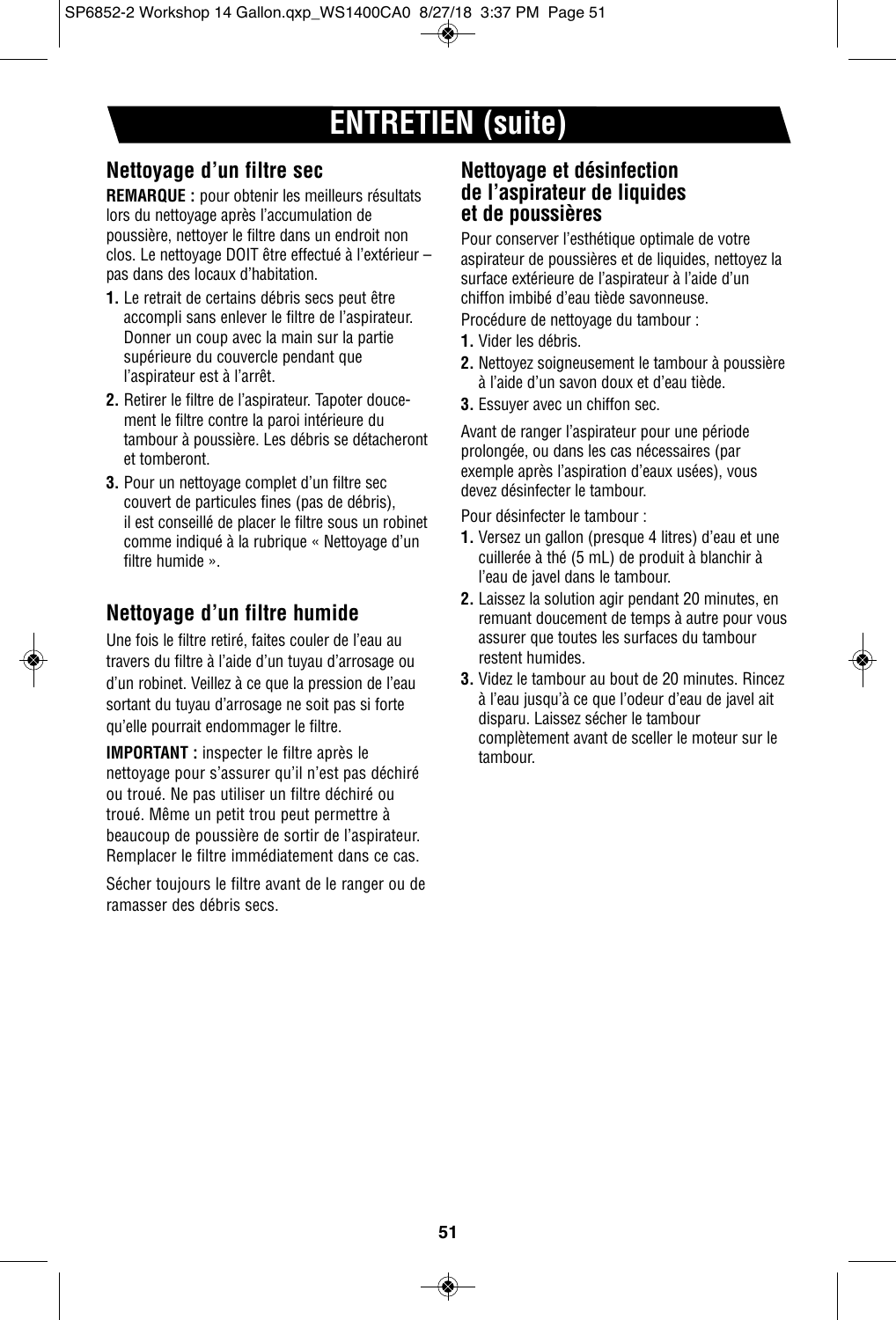### **ENTRETIEN (suite)**

### **Entretien du cordon d'alimentation**

Une fois votre travail d'aspiration terminé, débranchez le cordon d'alimentation et enroulez-le autour du couvercle du moteur. Si le cordon est endommagé, il doit être remplacé par le fabricant afin de réduire le risque d'accident.

### **Rangement**

Avant de ranger votre aspirateur, vous devez vider et nettoyer le tambour. Vous devez ègalement enrouler le cordon d'alimentation autour de l'appareil et ranger le tuyau tel que cela décrit dans le présent mode d'emploi. Vous devez garder les accessoires au même endroit que l'aspirateur de façon à pouvoir y accéder facilement. Vous devez ranger l'aspirateur à l'intérieur d'un bâtiment.

### **Roulettes et roues**

Si le chariot commence à grincer ou s'il devient difficile de le faire rouler, appliquer deux ou trois gouttes d'huile universelle sur chaque roue au niveau de l'essieu. Si les roulettes font du bruit, appliquer une goutte d'huile sur l'arbre pour les rendre silencieuses.

### **Cadre et poignées**

La poignée en métal est peinte pour la protéger contre la rouille. Toutefois, il faut en retirer les liquides et les débris corrosifs en contact avec la poignée avec un chiffon non abrasif.

**AVERTISSEMENT : pour assurer la SÉCURITÉ ! et la FIABILITÉ des produits, toutes les autres opérations d'entretien, de réparation et de réglage doivent être effectuées par des centres de service après-vente agréés, en utilisant toujours des pièces de rechange WORKSHOP.**

### **AVERTISSEMENT ! RÉPARATION DE L'ASPIRATEUR DE LIQUIDES ET DE POUSSIÈRES DOUBLEMENT ISOLÉ**

**Dans un aspirateur de liquides et de poussières doublement isolé, deux systèmes d'isolation sont fournis au** lieu de la mise à la terre. Aucun moyen de mise à la terre n'est prévu sur un appareil électro-ménager doublement isolé, et il ne faut pas en ajouter. La réparation d'un aspirateur de liquides et de poussières **doublement isolé nécessite une connaissance approfondie du système et la prise de précautions extrêmes.** Une telle réparation ne doit être entreprise que par un technicien agréé. Les pièces de rechange pour un **aspirateur de liquides et de poussières doublement isolé doivent être les mêmes que les pièces qu'elles remplacent. Les mots « DOUBLE INSULATED » (Doublement isolé) figurent sur l'aspirateur de liquides et de poussières doublement isolé, et le symbole (un carré à l'intérieur d'un autre carré) peut également figurer sur les appareils.**

**Pour réduire le risque de blessures causées par les chocs électriques, débranchez le cordon d'alimentation avant de réparer les éléments électriques de l'aspirateur de liquides et de poussières.**

**AVERTISSEMENT : pour réduire le risque de blessures causées par les chocs électriques, débranchez le cordon d'alimentation avant de réparer les éléments électriques de l'aspirateur de liquides et de poussières.**

**AVERTISSEMENT : toutes les opérations de démontage et de réparation doivent être effectuées par des techniciens compétents.**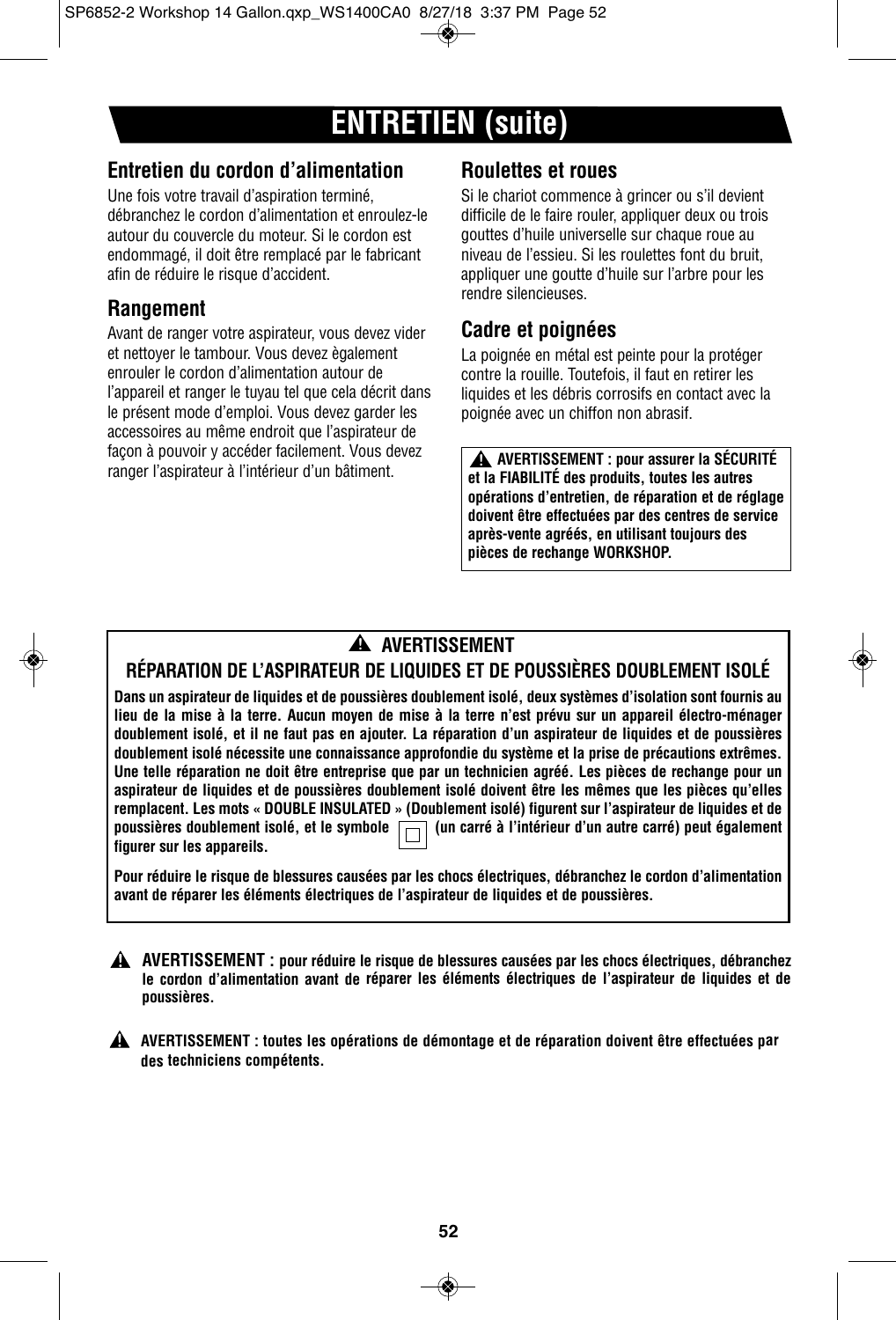# **GARANTIE LIMITÉE WORKSHOP®**

La présente garantie limitée est offerte par Emerson Tool Company, une division d'Emerson Electric Co., établie à l'adresse indiquée ci-dessous (« **ETC** » ou « **nous** » ou « **notre** » ou « **nos** ») et elle s'applique à nos aspirateurs de liquides et de poussières de la marque WORKSHOP (collectivement, le « **Produit WORKSHOP**® »).

En cas de questions, ou si vous avez besoin d'assistance en ce qui concerne la garantie de votre Produit WORKSHOP, veuillez contacter le Département du service à la clientèle d'ETC pour les produits WORKSHOP au numéro d'appel gratuit ou à l'adresse figurant ci-dessous.

#### **Garantie limitée WORKSHOP®**

ETC, établie au 8100 W Florissant Ave., St. Louis, MO 63136, offre la garantie limitée suivante à l'acheteur original exclusivement (« **vous** » ou « **votre** ») sous réserve des exclusions décrites ci-dessous : votre Produit WORKSHOP ne comportera aucun défaut de matériau ou de fabrication en cas d'utilisation dans des conditions normales conformément aux dispositions du Mode d'emploi qui vous a été fourni avec le Produit WORKSHOP pendant une période de cinq (5) ans à compter de la date d'achat d'origine (la « **Période de garantie** »). La présente garantie limitée cesse de produire des effets si l'acheteur original cède le Produit WORKSHOP à une autre personne physique ou morale.

#### **Ce qui n'est pas couvert - Exclusions de la garantie**

La présente garantie limitée ne couvre pas et exclut expressément :

- L'usure normale et/ou les accessoires ou éléments amovibles tels que, sans toutefois s'y limiter, les cordons d'alimentation, les tuyaux flexibles, les filtres et tous autres accessoires ou éléments amovibles que nous pouvons mettre en vente pour emploi avec le Produit WORKSHOP.
- L'endommagement ou le claquage du moteur du Produit WORKSHOP causé par le fait qu'un blocage intervenu dans le cadre d'une utilisation normale n'aurait pas été éliminé.
- La destruction ou l'endommagement du Produit WORKSHOP pour des raisons au-delà du contrôle d'ETC, y compris, sans toutefois s'y limiter, un emploi inapproprié, un accident, une utilisation abusive, de la négligence, une faute (commise par une partie autre qu'ETC), un emploi excessivement intensif allant au-delà de la capacité nominale indiquée dans votre Mode d'emploi, ou des modifications ou des altérations effectuées par toute partie autre qu'ETC.
- La destruction ou l'endommagement du Produit WORKSHOP résultant du fait que le Produit WORKSHOP n'a pas été utilisé conformément aux instructions écrites, aux directives ou aux conditions générales énoncées dans le mode d'emploi.

#### **Procédures de notification et de réclamation dans le cadre de la garantie limitée**

Si, pendant la Période de garantie qui vous est applicable, vous découvrez que votre Produit WORKSHOP comporte un défaut qui, selon vous, est couvert par la présente garantie limitée, vous devez contacter le Département du service à la clientèle d'ETC pour les produits WORKSHOP au (888) 455-8724 entre les heures de 8h30 et de 16h30, Heure du Centre. Vous pouvez également contacter le Département du service à la clientèle d'ETC pour les Produits WORKSHOP à l'adresse courriel figurant dans votre mode d'emploi ou sur la page consacrée aux Produits WORKSHOP du site Internet d'ETC.

Pour que votre réclamation dans le cadre de la garantie puisse être traitée aussi rapidement que possible, nous vous suggérons de remplir la « Carte d'enregistrement » qui est mise à votre disposition sur la page consacrée aux Produits WORKSHOP du site Internet d'ETC à www.WORKSHOPvacs.com. Si vous décidez de ne pas enregistrer votre Produit WORKSHOP, pour pouvoir faire une réclamation dans le cadre de la garantie, vous devrez nous fournir une copie de votre reçu ou un autre justificatif d'achat montrant la date de l'achat afin de confirmer que votre réclamation est effectuée avant la fin de la Période de garantie et que vous êtes l'acheteur original.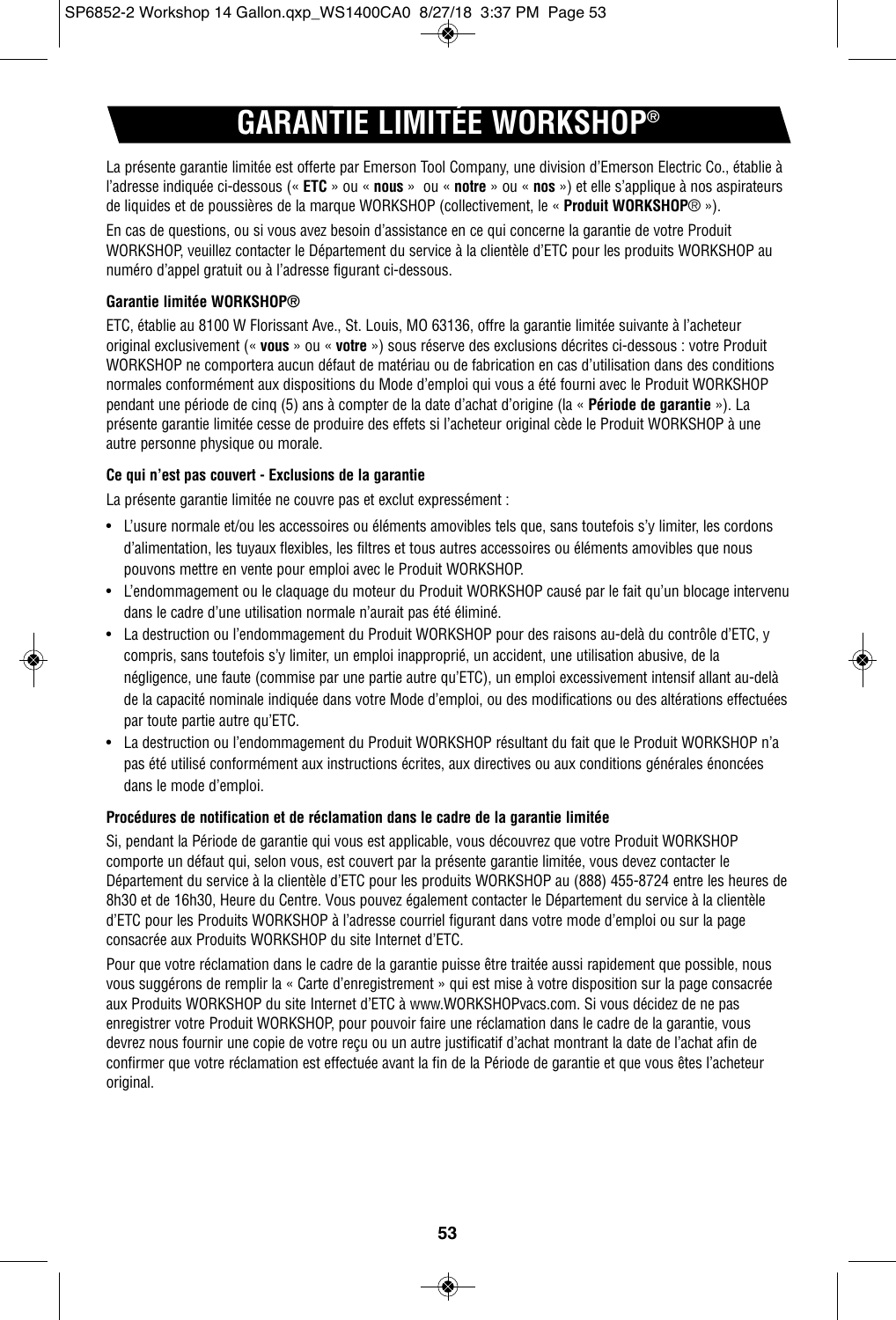### **GARANTIE LIMITÉE WORKSHOP®**

#### **Ce que nous ferons pour remédier aux problèmes**

Après que vous aurez contacté le Département du service à la clientèle d'ETC pour les produits WORKSHOP en appliquant les procédures ci-dessus, ETC déclenchera la procédure d'application de la garantie, y compris une inspection physique, sous réserve des exclusions et en tenant compte de la Période de garantie indiquée aux présentes, afin de déterminer s'il convient de réparer ou de remplacer le Produit WORKSHOP ou de vous rembourser le prix d'achat.

La décision de réparer ou de remplacer votre Produit WORKSHOP ou de vous en rembourser le prix d'achat est à notre discrétion absolue. La réparation ou le remplacement d'un Produit par ETC pour votre bénéfice ne vous coûtera rien si vous bénéficiez de la couverture de la présente garantie limitée. La couverture fournie en vertu de la présente garantie limitée ne s'applique, à tout moment, que si l'acheteur original respecte les procédures cidessous concernant la notification et la réclamation dans le cadre de la garantie limitée.

Si votre réclamation est couverte en vertu de la présente garantie limitée, nous nous engageons, à notre discrétion absolue, (a) à réparer ou à remplacer la partie défectueuse de votre Produit WORKSHOP ou (b) à remplacer la totalité de votre Produit WORKSHOP. Si nous ne sommes pas en mesure de mettre à votre disposition un produit WORKSHOP réparé de façon adéquate ou un Produit WORKSHOP de rechange, nous vous fournirons un remboursement d'un montant égal au prix d'achat de votre Produit WORKSHOP ou un crédit que vous pourrez utiliser pour acheter un nouveau Produit WORKSHOP.

#### **Aucune autre garantie expresse ne s'applique**

LES GARANTIES LIMITÉES FOURNIES CI-DESSUS SONT LES GARANTIES UNIQUES ET EXCLUSIVES FOURNIES PAR ETC À L'ACHETEUR ORIGINAL DU PRODUIT WORKSHOP, ET ELLE REMPLACE TOUTES LES AUTRES GARANTIES, ÉCRITES OU ORALES, EXPRESSES OU TACITES, QU'ELLES S'APPLIQUENT DE PLEIN DROIT OU AUTREMENT, Y COMPRIS, SANS TOUTEFOIS S'Y LIMITER, LES GARANTIES DE QUALITÉ MARCHANDE OU D'ADÉQUATION À UN BUT PARTICULIER, QUE LEDIT BUT AIT ÉTÉ DIVULGUÉ OU NON, ET QUE LE PRODUIT WORKSHOP AIT ÉTÉ CONÇU OU FABRIQUÉ SPÉCIFIQUEMENT POUR VOTRE EMPLOI OU POUR VOTRE BUT. LES REJETS DE GARANTIES TACITES, Y COMPRIS, SANS TOUTEFOIS S'Y LIMITER, LES GARANTIES TACITES DE QUALITÉ MARCHANDE ET D'ADÉQUATION À UN BUT PARTICULIER, N'ENTRERONT PAS EN VIGUEUR AVANT LA FIN DE LA PÉRIODE DE GARANTIE. Aucun employé, agent, distributeur ou autre personne n'est autorisé à altérer la présente garantie limitée ou à offrir une quelconque autre garantie au nom d'etc. Les dispositions de la présente garantie limitée ne peuvent être modifiées ni par ETC, ni par le propriétaire original, ni par leurs successeurs ou ayants droit respectifs.

#### **Limitation de responsabilité**

DANS LA MESURE AUTORISÉE PAR LA LOI, ETC NE SAURAIT EN AUCUN CAS ÊTRE RESPONSABLE DE QUELCONQUES DOMMAGES ACCESSOIRES, SPÉCIAUX, INDIRECTS OU SECONDAIRES, Y COMPRIS UNE QUELCONQUE PERTE MONÉTAIRE, QUE CE SOIT EN CONSÉQUENCE D'UNE IMPOSSIBILITÉ DE FAIRE FONCTIONNER OU D'UTILISER LE PRODUIT WORKSHOP, D'UNE UTILISATION INAPPROPRIÉE, DE L'INCAPACITÉ D'UTILISER LE PRODUIT WORKSHOP OU DE FAUTE DE LA PART D'ETC. ETC NE SERAIT ÊTRE RESPONSABLE DE PRÉJUDICES CAUSÉS PAR UN RETARD D'EXÉCUTION ET, EN AUCUN CAS, QUELLE QUE SOIT LA FORME DE LA REVENDICATION OU LA CAUSE DE L'ACTION (QU'ELLE SOIT DE NATURE CONTRACTUELLE OU QU'ELLE RÉSULTE D'UNE VIOLATION, D'UNE CONTREFAÇON, D'UNE FAUTE, D'UNE NÉGLIGENCE, D'UN CAS DE RESPONSABILITÉ SANS FAUTE OU QU'ELLE AIT UNE AUTRE BASE DÉLICTUELLE OU QUASI-DÉLICTUELLE), LA RESPONSABILITÉ D'ETC ENVERS VOUS OU TOUTE PERSONNE UTILISANT LE PRODUIT WORKSHOP NE SAURAIT DÉPASSER LE PRIX PAYÉ PAR LE PROPRIÉTAIRE ORIGINAL POUR LE PRODUIT WORKSHOP. L'expression « dommages indirects » inclura notamment, sans toutefois s'y limiter, la perte de bénéfices attendus, l'interruption des affaires, la perte d'utilisation ou de revenus, le coût du capital ou la destruction ou l'endommagement de biens ou équipements.

Étant donné que certains États ou certaines provinces ne permettent pas l'exclusion ou la limitation de dommages indirects ou secondaires, il est possible que la limitation ci-dessus ne s'applique pas à vous.

La présente garantie limitée vous confère des droits légaux particuliers, et il est possible que vous bénéficiiez d'autres droits qui varient d'un État à l'autre ou d'une province à l'autre.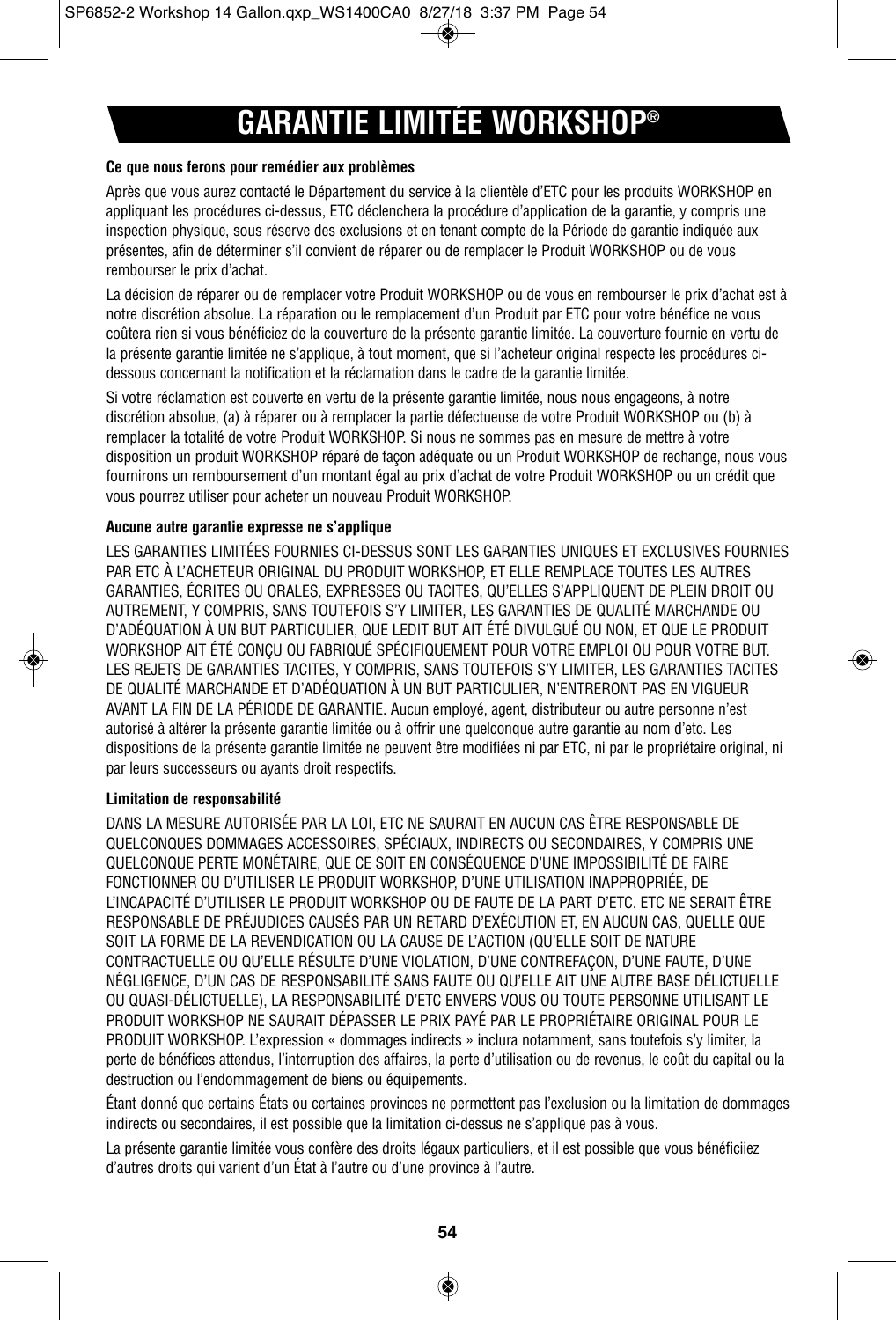### **ThIs PAGe INTeNTIoNAllY lefT blANK**

◈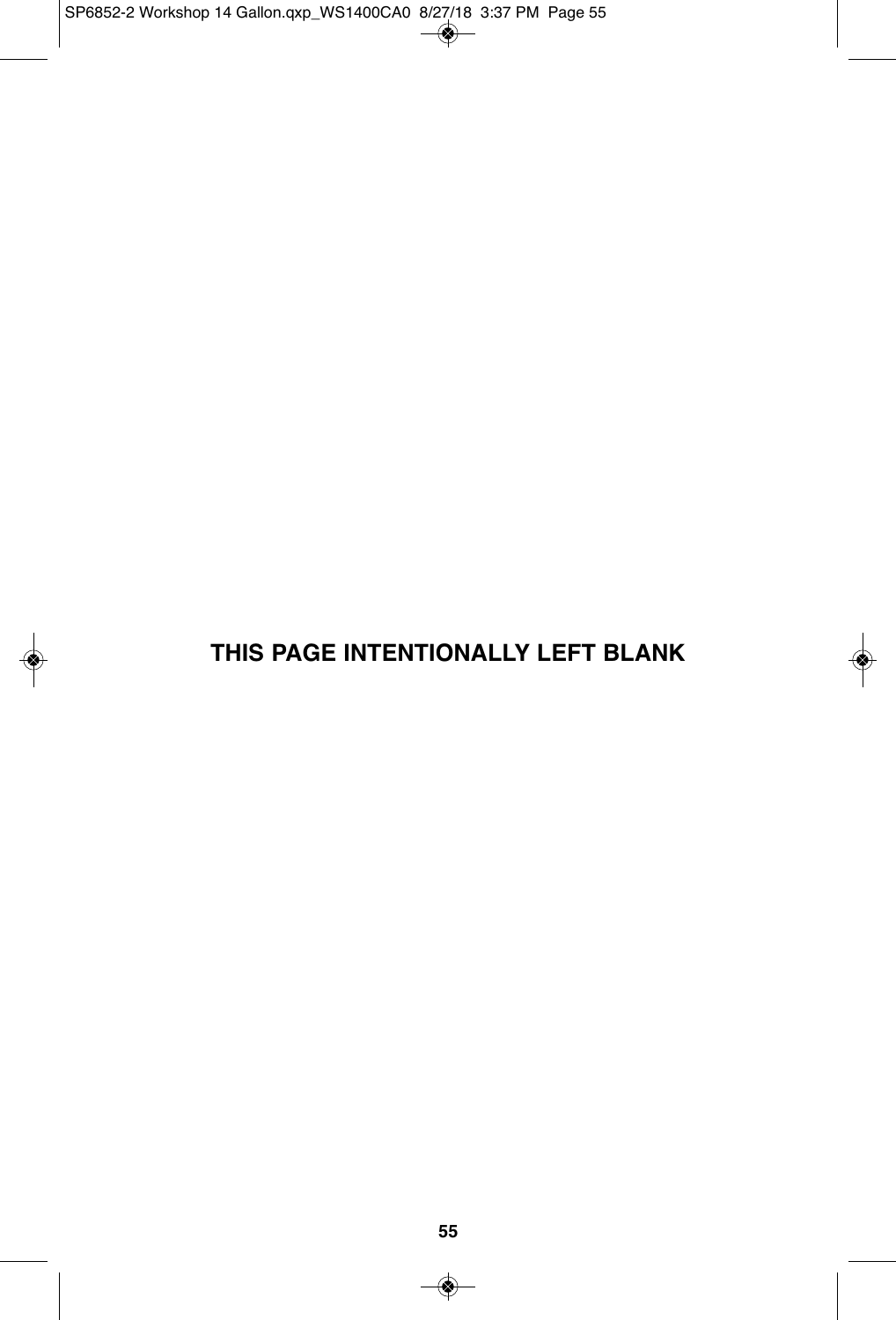**14 U.S. Gallon Professional Wet/Dry Vac**

14 U.S. Gallon Professional Wet/Dry Vac

# **Repair Parts / Piezas de repuesto / Pièces de rechange**



◈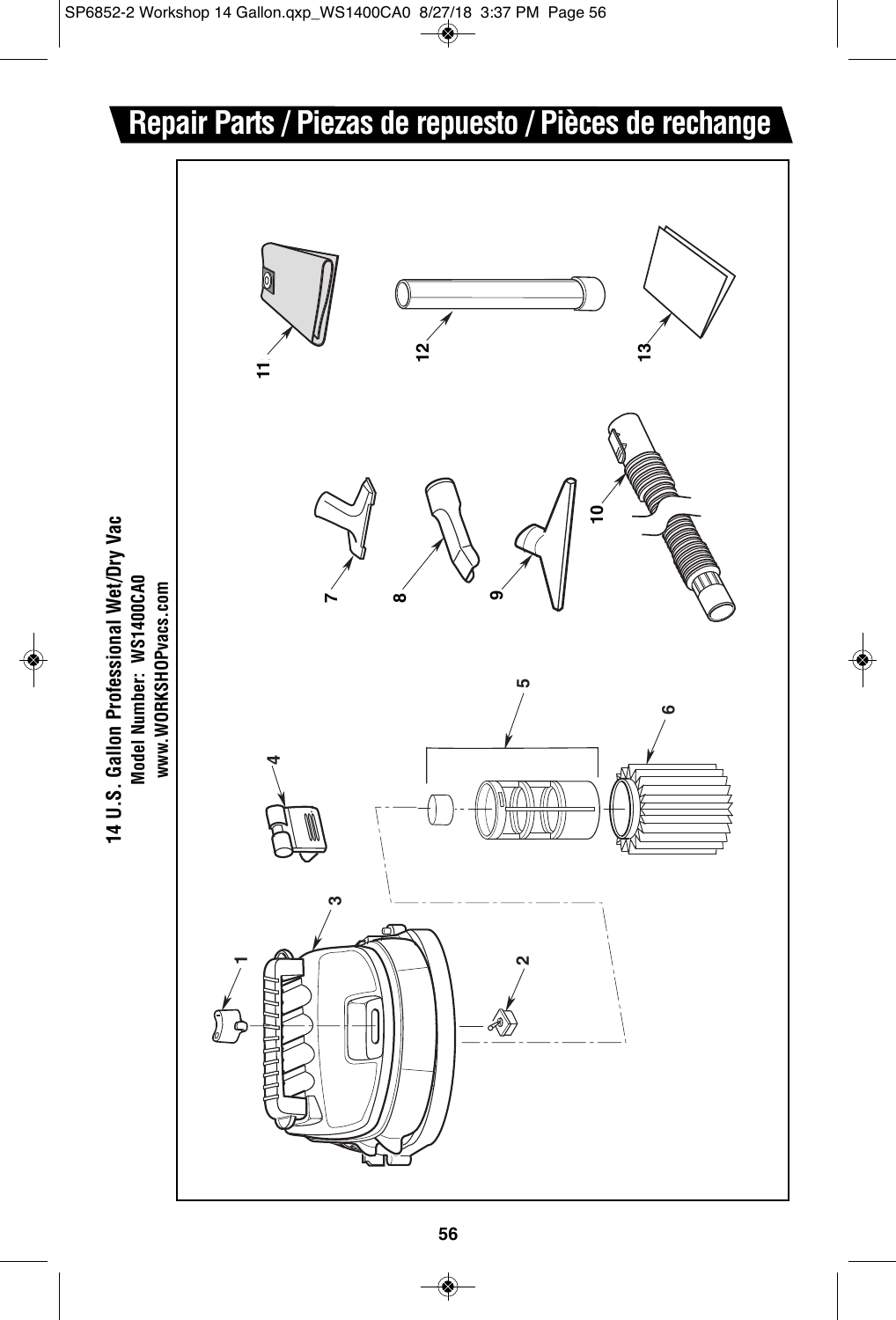# Always order by Part Number - Not by Key Number **Always order by Part Number - Not by Key Number** 14 U.S. Gallon Professional Wet/Dry Vac **14 U.S. Gallon Professional Wet/Dry Vac Model Number: WS1400CA0 w.WORKSHOPvacs.com w w**

| Description           | Actionneur d'interrupteur  | Interrupteur à bascule | (comprend le n° de légende 5)<br>Ensemble d'électrobrosse | Patte de fixation du tambour | Ensemble de la cage du filtre     | Filtre   | Suceur à usages multiples | Suceur pour véhicules | Suceur humide        | Ensemble de tuyau flexible<br>verrouillable Dual-Flex <sup>TM</sup> | Sac de collecte de poussière  | Rallonge de poignée | Mode d'emploi      |
|-----------------------|----------------------------|------------------------|-----------------------------------------------------------|------------------------------|-----------------------------------|----------|---------------------------|-----------------------|----------------------|---------------------------------------------------------------------|-------------------------------|---------------------|--------------------|
| Descripción           | Accionador del interruptor | Interruptor de palanca | Ensamblaje del cabezal del<br>motor (incluye la clave 5)  | Pestillo del tambor          | Ensamblaje de la jaula del filtro | Filtro   | Boquilla utilitaria       | Boquilla para auto    | Boquilla para mojado | Ensamblaje de manguera<br>de fijación Dual-Flex <sup>TM</sup>       | Bolsa de recolección de polvo | Asa de extensión    | Manual del usuario |
| Description           | Actuator, Switch           | Switch, Toggle         | Power Head Assembly<br>Includes Key 5)                    | Drum Latch                   | Filter Cage Assembly              | Filter   | Utility Nozzle            | Car Nozzle            | Wet Nozzle           | Dual-Flex <sup>TM</sup> Locking<br>Hose Assembly                    | Dust Collection Bag           | Extension, Handle   | Owner's Manual     |
| Key No.   Part Number | 830564-2                   | 813213                 | 334287                                                    | 826387                       | 10205                             | VS222001 | <b>NS25009A</b>           | /S25003A              | VS25010A             | /S25020/                                                            |                               | VS25008A            | SP6852             |
|                       |                            |                        |                                                           |                              |                                   |          |                           |                       |                      |                                                                     |                               |                     |                    |

◈

# **Repair Parts / Piezas de repuesto / Pièces de rechange**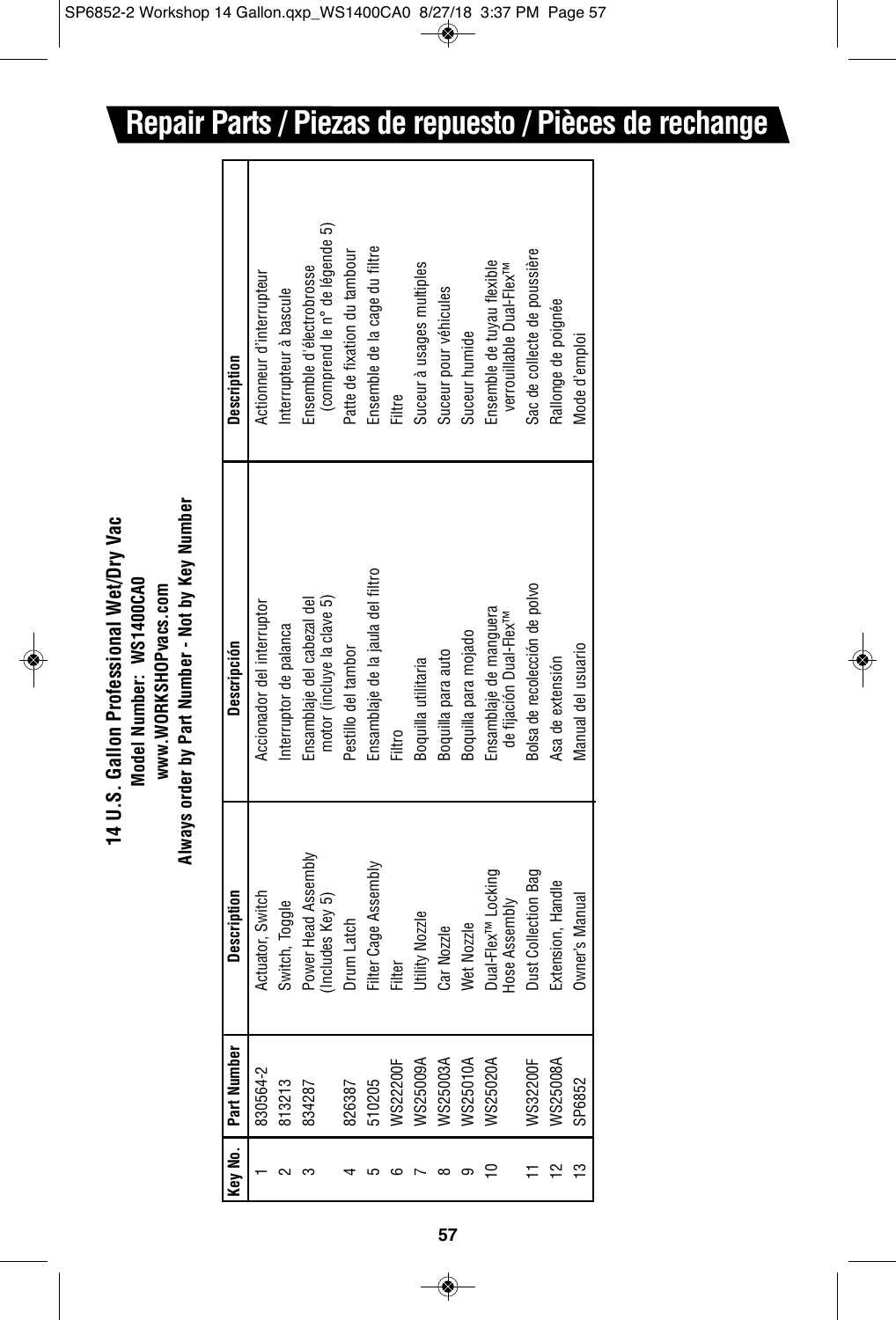# **Repair Parts / Piezas de repuesto / Pièces de rechange**



14 U.S. Gallon Professional Wet/Dry Vac **14 U.S. Gallon Professional Wet/Dry Vac** Model Number: WS1400CA0 **Model Number: WS1400CA0**

◈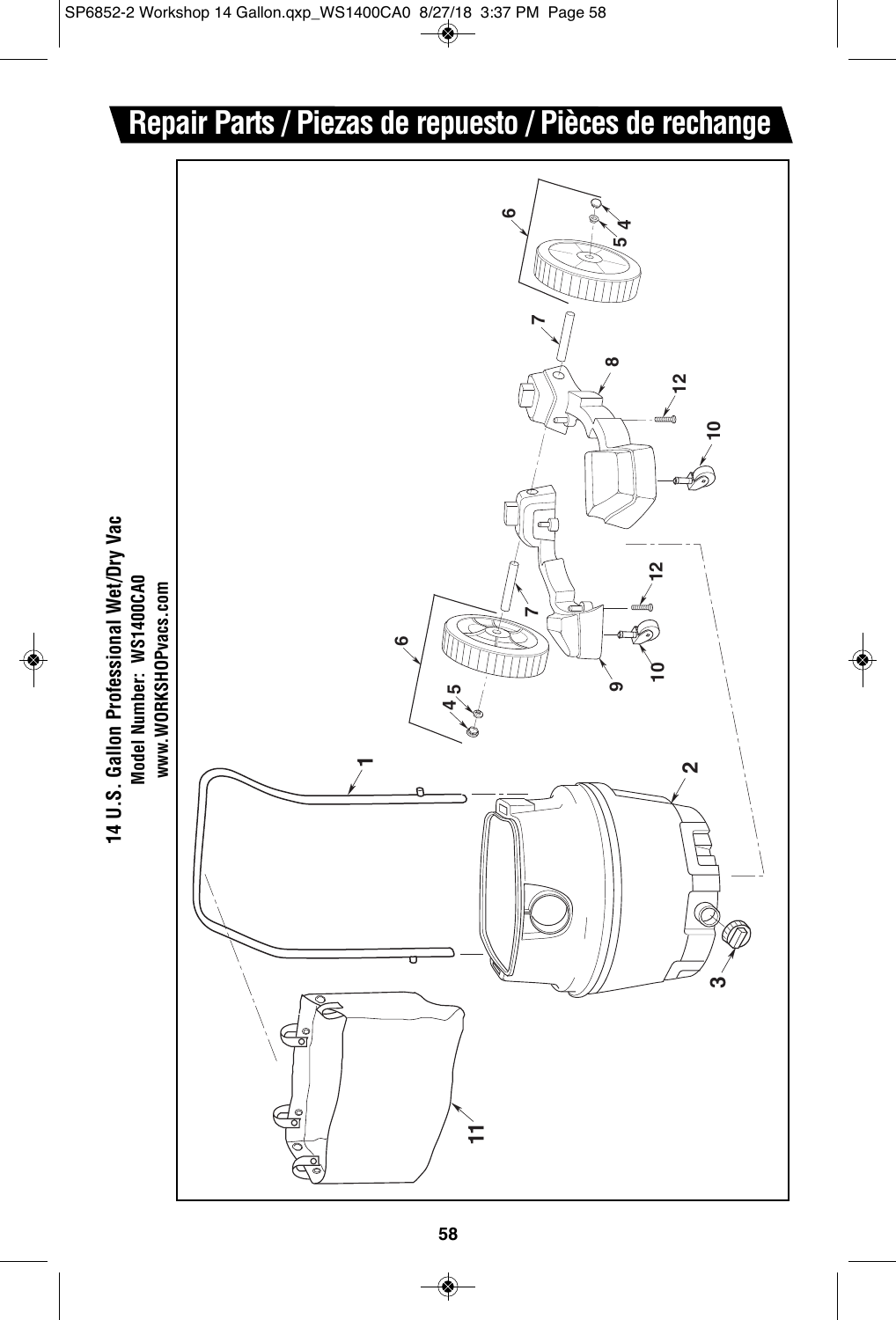# **Repair Parts / Piezas de repuesto / Pièces de rechange**

| Key No.     | Part Number  | Description                      | Descripción                             | Description                               |
|-------------|--------------|----------------------------------|-----------------------------------------|-------------------------------------------|
|             | 830686       | Handle                           | Asa                                     | Poignée                                   |
|             | 830570-2     | Dust Drum Assembly               | Ensamblaje del tambor para polvo        | Ensemble de tambour à poussière           |
|             | 73185        | Drain Cap                        | Tapa del drenaje                        | Capuchon de drain                         |
|             | 330611       | Wheel Cap                        | Tapa de rueda                           | Chapeau de roue                           |
|             | $113836 - 1$ | Cap Nut 1/2"                     | Tuerca de tapa de 1/2 pulgada           | Écrou borgne de 1/2 po                    |
| ဖ           | 830682       | 8" Wheel Assembly                | Ensamblaje de rueda de 8 pulgadas       | Ensemble de roue de 8 po                  |
|             |              | (Includes Keys 4 and 5)          | (incluye las claves $4 y 5$ )           | (comprend les légendes n° 4 et 5)         |
|             | 831024       | Shaft                            | Ëе                                      | Essieu                                    |
|             | 830576       | Caddy, Right                     | Base de soporte derecha                 | Chariot, côté droit                       |
|             | 830577       | Caddy, Left                      | Base de soporte izquierda               | Chariot, côté gauche                      |
|             | 73102        | Caster                           | Ruedecilla                              | Roulette                                  |
|             | 830597-2     | Accessory Bag                    | Bolsa de accesorios                     | Sac des accessoires                       |
| $\tilde{c}$ | 820563-12    | Screw Type "AB" #10 x 1-3/4      | Tornillo tipo "AB" No. 10 x 1-3/4       | Vis de type « AB », n° 10 x 1-3/4         |
| ొ           | 509748-1     | Bag of Loose Parts               | Bolsa de piezas sueltas                 | Sac de pièces détachées                   |
|             |              | (Not Illustrated)                | (no ilustrada)                          | (n'est pas illustré)                      |
|             |              | (Includes Keys 4, 5, 10, and 12) | (incluye las claves $4, 5, 10$ y $12$ ) | (comprend les légendes n° 4, 5, 10 et 12) |

Always order by Part Number - Not by Key Number **Always order by Part Number - Not by Key Number** 14 U.S. Gallon Professional Wet/Dry Vac **14 U.S. Gallon Professional Wet/Dry Vac Model Number: WS1400CA0 w.WORKSHOPvacs.com w w**

**59**

◈